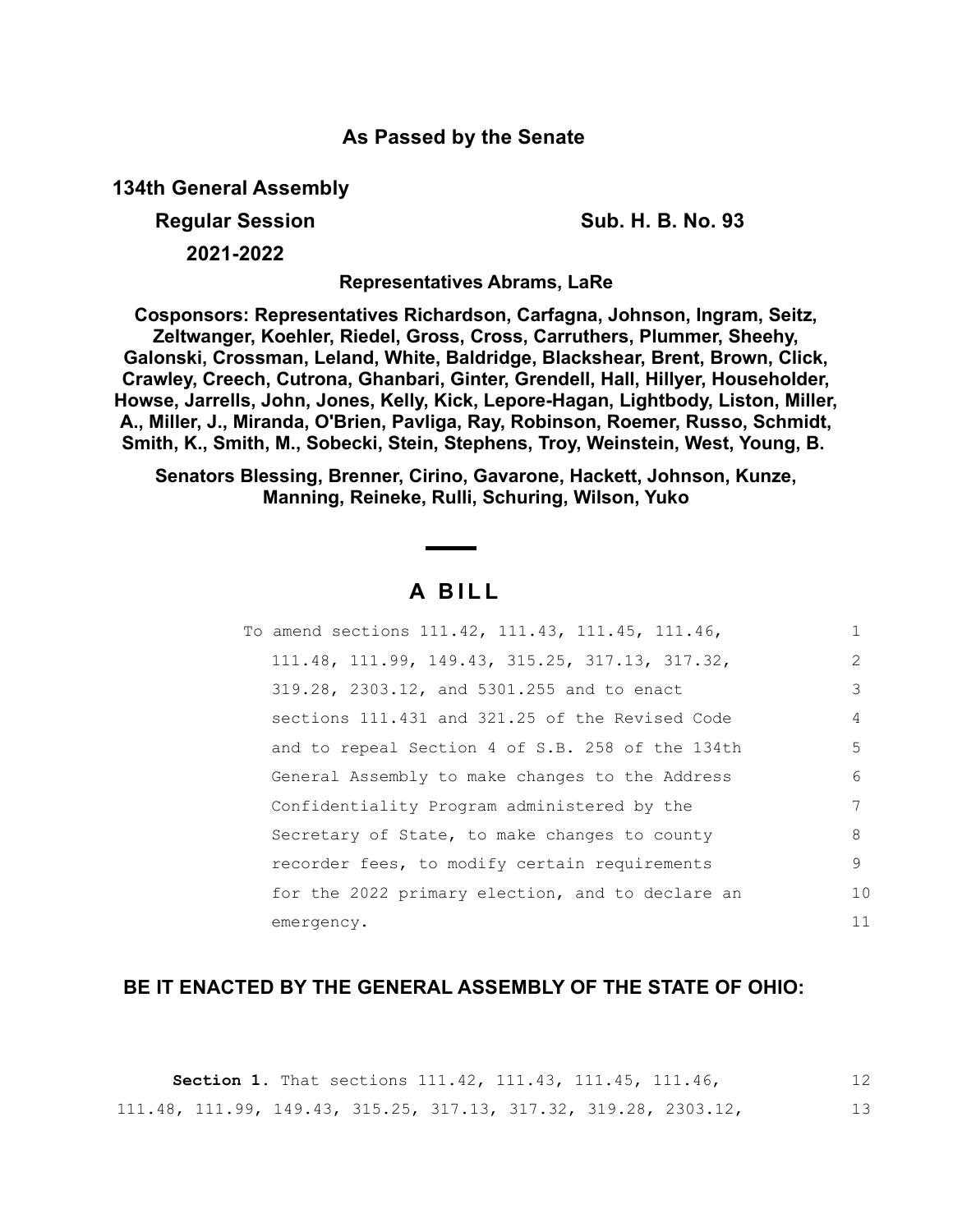### **Sub. H. B. No. 93** Page 2 **As Passed by the Senate**

| and 5301.255 be amended and sections 111.431 and 321.25 of the  | 14 |
|-----------------------------------------------------------------|----|
| Revised Code be enacted to read as follows:                     | 15 |
| Sec. 111.42. (A) A person to whom all of the following          | 16 |
| applies may apply to the secretary of state with the assistance | 17 |
| of an application assistant to become a participant in the      | 18 |
| address confidentiality program, in which an address designated | 19 |
| by the secretary of state serves as the person's address or the | 20 |
| address of the minor, incompetent, or ward on whose behalf the  | 21 |
| person is applying:                                             | 22 |
| (1) The applicant is an adult who is applying on behalf of      | 23 |
| the person's self or is a parent or guardian applying on behalf | 24 |
| of a minor, incompetent, or ward.                               | 25 |
| (2) The applicant or the minor, incompetent, or ward, as        | 26 |
| applicable, resides, works, or attends a school or an           | 27 |
| institution of higher education in this state.                  | 28 |
| (3) The applicant or the minor, incompetent, or ward, as        | 29 |
| applicable, is changing residence.                              | 30 |
| (4) The applicant fears for the safety of the applicant, a      | 31 |
| member of the applicant's household, or the minor, incompetent, | 32 |
| or ward on whose behalf the application is made because the     | 33 |
| applicant, household member, minor, incompetent, or ward is a   | 34 |
| victim of domestic violence, menacing by stalking, human        | 35 |
| trafficking, trafficking in persons, rape, or sexual battery.   | 36 |
| $(5)$ $(4)$ The applicant or the minor, incompetent, or ward,   | 37 |
| as applicable, is not a tier I sex offender/child-victim        | 38 |
| offender, a tier II sex offender/child-victim offender, or a    | 39 |

tier III sex offender/child-victim offender.

(B) An application to become a participant in the address confidentiality program shall be made on a form prescribed by 41 42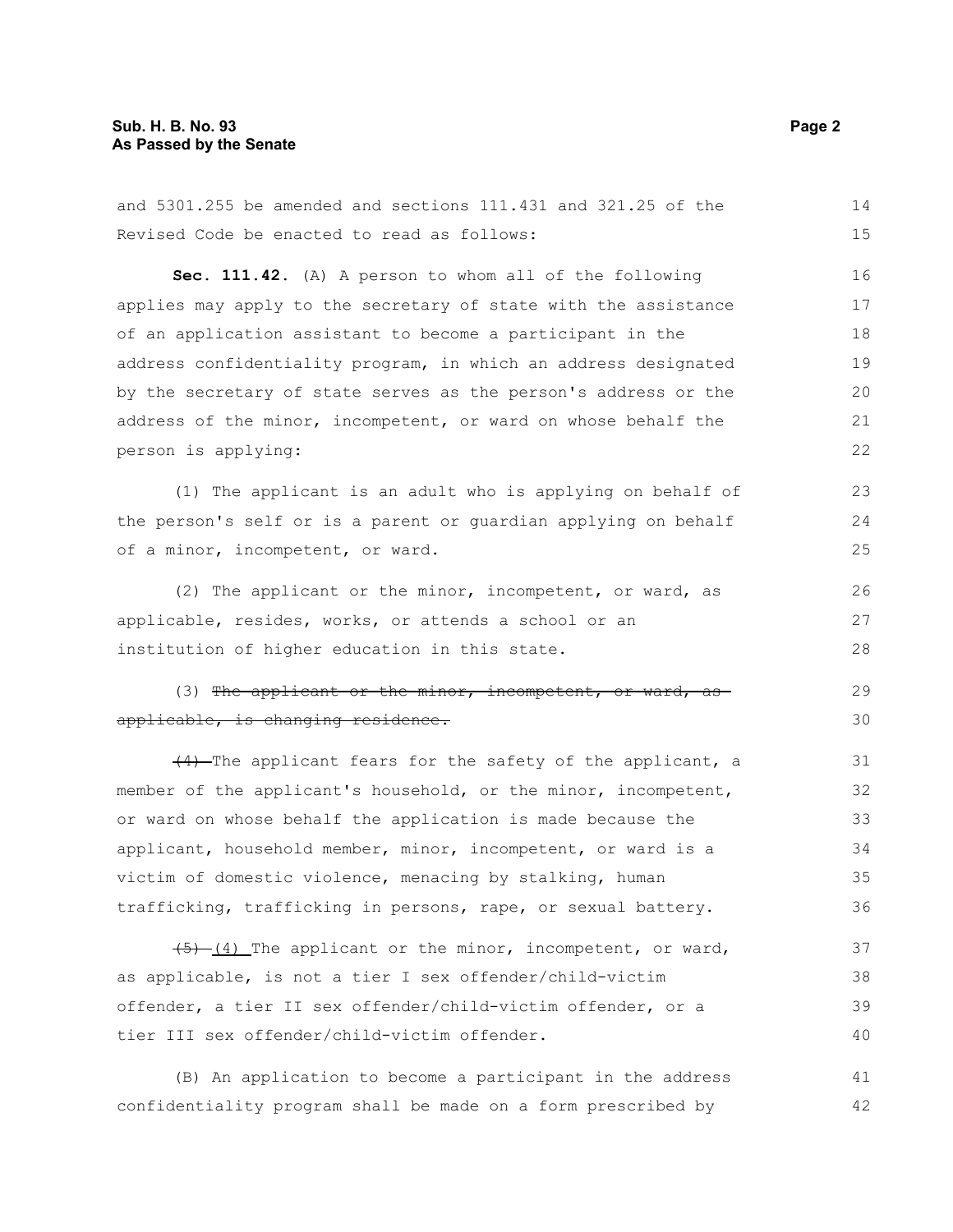the secretary of state and filed in the office of the secretary of state in the manner prescribed by the secretary of state. The application shall contain all of the following: 43 44 45

(1) A notarized statement by the applicant that the applicant fears for the safety of the applicant, a member of the applicant's household, or the minor, incompetent, or ward on whose behalf the application is made because the applicant, household member, minor, incompetent, or ward is a victim of domestic violence, menacing by stalking, human trafficking, trafficking in persons, rape, or sexual battery; 46 47 48 49 50 51 52

(2) A statement that the application assistant recommends that the applicant or the minor, incompetent, or ward, as applicable, participate in the address confidentiality program; 53 54 55

(3) A knowing and voluntary designation of the secretary of state as the agent for the purposes of receiving service of process and the receipt of mail; 56 57 58

(4) The mailing address and telephone number or numbers at which the secretary of state may contact the applicant; 59  $60$ 

(5) The address or addresses of the applicant's residence, school, institution of higher education, business, or place of employment that the applicant requests not be disclosed for the reason that disclosure will increase the risk that the applicant, a member of the applicant's household, or the minor, incompetent, or ward on whose behalf the application is made will be threatened or physically harmed by another person; 61 62 63 64 65 66 67

(6) The signature of the applicant, the name and signature of the application assistant who assisted the applicant, and the date on which the applicant and the application assistant signed the application; 68 69 70 71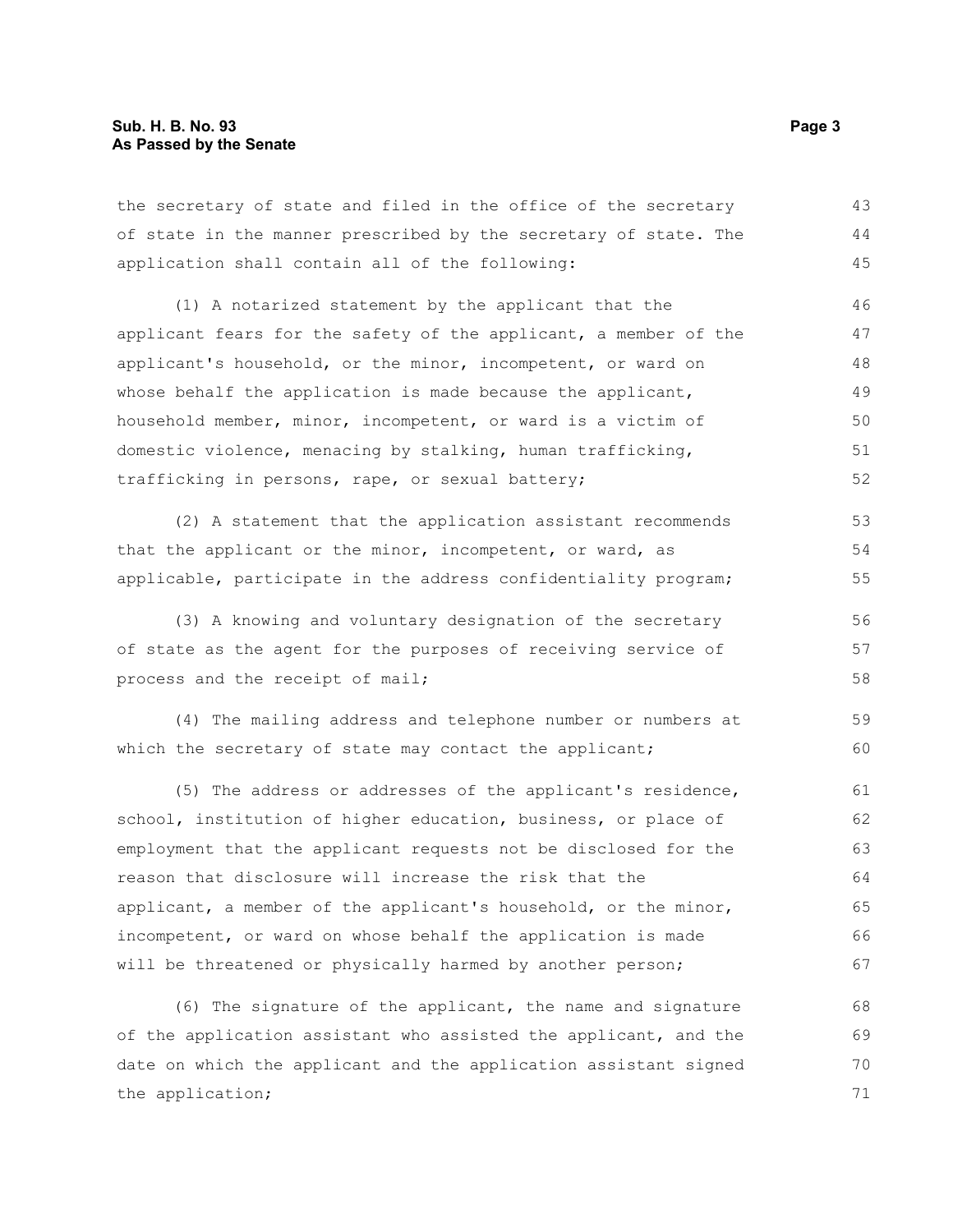### **Sub. H. B. No. 93** Page 4 **As Passed by the Senate**

(7) Except for a claim based on the performance or nonperformance of a public duty that was manifestly outside the scope of the officer's or employee's office or employment or in which the officer or employee acted with malicious purpose, in bad faith, or in a wanton or reckless manner, a voluntary release and waiver of all future claims against the state for any claim that may arise from participation in the address confidentiality program. 72 73 74 75 76 77 78 79

(C) Upon receiving a properly completed application under division (B) of this section, the secretary of state shall within ten business days, do all of the following: 80 81 82

(1) Certify the applicant or the minor, incompetent, or ward on whose behalf the application is filed as a program participant; 83 84 85

(2) Designate each eligible address listed in the application as a confidential address;

(3) Issue the program participant a unique program participant identification number; 88 89

(4) Issue the program participant an address confidentiality program authorization card, which shall be valid during the period that the program participant remains certified to participate in the address confidentiality program, and which shall include the address at which the program participant may receive mail through the office of the secretary of state; 90 91 92 93 94 95

(5) Provide information to the program participant concerning all of the following: 96 97

(a) The manner in which the program participant may use the secretary of state as the program participant's agent for the purposes of receiving mail and receiving service of process 98 99 100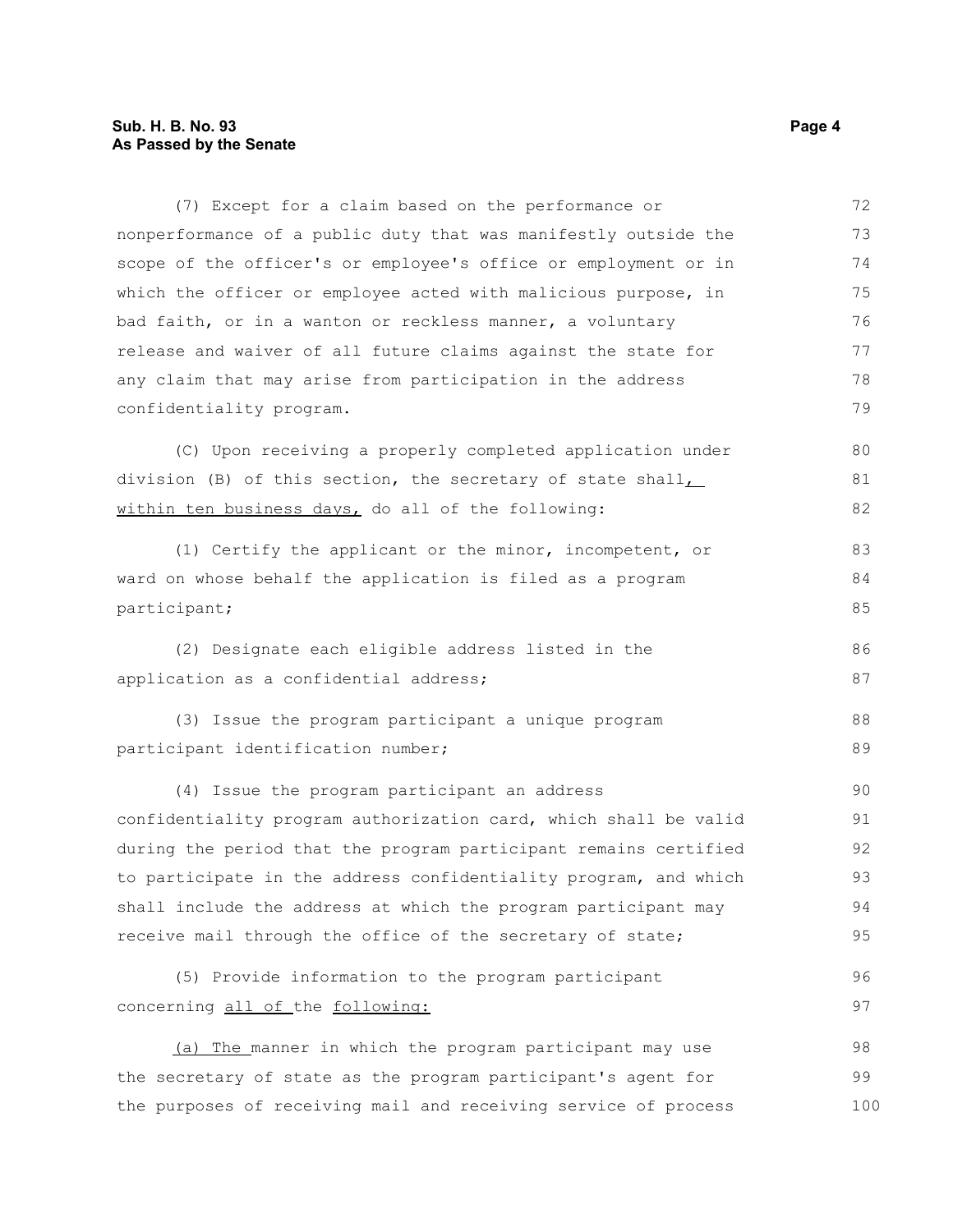| and the types of mail that the secretary of state will forward   | 101 |
|------------------------------------------------------------------|-----|
| to the program participant;                                      | 102 |
| (6) Provide information to the program participant               | 103 |
| eoncerning the (b) The process to register to vote and to vote   | 104 |
| as a program participant, if the program participant is eligible | 105 |
| to vote;                                                         | 106 |
| (c) The process to file a real property confidentiality          | 107 |
| notice with the county recorder concerning any real property in  | 108 |
| which the program participant acquires an ownership interest     | 109 |
| after being certified a program participant and after the        | 110 |
| effective date of this amendment;                                | 111 |
| (d) The process to authorize the secretary of state to           | 112 |
| disclose confidential information concerning the program         | 113 |
| participant under certain circumstances, as described in         | 114 |
| division (E) of section 111.43 of the Revised Code.              | 115 |
| (D) A program participant shall update the person's              | 116 |
| application information, within thirty days after any change has | 117 |
| occurred, by submitting a notice of change to the office of the  | 118 |
| secretary of state on a form prescribed by the secretary of      | 119 |
| state. The secretary of state may, with proper notice, cancel a  | 120 |
| program participant's certification if the participant is found  | 121 |
| to be unreachable for a period of sixty days or more.            | 122 |
| (E) The certification of a program participant shall be          | 123 |
| valid for four years after the date of the filing of the         | 124 |
| application for the program participant unless the certification | 125 |
| is withdrawn or invalidated before the end of that four-year     | 126 |
| period.                                                          | 127 |
|                                                                  |     |

(F)(1) A program participant who continues to be eligible to participate in the address confidentiality program may renew 128 129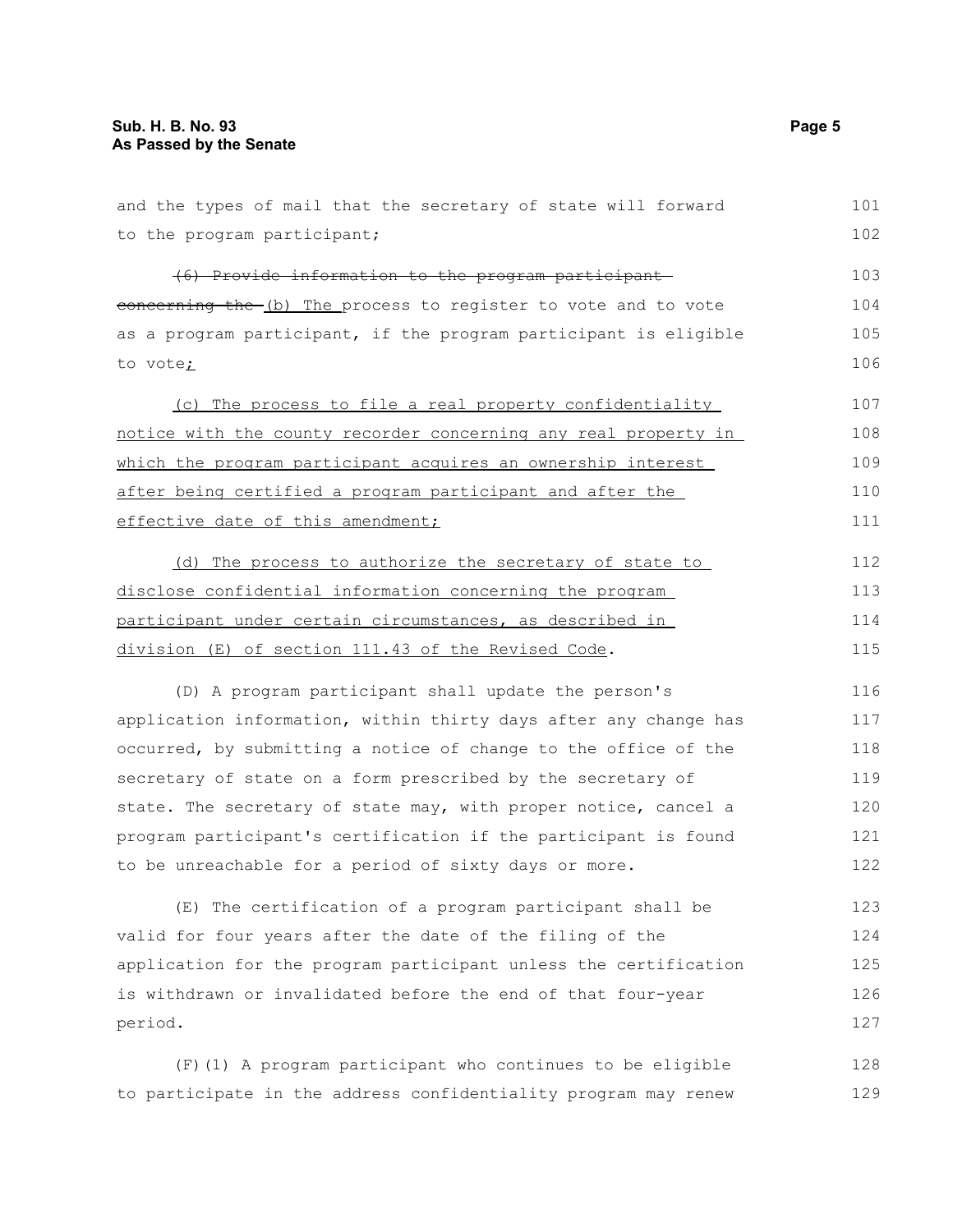#### **Sub. H. B. No. 93** Page 6 **As Passed by the Senate**

the program participant's certification by submitting a renewal application to the secretary of state with the assistance of an application assistant. The renewal application shall be on a form prescribed by the secretary of state and shall contain all of the information described in division (B) of this section. 130 131 132 133 134

(2) The secretary of state may prescribe by rule a grace period during which a program participant whose certification has expired may renew the program participant's certification without being considered to have ceased being a program participant during that period. 135 136 137 138 139

(3) When a program participant renews the program participant's certification, the program participant shall continue to use the program participant's original program participant identification number. 140 141 142 143

(G) A tier I sex offender/child-victim offender, a tier II sex offender/child-victim offender, or a tier III sex offender/child-victim offender is not eligible to participate in the address confidentiality program described in sections 111.41 to 111.99 of the Revised Code. 144 145 146 147 148

**Sec. 111.43.** (A) A program participant may request that a governmental entity, other than a board of elections, use the address designated by the secretary of state as the program participant's address. Except as otherwise provided in division  $(D)$  (F) of this section and in section 111.44 of the Revised Code, if the program participant requests that a governmental entity use that address, the governmental entity shall accept that address. The program participant  $m$ ay shall provide the program participant's address confidentiality program authorization card as proof of the program participant's status. 149 150 151 152 153 154 155 156 157 158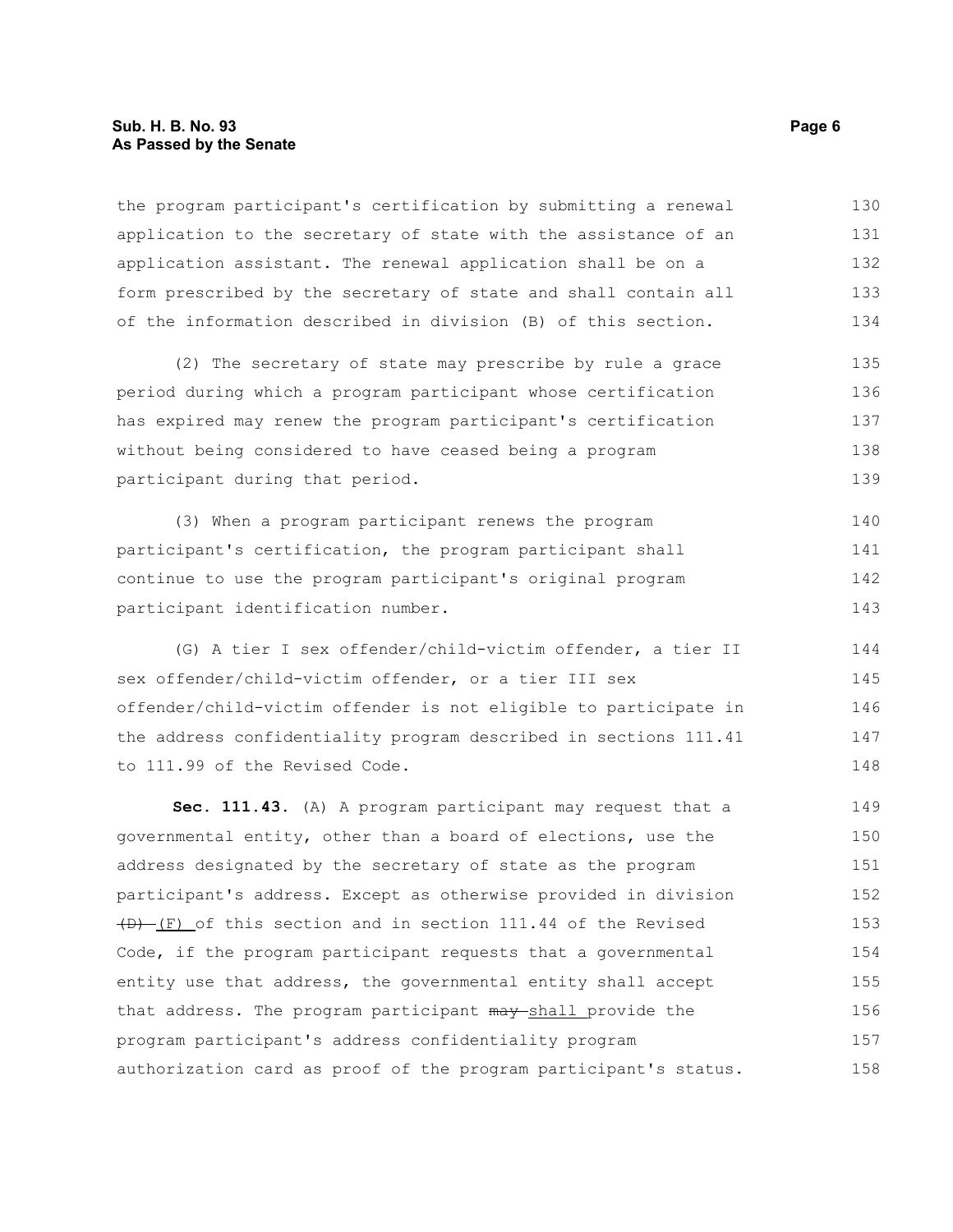(B) A program participant who acquires an ownership interest in real property in this state after being certified as a program participant and after the effective date of this amendment may submit a real property confidentiality notice to the county recorder of the county in which the real property is located, as described in section 111.431 of the Revised Code. 159 160 161 162 163 164

(C) If a program participant's employer, school, or institution of higher education is not a governmental entity, the program participant may request that the employer, school, or institution of higher education use the address designated by the secretary of state as the program participant's address. The program participant may provide the program participant's address confidentiality program authorization card as proof of the program participant's status. 165 166 167 168 169 170 171 172

 $(C)$ (1) (D)(1) The office of the secretary of state shall, on each day that the secretary of state's office is open for business, place all of the following that the secretary of state receives on behalf of a program participant into an envelope or package and mail that envelope or package to the program participant at the mailing address the program participant provided to the secretary of state for that purpose: 173 174 175 176 177 178 179

(a) First class letters, flats, packages, or parcels delivered via the United States postal service, including priority, express, and certified mail; 180 181 182

```
(b) Packages or parcels that are clearly identifiable as
containing pharmaceutical agents or medical supplies;
                                                                            183
                                                                            184
```
(c) Packages, parcels, periodicals, or catalogs that are clearly identifiable as being sent by a governmental entity; 185 186

(d) Periodicals to which the program participant 187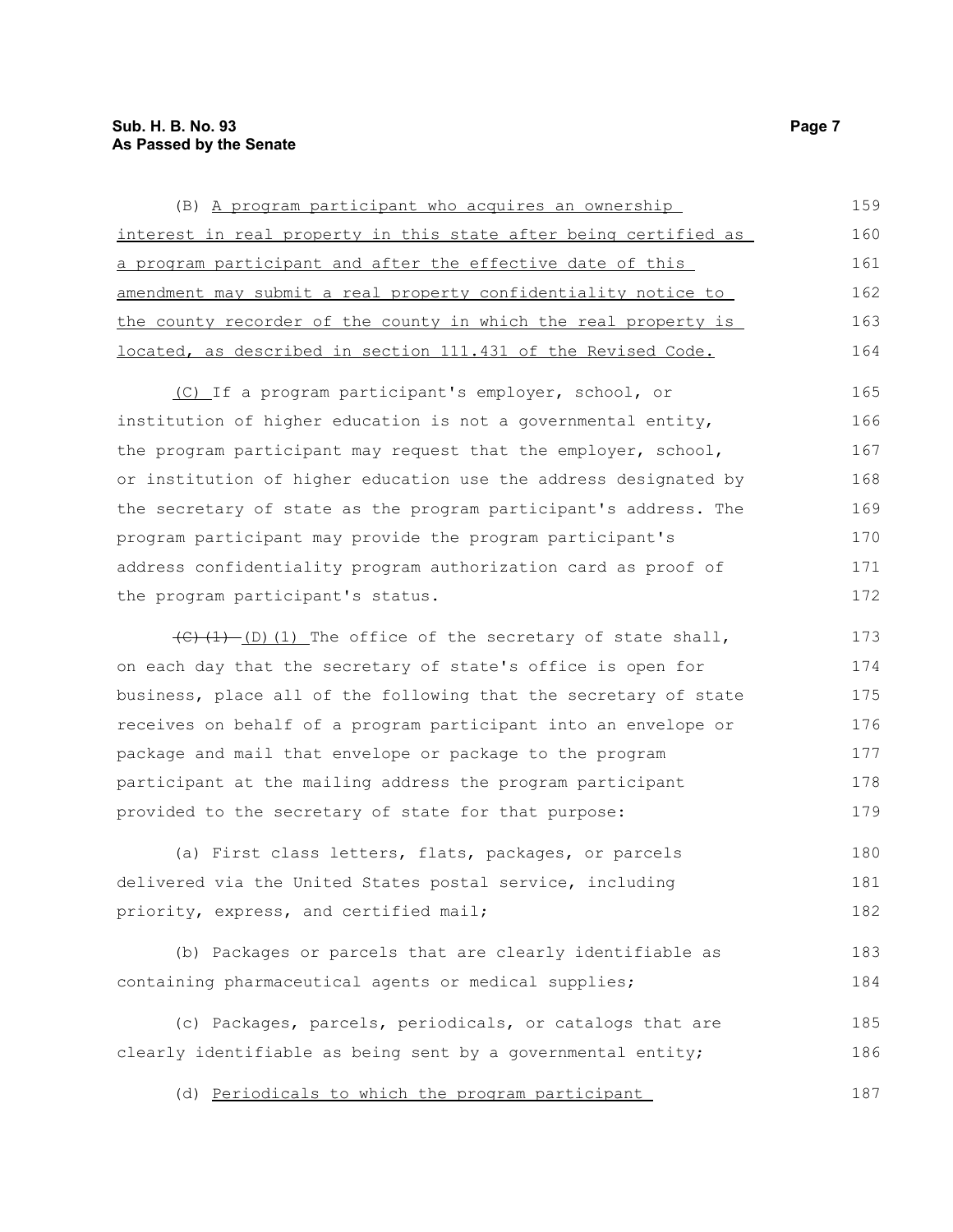#### **Sub. H. B. No. 93 Page 8 As Passed by the Senate**

#### subscribes;

(e) Packages, parcels, periodicals, or catalogs that have received prior authorization from the office of the secretary of state for forwarding under this section. 189 190 191

(2) Except as provided in divisions  $\overline{(C)}$   $\overline{(1)}$   $\overline{(a)}$   $\overline{(1)}$   $\overline{(a)}$  to  $(d)$  (e) of this section, the office of the secretary of state shall not forward any packages, parcels, periodicals, or catalogs received on behalf of a program participant. 192 193 194 195

(3) The secretary of state may contract with the United States postal service to establish special postal rates for the envelopes or packages used in forwarding a program participant's mail under this section. 196 197 198 199

(4)(a) Upon receiving service of process on behalf of a program participant, the office of the secretary of state shall immediately forward the process by certified mail, return receipt requested, to the program participant at the mailing address the program participant provided to the secretary of state for that purpose. Service of process upon the office of the secretary of state on behalf of a program participant constitutes service upon the program participant under rule 4.2 of the Rules of Civil Procedure. 200 201 202 203 204 205 206 207 208

(b) The secretary of state may prescribe by rule the manner in which process may be served on the secretary of state as the agent of a program participant.

(c) Upon request by a person who intends to serve process on an individual, the secretary of state shall confirm whether the individual is a program participant but shall not disclose any other information concerning a program participant.

 $(D)$  (E)(1) A program participant may submit to the 216

188

209 210 211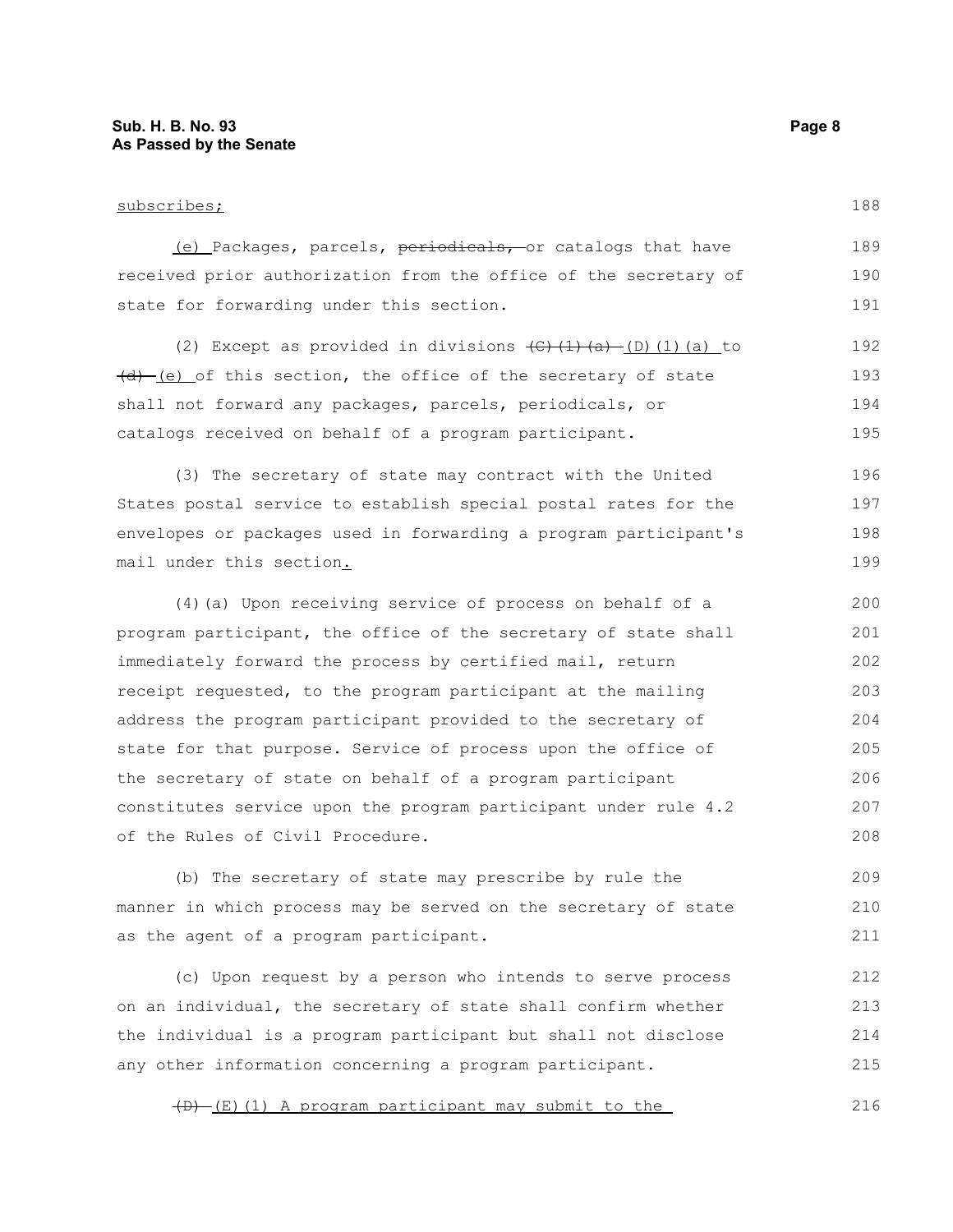| secretary of state, on a form prescribed by the secretary of    | 217 |
|-----------------------------------------------------------------|-----|
| state, an authorization for the secretary of state to disclose  | 218 |
| confidential information concerning the program participant     | 219 |
| under one or more of the following circumstances, as indicated  | 220 |
| on the authorization form:                                      | 221 |
| (a) To an official or employee of the United States postal      | 222 |
| service for the purpose of performing the secretary of state's  | 223 |
| duties under division (D) of this section;                      | 224 |
| (b) To any of the following persons for the purpose of          | 225 |
| confirming the program participant's status as a program        | 226 |
| participant, for the purpose of verifying the program           | 227 |
| participant's residence address, or for other similar purposes  | 228 |
| in order to assist the program participant:                     | 229 |
| (i) A judge or magistrate;                                      | 230 |
| (ii) An official or employee of the bureau of motor             | 231 |
| vehicles;                                                       | 232 |
| (iii) A school administrator;                                   | 233 |
| (iv) An administrator of a public assistance program;           | 234 |
| (v) An administrator of a food pantry.                          | 235 |
| (c) To another person identified on the authorization form      | 236 |
| for a purpose indicated on the authorization form.              | 237 |
| (2) A person authorized under division (E) (1) of this          | 238 |
| section to receive a program participant's confidential         | 239 |
| information may request only the information that the person or | 240 |
| the person's office requires under normal circumstances. The    | 241 |
| person shall not require the disclosure of information as a     | 242 |
| condition of receiving any services to which the applicant or   | 243 |
| participant is otherwise entitled.                              | 244 |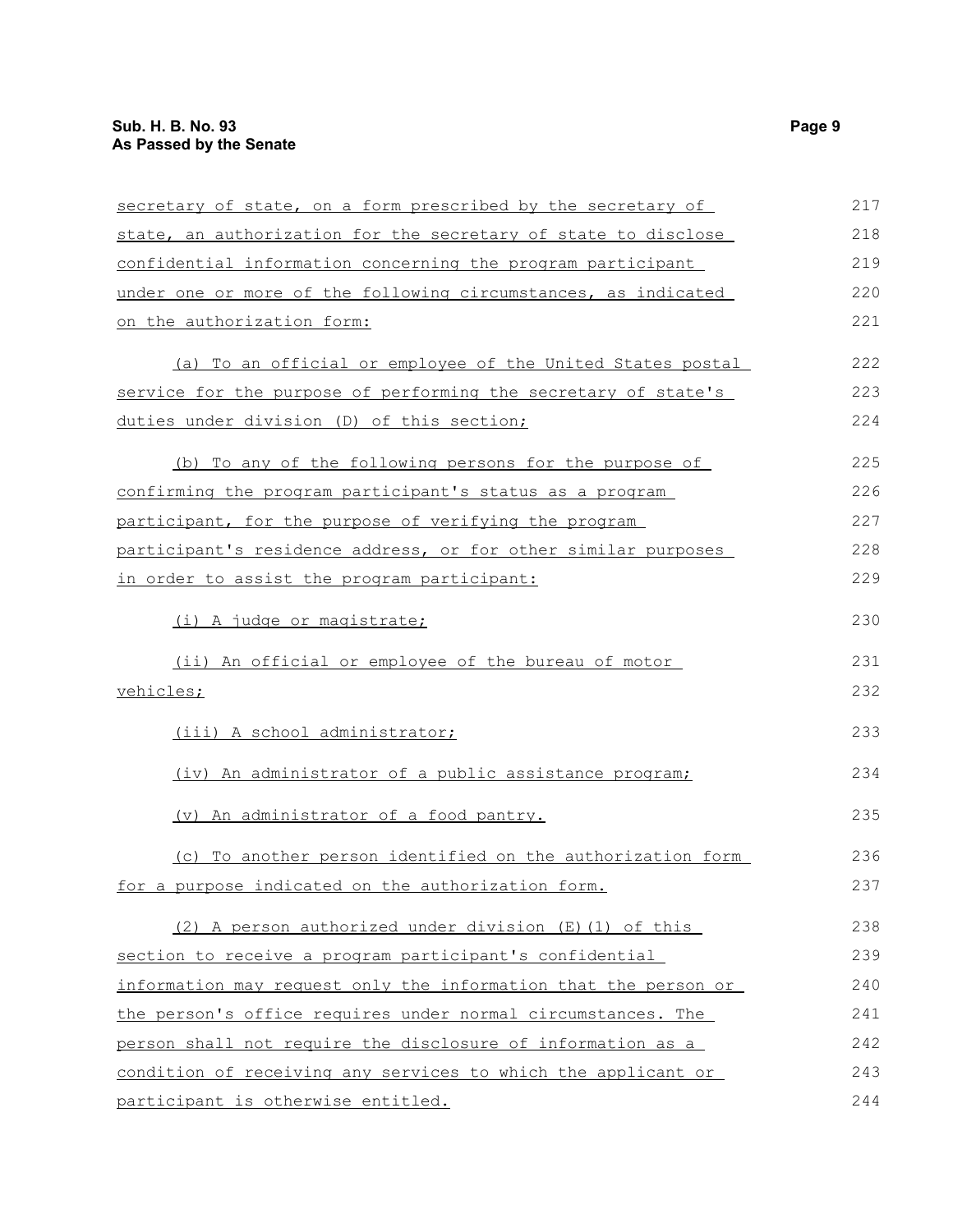| (3) Upon receiving a request for information concerning a        | 245 |
|------------------------------------------------------------------|-----|
| program participant who has submitted a valid authorization form | 246 |
| under division (E) (1) of this section, the secretary of state   | 247 |
| shall determine whether the authorization form permits the       | 248 |
| secretary of state to disclose the information to the requestor  | 249 |
| and, if so, within ten business days, shall disclose that        | 250 |
| information to the requestor along with the following statement: | 251 |
| "You are not permitted to redisclose the following information   | 252 |
| for any reason. Failure to protect the confidentiality of this   | 253 |
| information is a violation of state law."                        | 254 |
| (F) Division (A) of this section does not apply to a             | 255 |
| municipal-owned public utility. The confidential addresses of    | 256 |
| participants of the address confidentiality program that are     | 257 |
| maintained by a municipal-owned public utility are not a public  | 258 |
| record and shall not be released by a municipal-owned public     | 259 |
| utility or by any employee of a municipal-owned public utility.  | 260 |
| Sec. 111.431. (A) A program participant who acquires an          | 261 |
| ownership interest in real property in this state after being    | 262 |
| certified as a participant in the address confidentiality        | 263 |
| program may submit a real property confidentiality notice to the | 264 |
| county recorder of the county in which the real property is      | 265 |
| located. The program participant shall provide the program       | 266 |
| participant's address confidentiality program authorization card | 267 |
| as proof of the program participant's status. A real property    | 268 |
| confidentiality notice shall be on a form prescribed by the      | 269 |
| secretary of state and shall include all of the following:       | 270 |
| (1) The program participant's full name;                         | 271 |
| (2) The last four digits of the program participant's            | 272 |
| social security number;                                          | 273 |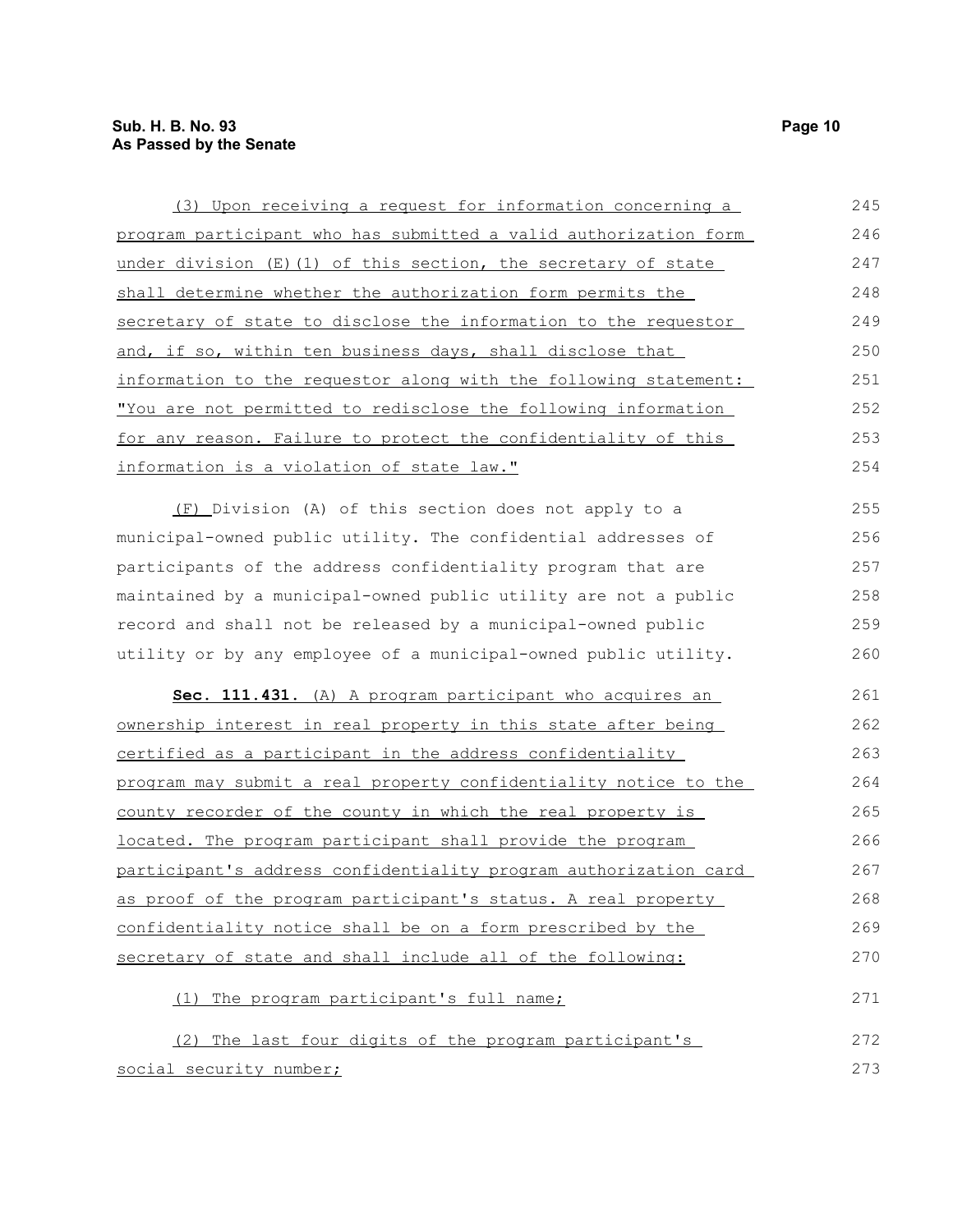| (3) The date the program participant's certification             | 274 |
|------------------------------------------------------------------|-----|
| expires;                                                         | 275 |
| (4) The program participant's program participant                | 276 |
| identification number;                                           | 277 |
| (5) The address at which the program participant may             | 278 |
| receive mail through the office of the secretary of state;       | 279 |
| (6) The legal description and street address of the real         | 280 |
| property in which the program participant has an ownership       | 281 |
| interest, which shall be the same as the legal description and   | 282 |
| street address included on any instrument concerning the real    | 283 |
| property that includes the program participant's name and that   | 284 |
| has been presented to the county recorder for recording;         | 285 |
| (7) A fictitious name, chosen by the secretary of state,         | 286 |
| that may be used by a county recorder, auditor, treasurer, or    | 287 |
| engineer or the clerk of the court of common pleas for internal  | 288 |
| indexing purposes;                                               | 289 |
| (8) The program participant's signature.                         | 290 |
| (B) When the county recorder receives a properly completed       | 291 |
| real property confidentiality notice under division (A) of this  | 292 |
| section, the county recorder promptly shall transmit copies of   | 293 |
| the notice to the secretary of state, and to the county auditor, | 294 |
| treasurer, and engineer.                                         | 295 |
| (C)(1) Except as otherwise provided in divisions (D) and         | 296 |
| (F) of this section, after a program participant has submitted a | 297 |
| properly completed real property confidentiality notice under    | 298 |
| division (A) of this section, the county recorder, auditor,      | 299 |
| treasurer, and engineer shall not disclose to any person the     | 300 |
| program participant's name, telephone number, electronic mail    | 301 |
| address, or program participant identification number, the       | 302 |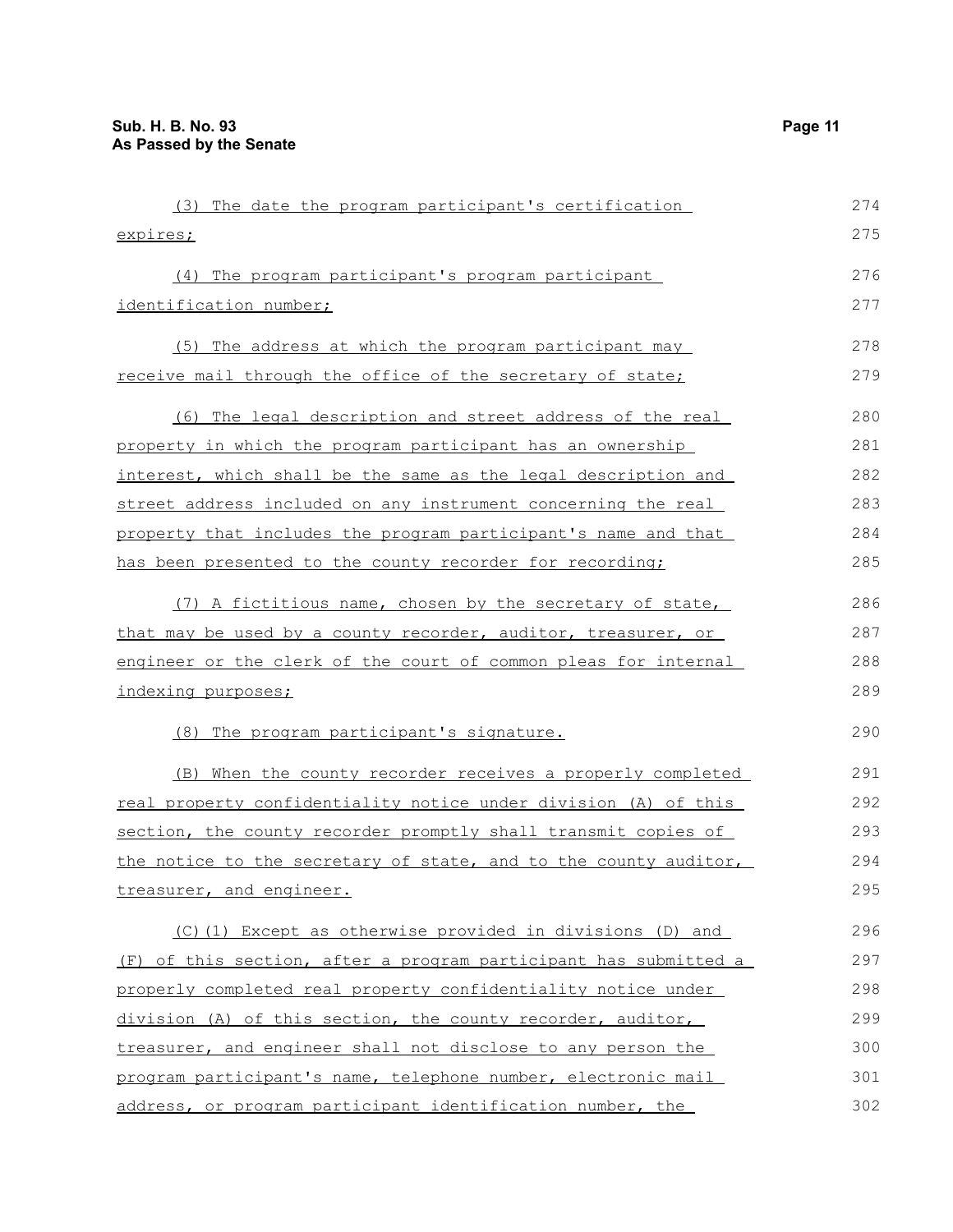| <u>address at which the program participant may receive mail</u> | 303 |
|------------------------------------------------------------------|-----|
| through the office of the secretary of state, or any other       | 304 |
| information that may be used to identify the program             | 305 |
| participant, in conjunction with the legal description, parcel   | 306 |
| identification number, or street address of the real property in | 307 |
| which the program participant has an ownership interest or any   | 308 |
| other information that may be used to identify the real          | 309 |
| property. If the county recorder receives a request for that     | 310 |
| information for the purpose of performing a title examination,   | 311 |
| the county recorder shall comply with division (G) of this       | 312 |
| section, and inform the requestor of the procedure to apply to   | 313 |
| the secretary of state for authorization under division (E) of   | 314 |
| this section. If the county recorder, auditor, treasurer, or     | 315 |
| engineer receives a real property confidentiality notice under   | 316 |
| this section, the county recorder, auditor, treasurer, or        | 317 |
| engineer shall bring any existing publicly available records or  | 318 |
| databases into conformity with this section not later than five  | 319 |
| business days after receiving the real property confidentiality  | 320 |
| notice.                                                          | 321 |
| (2) If a program participant is a party to a court of            | 322 |
| common pleas proceeding, the program participant may provide a   | 323 |
| properly completed real property confidentiality notice to the   | 324 |
| clerk of the court of common pleas. Upon such notice, the clerk  | 325 |
| of the court of common pleas shall notify the secretary of state | 326 |
| that the program participant has provided a real property        | 327 |
| confidentiality notice to the clerk of the court of common       | 328 |
| pleas, and shall not otherwise disclose to any person the        | 329 |
| information described in division (C) (1) of this section.       | 330 |
| (D) The county recorder, auditor, treasurer, or engineer         | 331 |
| or the clerk of the court of common pleas may disclose the       | 332 |
| information described in division (C) of this section if any of  | 333 |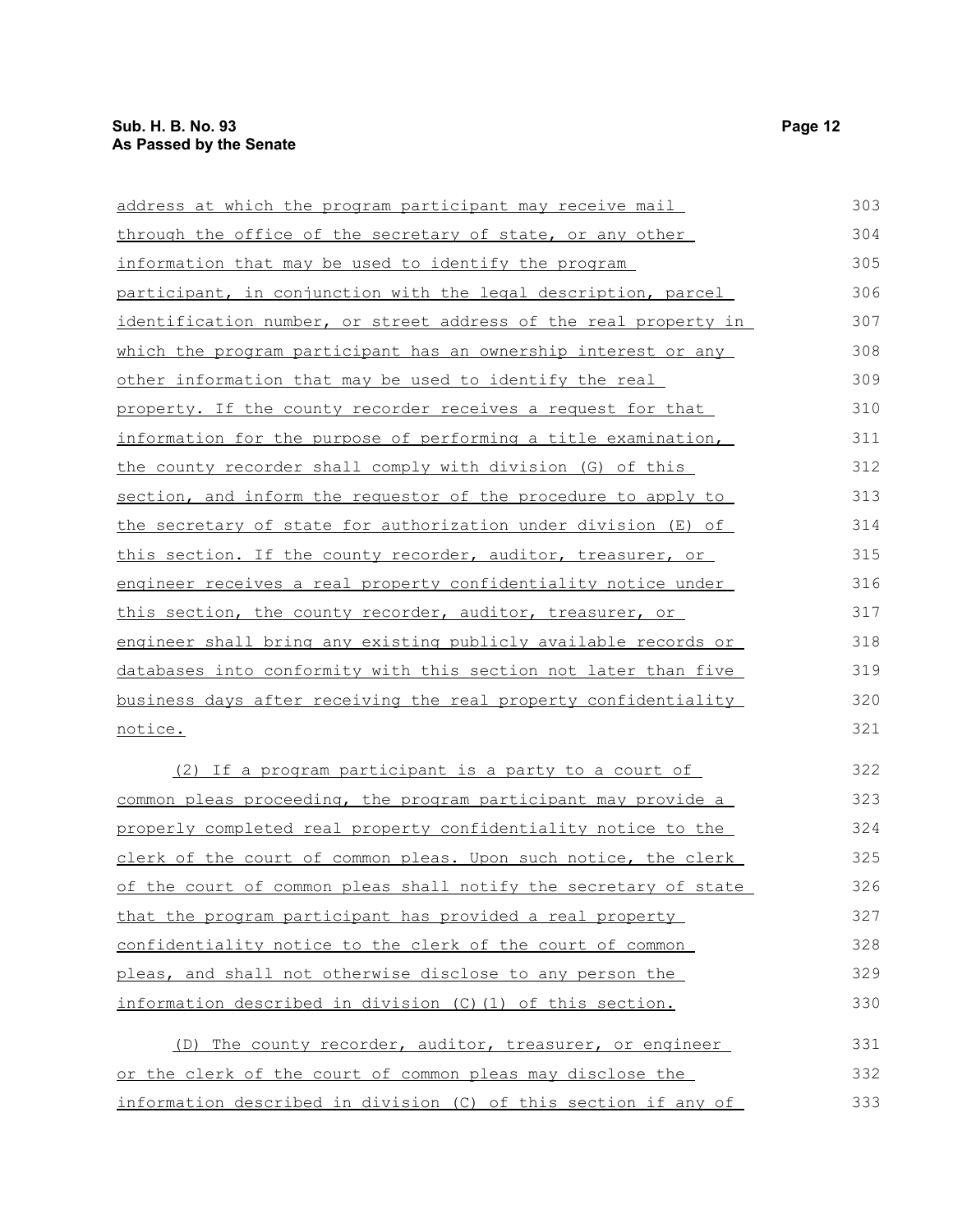| the following apply:                                                   | 334 |
|------------------------------------------------------------------------|-----|
| (1) The information is disclosed to the staff of the                   | 335 |
| county recorder, auditor, treasurer, or engineer or the staff of       | 336 |
| the clerk of the court of common pleas in order to carry out the       | 337 |
| duties of the office.                                                  | 338 |
| (2) The program participant is the person to whom the                  | 339 |
| <u>information is to be disclosed.</u>                                 | 340 |
| (3) The program participant has provided a notarized                   | 341 |
| statement to the secretary of state, authorizing the disclosure        | 342 |
| to that person for a specific purpose described in the                 | 343 |
| statement, and the secretary of state has issued a written             | 344 |
| authorization to the county recorder, auditor, treasurer, or           | 345 |
| engineer, or to the clerk of the court of common pleas, as             | 346 |
| applicable, to disclose the information to that person.                | 347 |
| (4) The person to whom the information is to be disclosed              | 348 |
| provides a written authorization issued by the secretary of            | 349 |
| state under division (E) of this section to disclose the               | 350 |
| information for the purpose of performing a title examination.         | 351 |
| (5) A court of competent jurisdiction orders the                       | 352 |
| <u>disclosure, as described in section 111.46 of the Revised Code.</u> | 353 |
| (E)(1) A person who requires access to the information                 | 354 |
| described in division (C) of this section for the purpose of           | 355 |
| performing a title examination may apply to the secretary of           | 356 |
| state for a written authorization.                                     | 357 |
| (2) The person shall submit to the secretary of state, on              | 358 |
| a form prescribed by the secretary of state, a written                 | 359 |
| application that includes all of the following:                        | 360 |
| (a) The applicant's name, title, address, and affiliated               | 361 |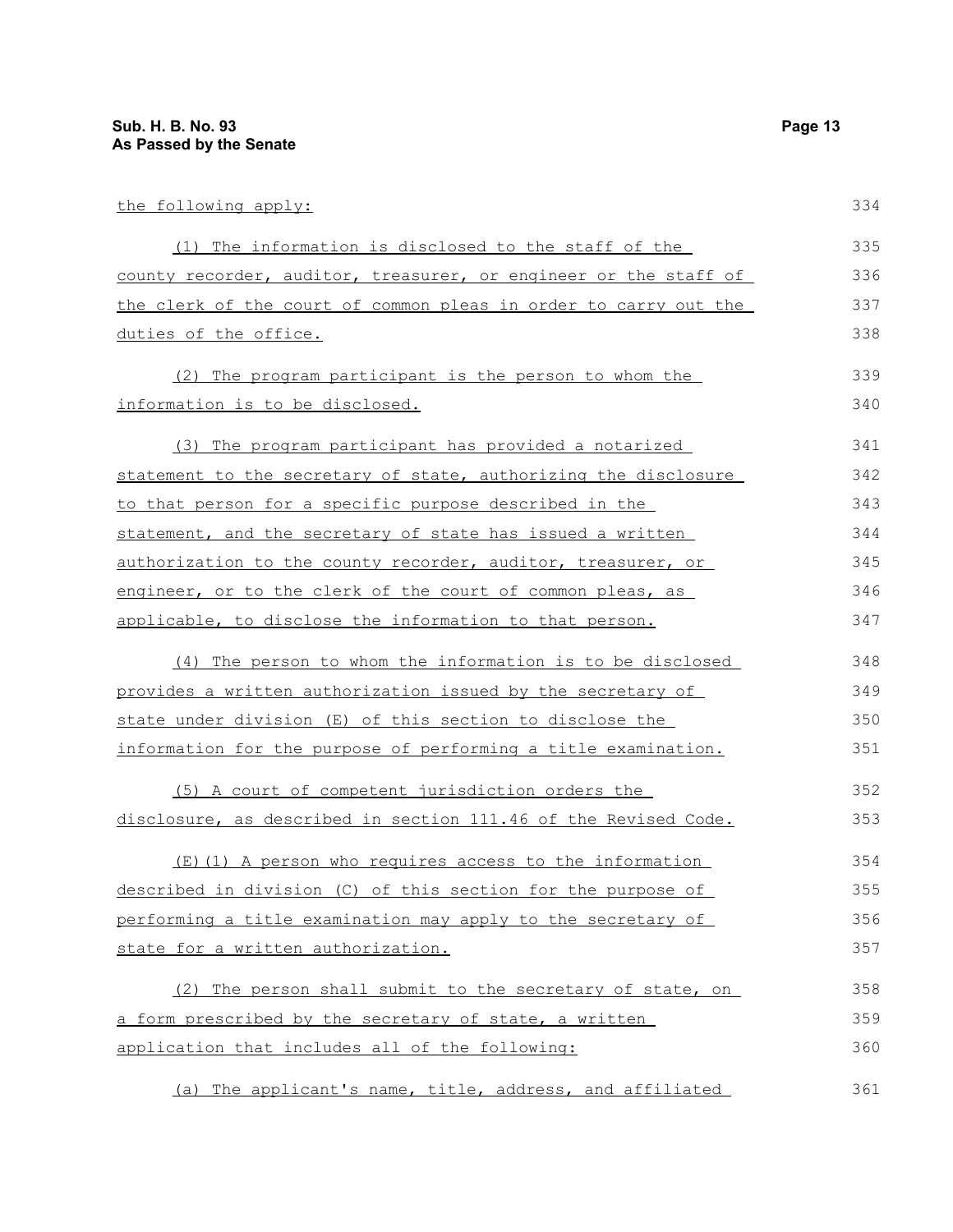| organization, if any;                                            | 362 |
|------------------------------------------------------------------|-----|
| The purpose for which the applicant is requesting<br>(b)         | 363 |
| access to the information;                                       | 364 |
| (c) The applicant's relationship to the program                  | 365 |
| participant, if any;                                             | 366 |
| (d) A legal description of the real property subject to          | 367 |
| the title examination;                                           | 368 |
| (e) A statement that the applicant will treat the                | 369 |
| information as confidential and will use the information only    | 370 |
| for the purpose identified in the application;                   | 371 |
| (f) The applicant's signature;                                   | 372 |
| (q) Any other information required by the secretary of           | 373 |
| state.                                                           | 374 |
| (3) After the secretary of state receives an application         | 375 |
| submitted under division (E) of this section, the secretary of   | 376 |
| state shall, within ten business days, provide the applicant     | 377 |
| with a written response approving or denying the application.    | 378 |
| The secretary of state shall approve the application if the      | 379 |
| secretary of state determines that the application is properly   | 380 |
| completed; that the information the applicant seeks is subject   | 381 |
| to division (C) of this section; and that the applicant is       | 382 |
| seeking the information only for the purpose of performing a     | 383 |
| bona fide title examination. If the information the applicant    | 384 |
| seeks is not subject to division (C) of this section, the        | 385 |
| secretary of state shall, within ten business days, notify the   | 386 |
| applicant of that fact and, if applicable, shall send a notice   | 387 |
| to the county recorder, auditor, treasurer, and engineer and to  | 388 |
| the clerk of the court of common pleas under division (F) (3) of | 389 |
| this section.                                                    | 390 |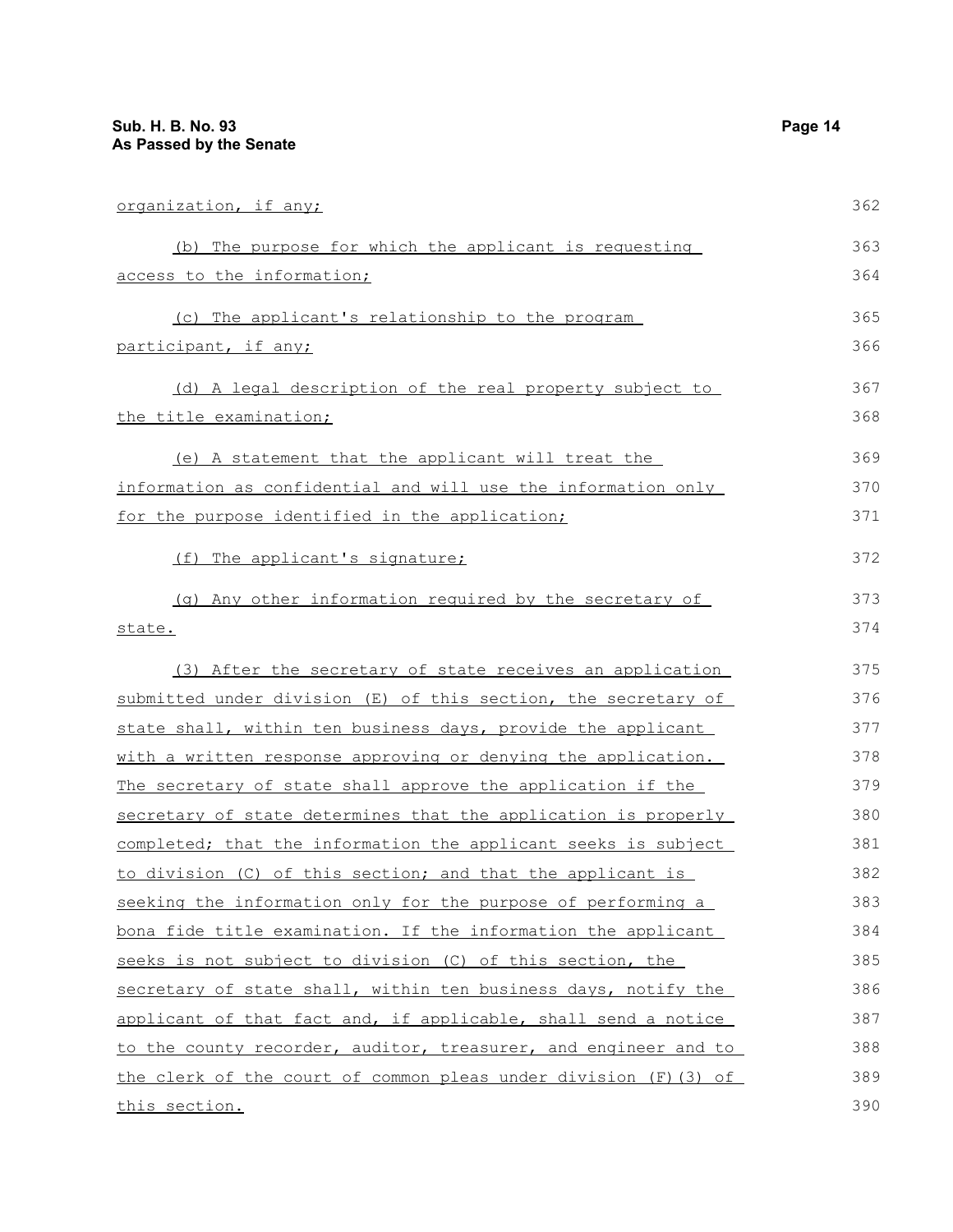### **Sub. H. B. No. 93** Page 15 **As Passed by the Senate**

| (F) Upon the occurrence of any of the following, the             | 391 |
|------------------------------------------------------------------|-----|
| county recorder, auditor, treasurer, and engineer and the clerk  | 392 |
| of the court of common pleas shall cease to keep confidential    | 393 |
| the information described in division (C) of this section and    | 394 |
| shall make the information available to the public in the same   | 395 |
| manner as other information concerning real property:            | 396 |
| The program participant ceases to hold a recorded<br>(1)         | 397 |
| ownership interest in the real property that is the subject of   | 398 |
| the real property confidentiality notice. When the county        | 399 |
| recorder receives notice that the program participant has ceased | 400 |
| to hold that ownership interest, the county recorder promptly    | 401 |
| shall revoke the real property confidentiality notice and notify | 402 |
| the secretary of state, and the county auditor, treasurer, and   | 403 |
| engineer of that revocation. The secretary of state shall then,  | 404 |
| if applicable, notify the clerk of the court of common pleas of  | 405 |
| that revocation.                                                 | 406 |
| (2) The program participant submits a notarized revocation       | 407 |
| of the real property confidentiality notice to the county        | 408 |
| recorder. Upon receiving the revocation, the county recorder     | 409 |
| promptly shall transmit copies of the revocation to the          | 410 |
| secretary of state, and to the county auditor, treasurer, and    | 411 |
| engineer, and the secretary of state shall, if applicable,       | 412 |
| transmit a copy of the revocation to the clerk of the court of   | 413 |
| common pleas.                                                    | 414 |
| (3) The county recorder, auditor, treasurer, or engineer         | 415 |
| or the clerk of the court of common pleas receive a notice from  | 416 |
| the secretary of state that the program participant's            | 417 |
| certification has been canceled under section 111.45 of the      | 418 |
| Revised Code.                                                    | 419 |
| (4) Pursuant to the order of a court of competent                | 420 |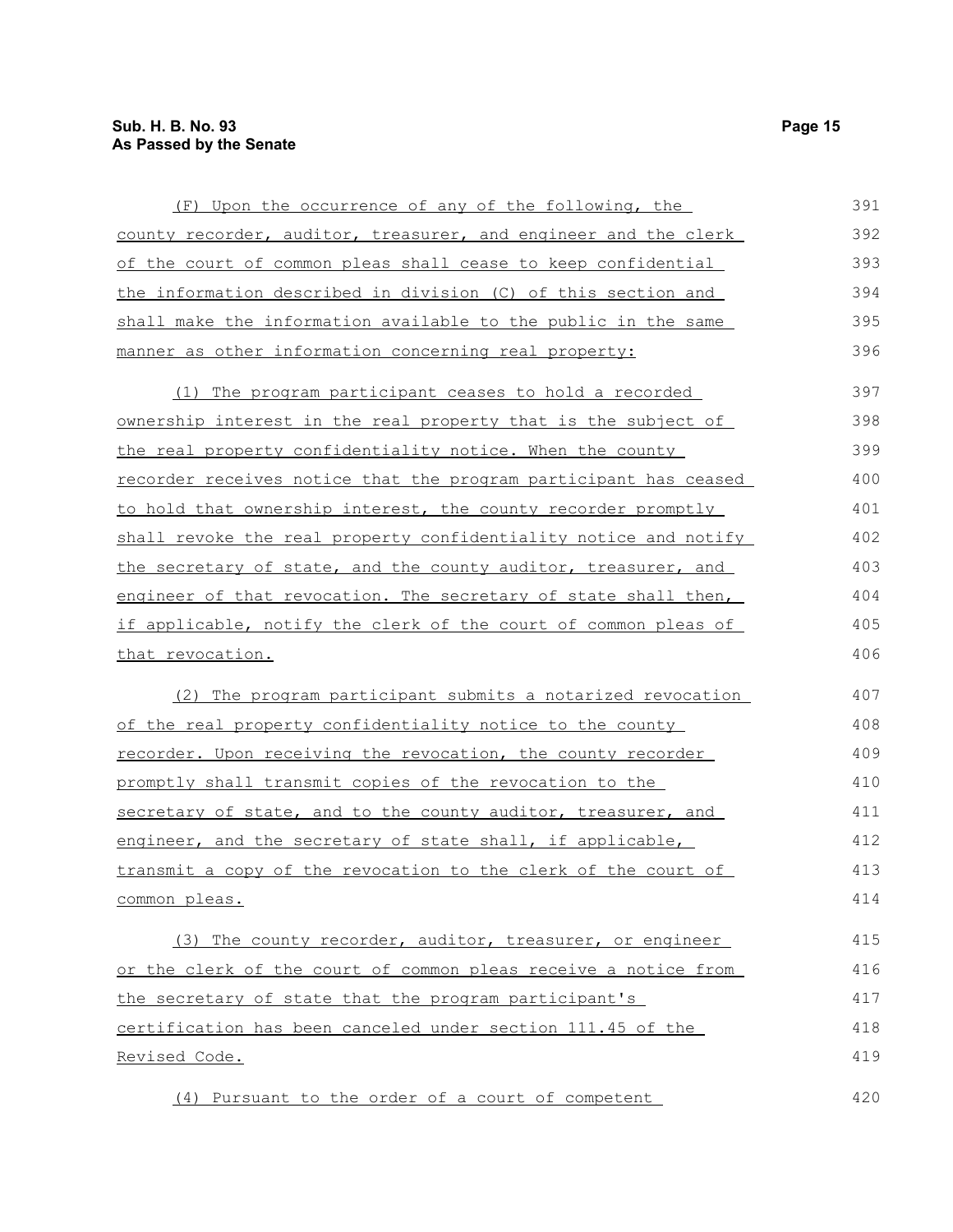### jurisdiction.

| (G) Nothing in this section shall preclude an individual's       | 422 |
|------------------------------------------------------------------|-----|
| name from being recorded and indexed for the purpose of giving   | 423 |
| notice of an ownership interest, lien, or other encumbrance on   | 424 |
| real property. On such records, if the record contains the       | 425 |
| information described in division (C) of this section, the       | 426 |
| county auditor, recorder, treasurer, or engineer, or the clerk   | 427 |
| of the court of common pleas, if applicable, shall redact the    | 428 |
| legal description of the property, parcel identification number, | 429 |
| or street address of the real property in which the program      | 430 |
| participant has an ownership interest or any other information   | 431 |
| that may be used to identify the real property, on any versions  | 432 |
| of the documents available to the public. The county auditor,    | 433 |
| recorder, treasurer, or engineer, for the purpose of indexing a  | 434 |
| program participant's records, may use the program participant's | 435 |
| fictitious name listed in the program participant's real         | 436 |
| property confidentiality notice.                                 | 437 |
| (H) A real estate broker or real estate salesperson as           | 438 |
| defined in section 4735.01 of the Revised Code, a land           | 439 |
| professional under section 4735.023 of the Revised Code, a title | 440 |
| examiner, an attorney, or a county official shall not be held    | 441 |
| liable for damages resulting from the failure to discover a      | 442 |
| defect in title, failure to properly index or record a person's  | 443 |
| interest in property, or failure to alert a professional to rely | 444 |
| on confidential information, when such failure was the proximate | 445 |
| result of an individual's participation in the address           | 446 |
| confidentiality program, unless the real estate broker, real     | 447 |
| estate salesperson, land professional, title examiner, attorney, | 448 |
| or county official was negligent in failing to do so.            | 449 |
|                                                                  |     |

**Sec. 111.45.** (A) The secretary of state shall cancel the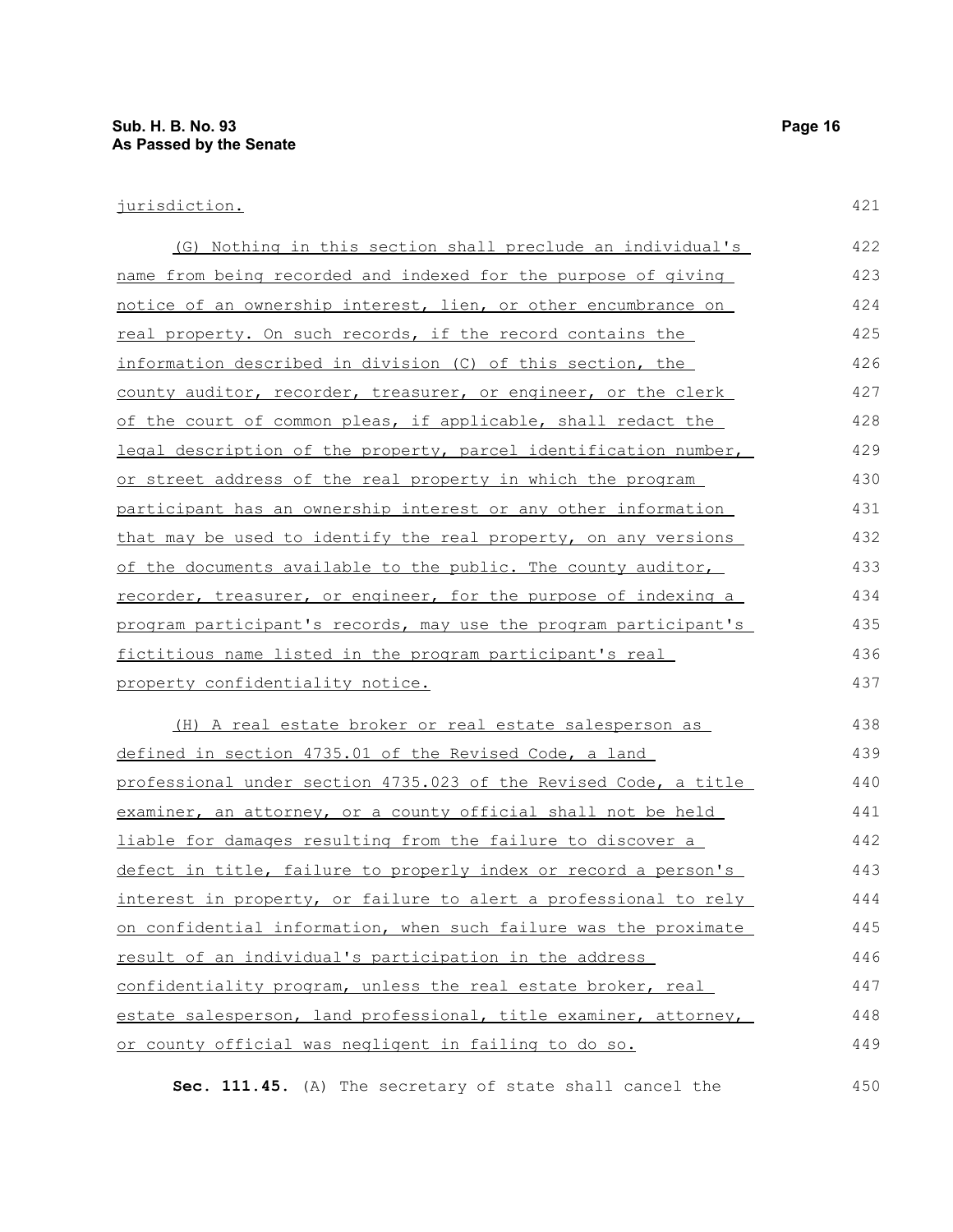| certification of a program participant if any of the following   | 451 |
|------------------------------------------------------------------|-----|
| are true:                                                        | 452 |
| (1) The program participant's application contained one or       | 453 |
| more false statements.                                           | 454 |
| (2) The program participant has filed a written, notarized       | 455 |
| request with the secretary of state, on a form prescribed by the | 456 |
| secretary of state, asking to cease being a program participant. | 457 |
| (3) The program participant's certification has expired          | 458 |
| and the program participant has not renewed the certification in | 459 |
| accordance with division (F) of section 111.42 of the Revised    | 460 |
| Code not later than the deadline specified by the secretary of   | 461 |
| state by rule to renew the certification.                        | 462 |
| (B) Upon canceling a certification under division (A) of         | 463 |
| this section, the secretary of state shall-notify, within ten    |     |
|                                                                  | 464 |
| business days, do both of the following:                         | 465 |
| (1) Notify the director of the board of elections of the         | 466 |
| county in which the former program participant resides;          | 467 |
| (2) Notify the county recorder, auditor, treasurer, and          | 468 |
| engineer and the clerk of the court of common pleas of each      | 469 |
| county in which the former program participant has filed real    | 470 |
| property confidentiality notices under section 111.431 of the    | 471 |
| Revised Code that have not been revoked under that section.      | 472 |
| Sec. 111.46. (A) The secretary of state shall make               | 473 |
| available to the attorney general, for inclusion into-in the     | 474 |
| Ohio law enforcement gateway, the name, telephone number, and    | 475 |
| confidential address of each program participant. Access to      | 476 |
| information in the gateway regarding an address confidentiality  | 477 |

village marshals, county sheriffs, county prosecuting attorneys, 479

program participant may only be granted to chiefs of police,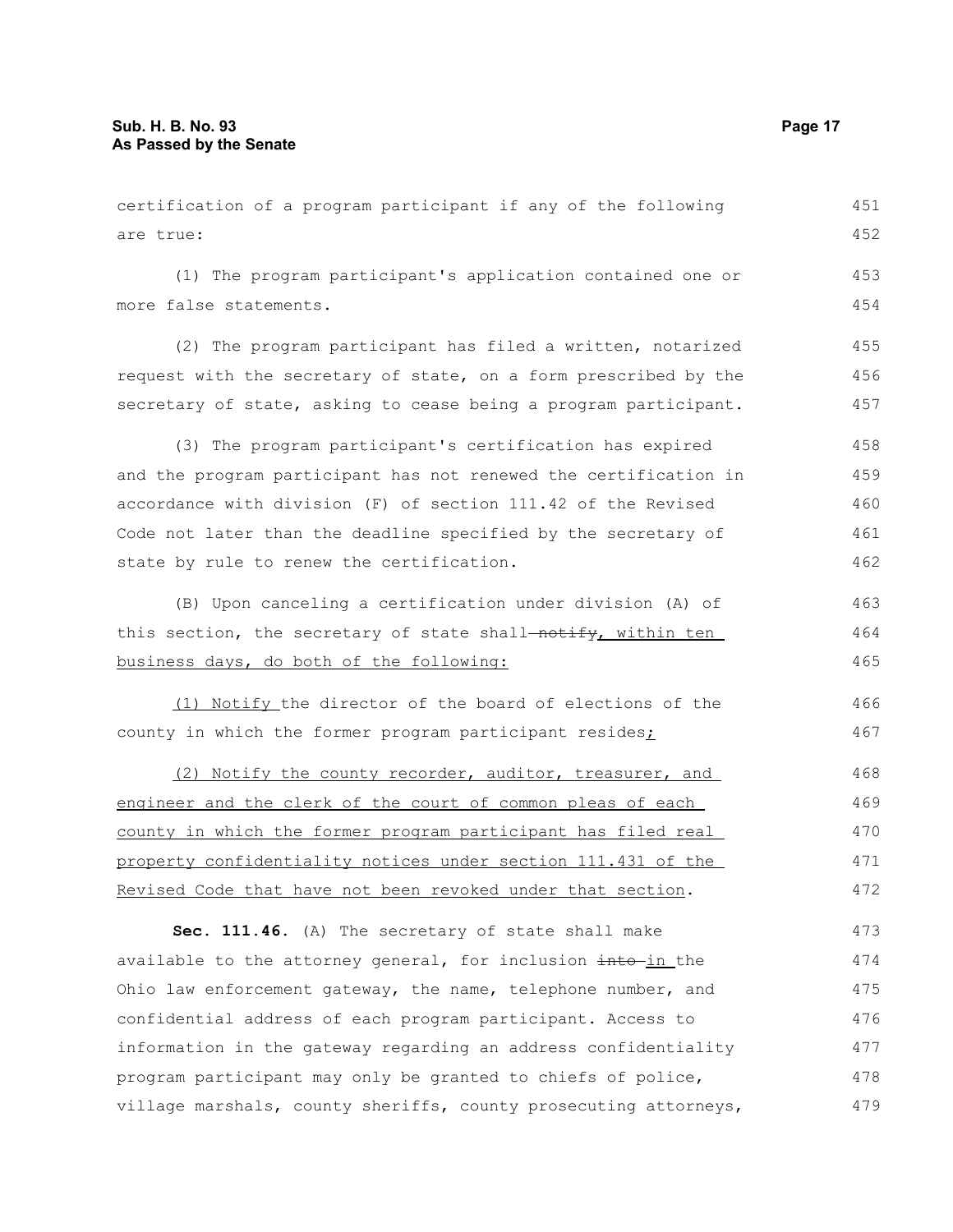480

and a designee of each of these individuals.

(B)(1)(a) A city director of law or similar chief legal officer who requires access to a program participant's confidential address or telephone number for a legitimate governmental purpose may petition the court of common pleas of Franklin county to order the secretary of state to make that confidential address or telephone number available to the petitioner. 481 482 483 484 485 486 487

(B) (b) A city director of law or similar chief legal officer who requires access to information that is subject to a real property confidentiality notice under section 111.431 of the Revised Code for a legitimate governmental purpose may petition the court of common pleas of the county in which the real property is located or the court of common pleas of Franklin county to make that information available to the petitioner. 488 489 490 491 492 493 494 495

(2) Upon the filing of a petition under division (B)(1) of this section, the court shall fix a date for a hearing on it and shall require the clerk of the court to serve a notice of the date, time, place, and purpose of the hearing upon the petitioner. The clerk also shall serve that notice upon the secretary of state so that the secretary of state may send the notice to the program participant in accordance with division  $\left(\frac{C}{C}\right)$  (3) of this section, and, if applicable, upon the county recorder, auditor, treasurer, or engineer or the clerk of the court of common pleas of the county in which the real property is located. 496 497 498 499 500 501 502 503 504 505 506

(C) (3) Upon receiving a notice under division (B)(2) of this section, the secretary of state immediately shall send a copy of the notice to the program participant by certified mail, 507 508 509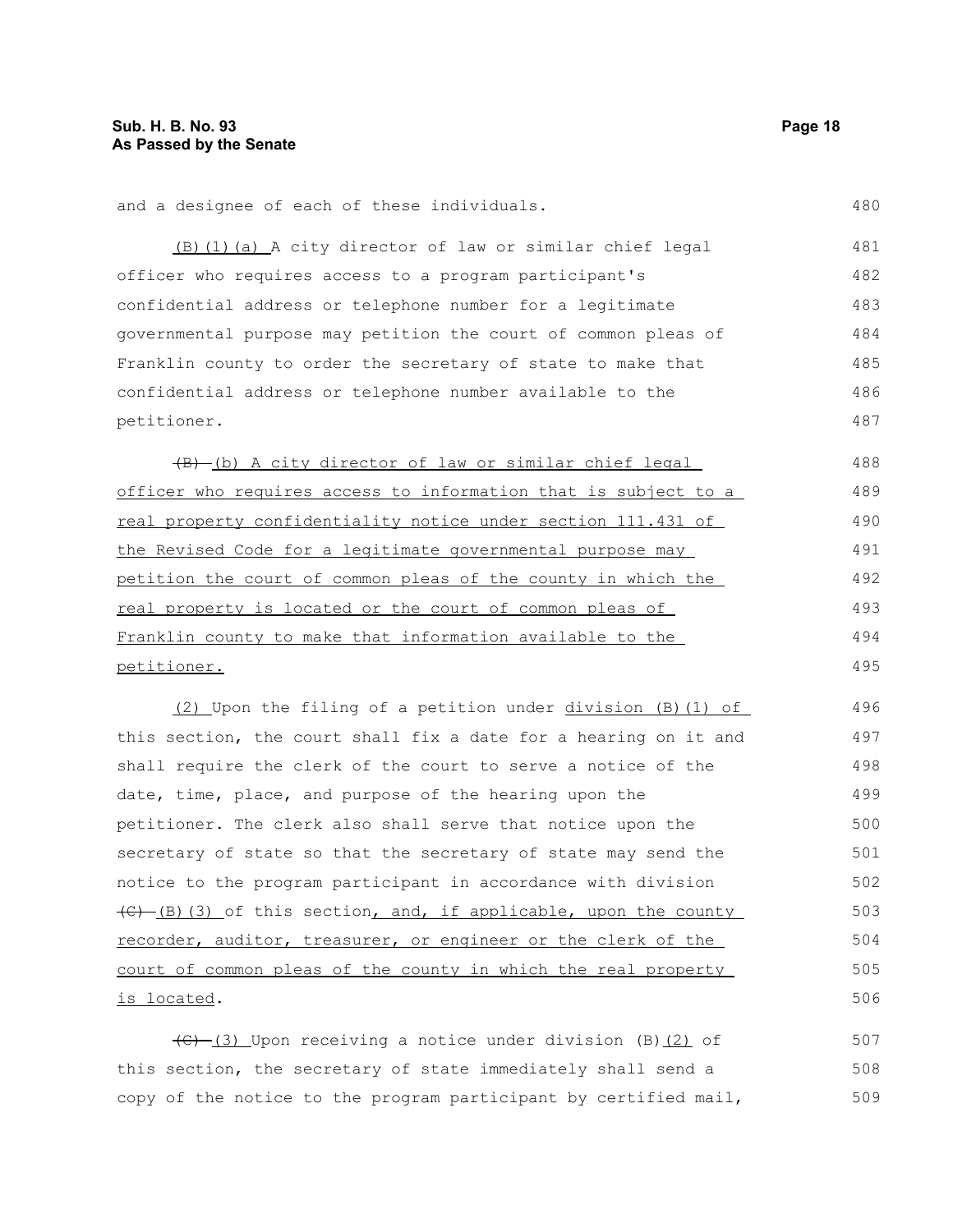return receipt requested.

(D) (4) At a hearing held under this section, the petitioner shall appear, and the program participant or the program participant's attorney may appear and be heard. After the hearing and considering the testimony, the court shall issue the requested order only if it appears to the court by clear and convincing evidence that the disclosure of the programparticipant's confidential address or telephone number information to the petitioner is necessary for a legitimate governmental purpose. 511 512 513 514 515 516 517 518 519

(E) (C) Upon request by a city director of law or similar chief legal officer, who intends to petition the a court for access to an individual's address or telephone numberconfidential information under division (B) of this section, the secretary of state shall, within ten business days, confirm whether the individual is a program participant but shall not disclose any other information concerning a program participant. 520 521 522 523 524 525 526

(D) If a program participant is a child's parent, guardian, or legal custodian, the program participant is a party to a child custody or child support proceeding concerning the child, and another party to the proceeding requests the court to disclose the program participant's confidential address or telephone number, or if the court seeks to disclose the confidential information sua sponte, the court shall do all of the following: 527 528 529 530 531 532 533 534

(1) If a party requests the disclosure, direct the requestor to file a pleading detailing the necessity for the disclosure; 535 536 537

(2) Schedule a hearing on the matter;

510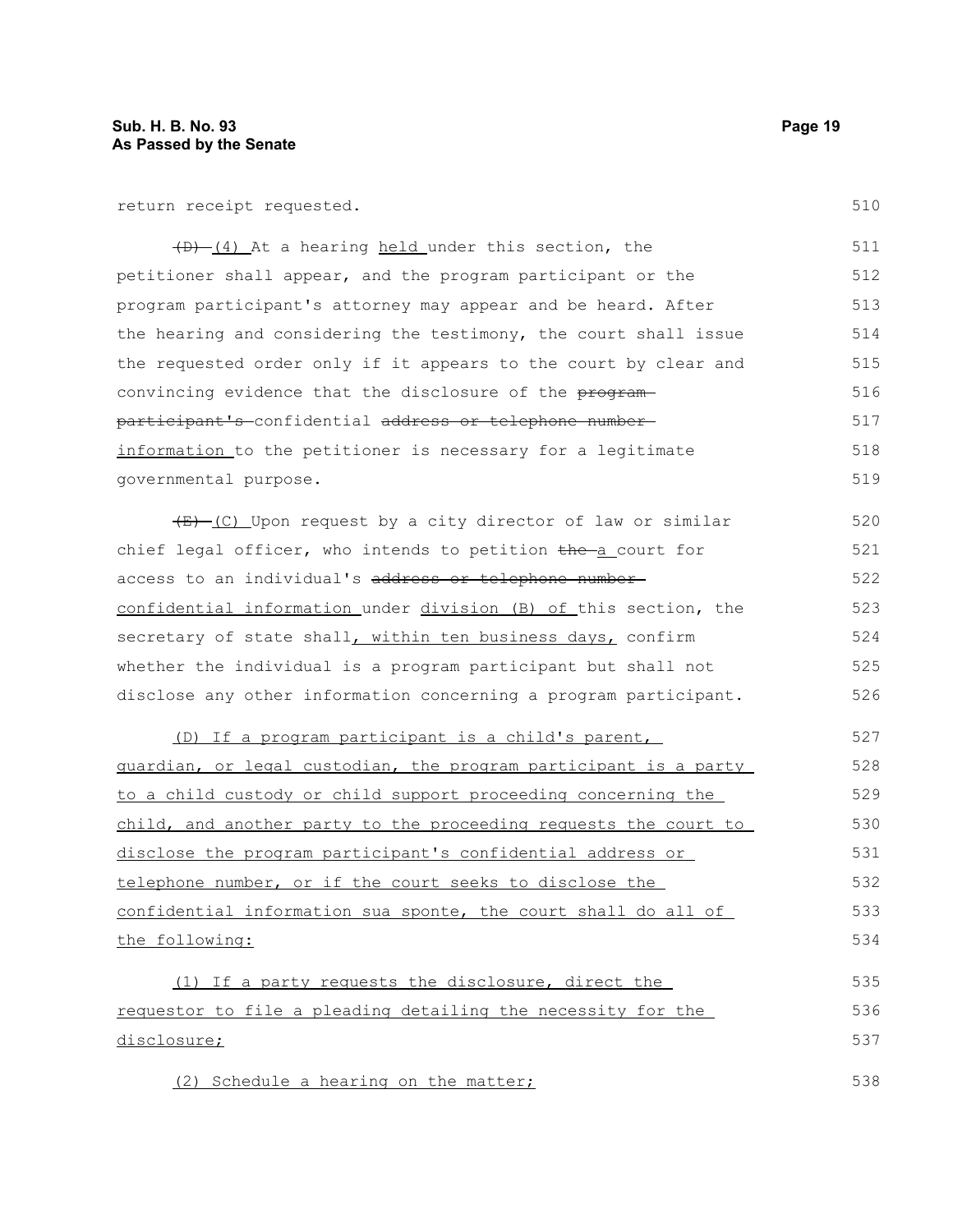568

| (3) Provide the program participant with a copy of the                                                | 539 |
|-------------------------------------------------------------------------------------------------------|-----|
| pleading, if filed; and                                                                               | 540 |
| (4) Provide the parties adequate notice of the hearing.                                               | 541 |
| If a party requests the disclosure of a participant's                                                 | 542 |
| confidential information, or if the court seeks to release the                                        | 543 |
| confidential information sua sponte, the requestor shall have                                         | 544 |
| the burden to show, or the court must find, by clear and                                              | 545 |
| convincing evidence, that the disclosure is necessary, and that                                       | 546 |
| the disclosure does not pose a risk of harm to the program                                            | 547 |
| participant or the child. If the requestor does not meet this                                         | 548 |
| burden or the court does not make this finding, the court shall                                       | 549 |
| deny the request. If the requestor meets this burden or the                                           | 550 |
| court makes this finding, the court shall document its findings                                       | 551 |
| of fact, and may direct the program participant to release the                                        | 552 |
| confidential address or telephone number, or the court may                                            | 553 |
| disclose the program participant's confidential address or                                            | 554 |
| telephone number.                                                                                     | 555 |
| Sec. 111.48. There is in the state treasury the address                                               | 556 |
| confidentiality program fund. The fund shall consist of money                                         | 557 |
| paid into the fund pursuant to division $\left(\frac{B}{B}\right)\left(\frac{10}{-10}\right)$ (11) of | 558 |
| section 2929.18 and division (D) of section 2929.28 of the                                            | 559 |
| Revised Code and any money appropriated to the fund by the                                            | 560 |
| general assembly or donated to the fund. The secretary of state                                       | 561 |
| shall use the money in the fund for the purpose of administering                                      | 562 |
| the address confidentiality program described in sections 111.41                                      | 563 |
| to 111.47 of the Revised Code.                                                                        | 564 |
| Sec. 111.99. (A) No person who submits an application                                                 | 565 |
| under section 111.42 of the Revised Code shall knowingly make a                                       | 566 |
| false attestation in the application that the applicant fears                                         | 567 |

for the applicant's safety, the safety of a member of the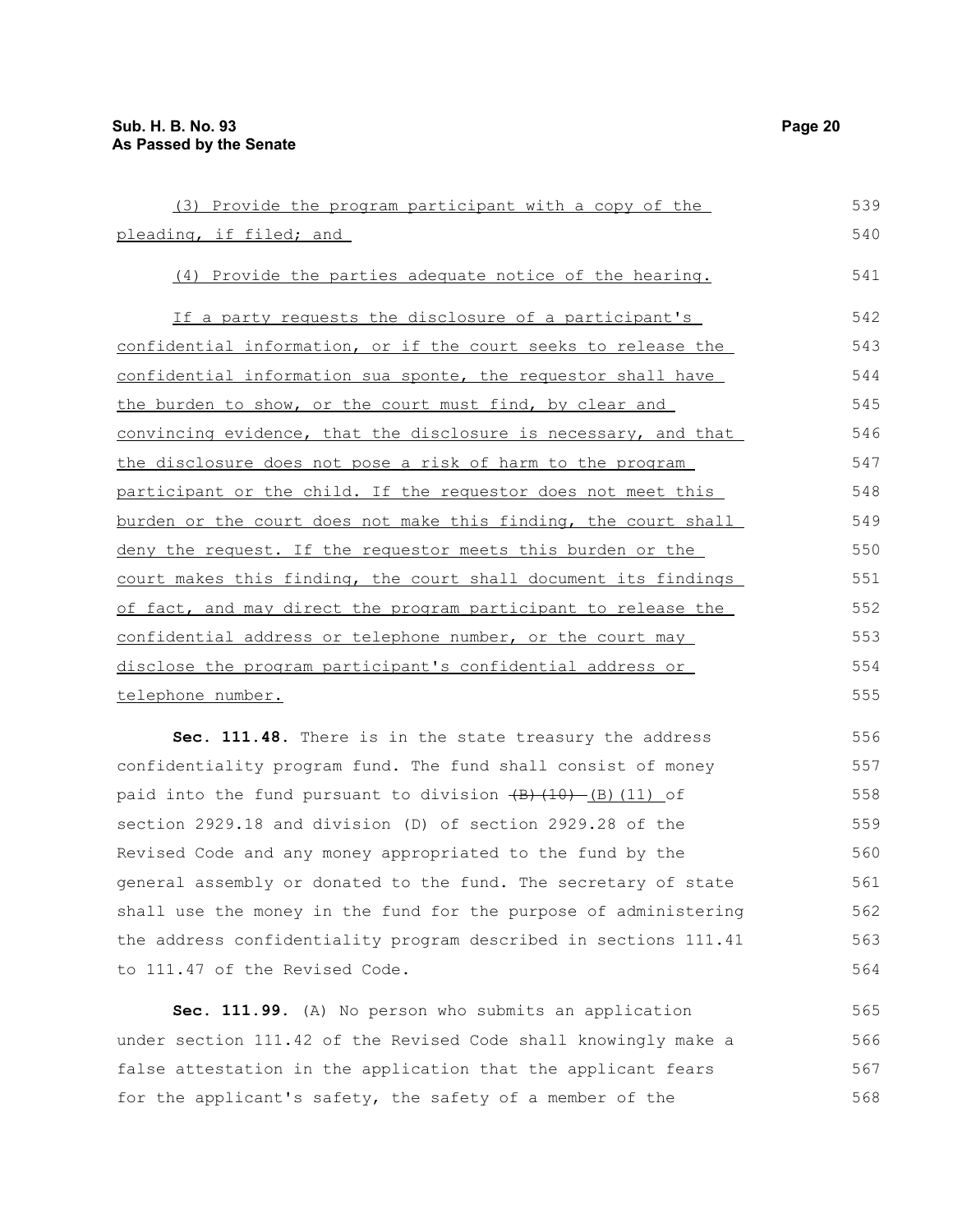| applicant's household, or the safety of the minor, incompetent,  | 569 |
|------------------------------------------------------------------|-----|
| or ward on whose behalf the application is made because the      | 570 |
| applicant, household member, minor, incompetent, or ward is a    | 571 |
| victim of domestic violence, menacing by stalking, human         | 572 |
| trafficking, trafficking in persons, rape, or sexual battery.    | 573 |
| (B) -No person-(1) As used in division (B) of this section:      | 574 |
| (a) "Public official" means any officer, employee, or duly       | 575 |
| authorized representative or agent of a public office.           | 576 |
| (b) "Public office" means any state agency, public               | 577 |
| institution, political subdivision, other organized body,        | 578 |
| office, agency, institution, or entity established by the laws   | 579 |
| of this state for the exercise of any function of government.    | 580 |
| (2) No public official who has access to a confidential          | 581 |
| address or telephone number or to information that is subject to | 582 |
| a real property confidentiality notice under section 111.431 of  | 583 |
| the Revised Code because of the person's employment or status as | 584 |
| a public official position-shall knowingly disclose that         | 585 |
| confidential address or telephone number-information to any      | 586 |
| person, except as required or permitted by law.                  | 587 |
| (C) No person who obtains a confidential address or              | 588 |
| telephone number from the Ohio law enforcement gateway shall     | 589 |
| knowingly disclose that confidential address or telephone number | 590 |
| to any person, except as is necessary for a law enforcement      | 591 |
| purpose when related to the performance of official duties, or   | 592 |
| for another legitimate governmental purpose.                     | 593 |
| (D) No person who obtains a confidential address or              | 594 |
| telephone number from the secretary of state under division (E)  | 595 |
| of section 111.43 of the Revised Code shall knowingly disclose   | 596 |
| that information to any person, except for the purpose for which | 597 |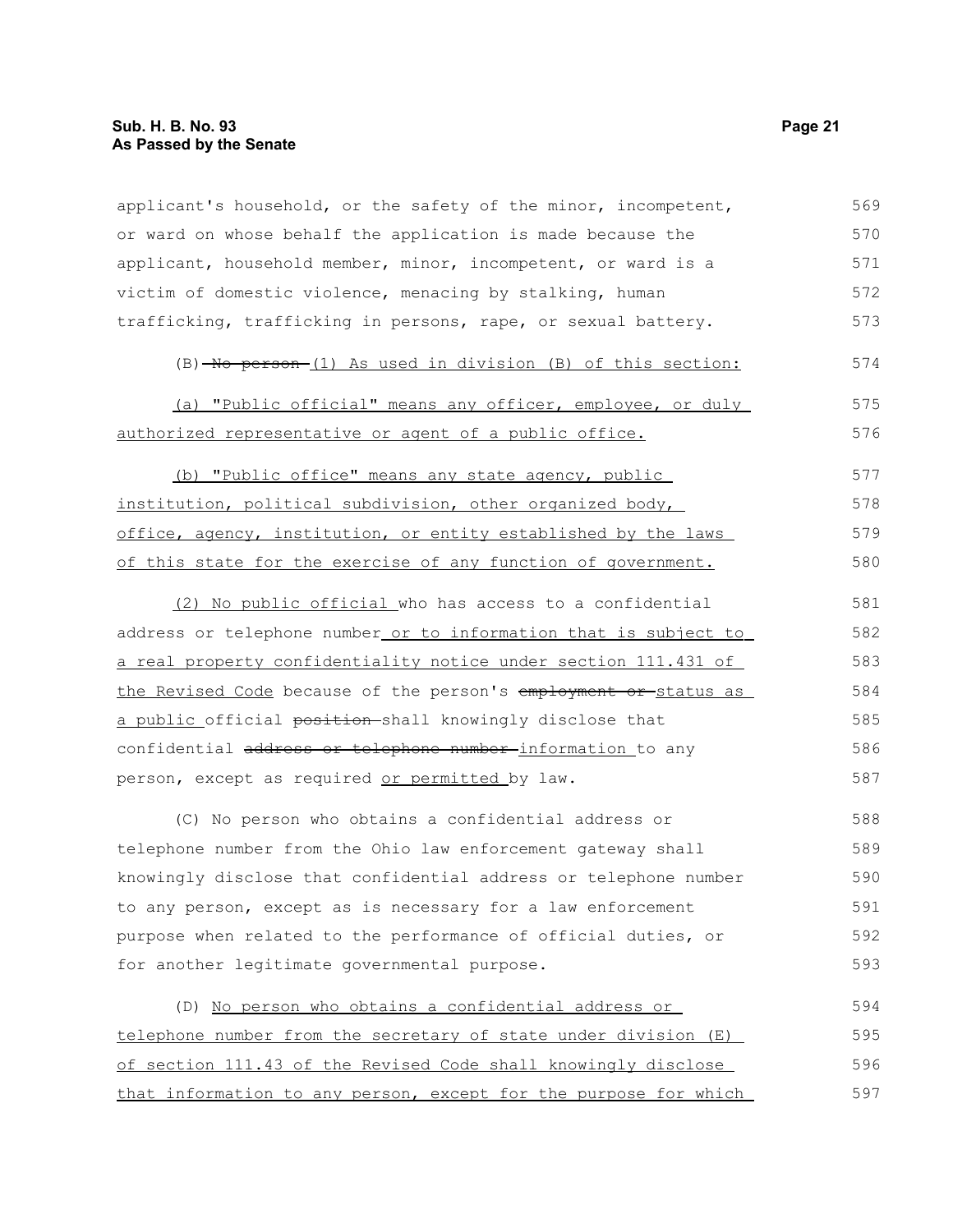| the disclosure was authorized under that division.               | 598 |
|------------------------------------------------------------------|-----|
| (E) No person who obtains information that is subject to a       | 599 |
| real property confidentiality notice under section 111.431 of    | 600 |
| the Revised Code for the purpose of conducting a title           | 601 |
| examination under division (E) of that section shall knowingly   | 602 |
| disclose that confidential information to any person, except for | 603 |
| the purpose identified in the application submitted under that   | 604 |
| division.                                                        | 605 |
| (F) Whoever violates this section is quilty of a                 | 606 |
| misdemeanor of the first degree.                                 | 607 |
| Sec. 149.43. (A) As used in this section:                        | 608 |
| (1) "Public record" means records kept by any public             | 609 |
| office, including, but not limited to, state, county, city,      | 610 |
| village, township, and school district units, and records        | 611 |
| pertaining to the delivery of educational services by an         | 612 |
| alternative school in this state kept by the nonprofit or for-   | 613 |
| profit entity operating the alternative school pursuant to       | 614 |
| section 3313.533 of the Revised Code. "Public record" does not   | 615 |
| mean any of the following:                                       | 616 |
| (a) Medical records;                                             | 617 |
| (b) Records pertaining to probation and parole                   | 618 |
| proceedings, to proceedings related to the imposition of         | 619 |
| community control sanctions and post-release control sanctions,  | 620 |
| or to proceedings related to determinations under section        | 621 |
| 2967.271 of the Revised Code regarding the release or maintained | 622 |
| incarceration of an offender to whom that section applies;       | 623 |
| (c) Records pertaining to actions under section 2151.85          | 624 |
| and division (C) of section 2919.121 of the Revised Code and to  | 625 |
| appeals of actions arising under those sections;                 | 626 |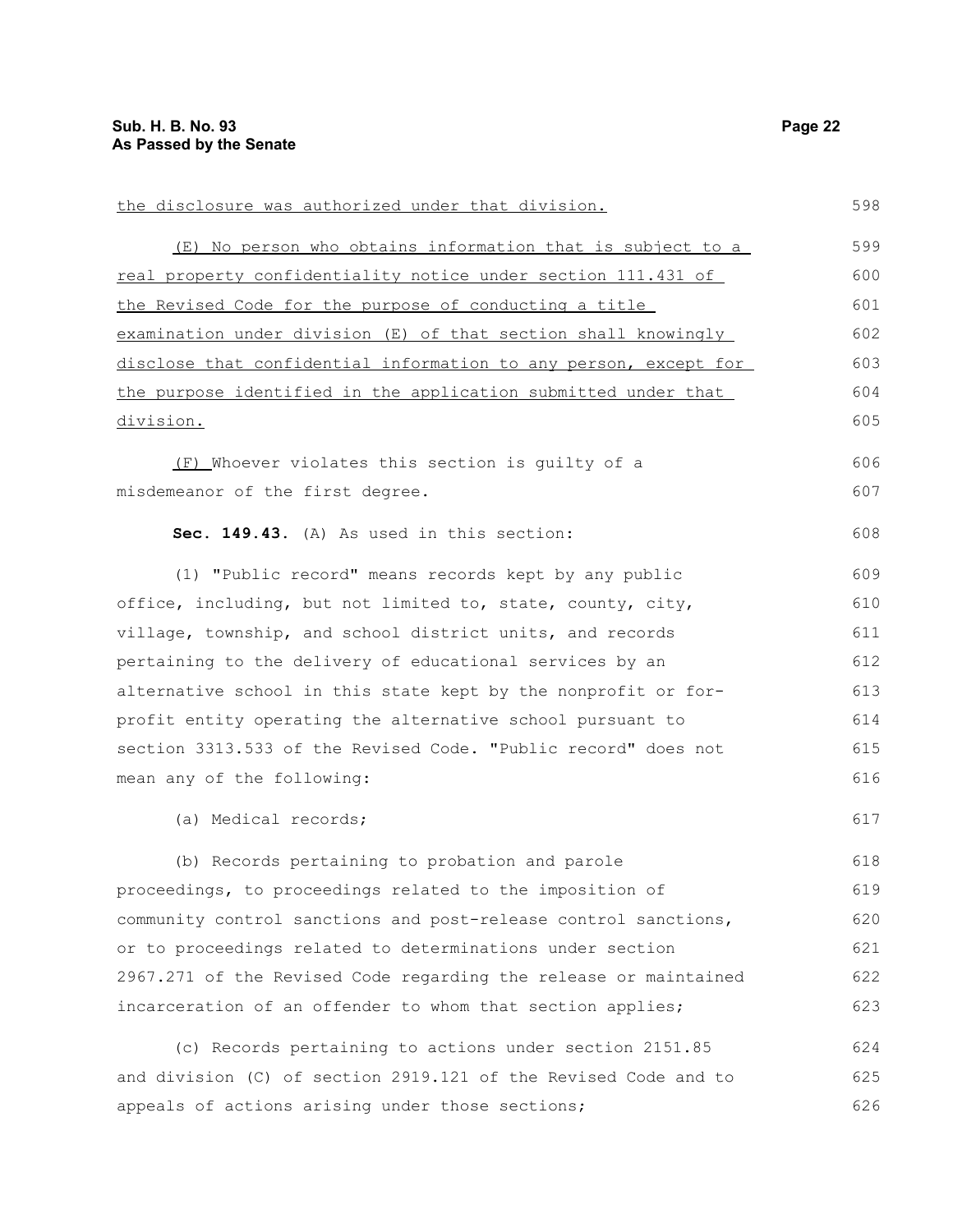### **Sub. H. B. No. 93 Page 23 As Passed by the Senate**

| (d) Records pertaining to adoption proceedings, including        | 627 |
|------------------------------------------------------------------|-----|
| the contents of an adoption file maintained by the department of | 628 |
| health under sections 3705.12 to 3705.124 of the Revised Code;   | 629 |
| (e) Information in a record contained in the putative            | 630 |
| father registry established by section 3107.062 of the Revised   | 631 |
| Code, regardless of whether the information is held by the       | 632 |
| department of job and family services or, pursuant to section    | 633 |
| 3111.69 of the Revised Code, the office of child support in the  | 634 |
| department or a child support enforcement agency;                | 635 |
| (f) Records specified in division (A) of section 3107.52         | 636 |
| of the Revised Code;                                             | 637 |
| (g) Trial preparation records;                                   | 638 |
| (h) Confidential law enforcement investigatory records;          | 639 |
| (i) Records containing information that is confidential          | 640 |
| under section 2710.03 or 4112.05 of the Revised Code;            | 641 |
| (j) DNA records stored in the DNA database pursuant to           | 642 |
| section 109.573 of the Revised Code;                             | 643 |
| (k) Inmate records released by the department of                 | 644 |
| rehabilitation and correction to the department of youth         | 645 |
| services or a court of record pursuant to division (E) of        | 646 |
| section 5120.21 of the Revised Code;                             | 647 |
| (1) Records maintained by the department of youth services       | 648 |
| pertaining to children in its custody released by the department | 649 |
| of youth services to the department of rehabilitation and        | 650 |
| correction pursuant to section 5139.05 of the Revised Code;      | 651 |
| Intellectual property records;<br>(m)                            | 652 |
| (n) Donor profile records;                                       | 653 |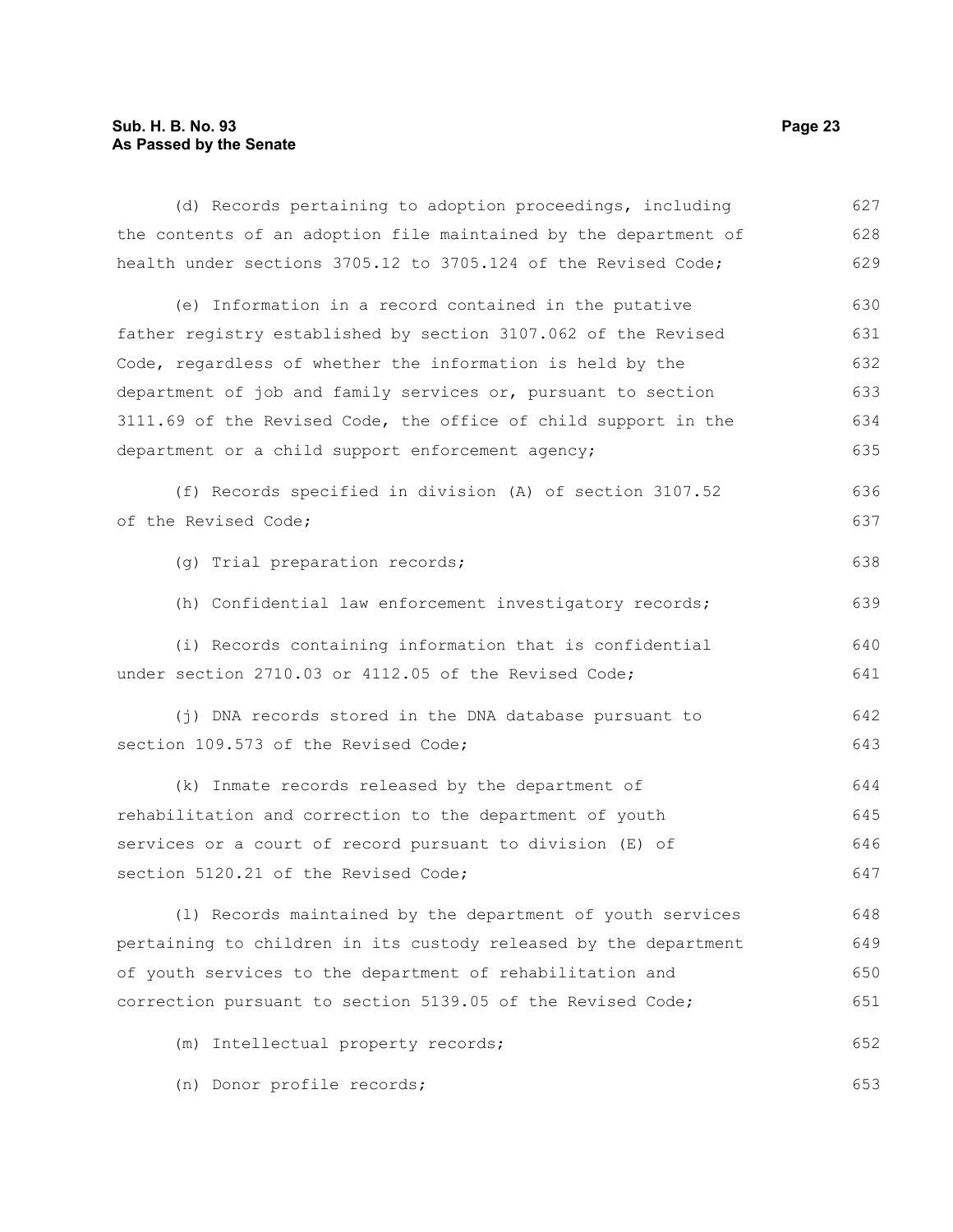section;

| (o) Records maintained by the department of job and family       | 654 |
|------------------------------------------------------------------|-----|
| services pursuant to section 3121.894 of the Revised Code;       | 655 |
| (p) Designated public service worker residential and             | 656 |
| familial information;                                            | 657 |
| (q) In the case of a county hospital operated pursuant to        | 658 |
| Chapter 339. of the Revised Code or a municipal hospital         | 659 |
| operated pursuant to Chapter 749. of the Revised Code,           | 660 |
| information that constitutes a trade secret, as defined in       | 661 |
| section 1333.61 of the Revised Code;                             | 662 |
| (r) Information pertaining to the recreational activities        | 663 |
| of a person under the age of eighteen;                           | 664 |
| (s) In the case of a child fatality review board acting          | 665 |
| under sections 307.621 to 307.629 of the Revised Code or a       | 666 |
| review conducted pursuant to guidelines established by the       | 667 |
| director of health under section 3701.70 of the Revised Code,    | 668 |
| records provided to the board or director, statements made by    | 669 |
| board members during meetings of the board or by persons         | 670 |
| participating in the director's review, and all work products of | 671 |
| the board or director, and in the case of a child fatality       | 672 |
| review board, child fatality review data submitted by the board  | 673 |
| to the department of health or a national child death review     | 674 |
| database, other than the report prepared pursuant to division    | 675 |
| (A) of section 307.626 of the Revised Code;                      | 676 |
| (t) Records provided to and statements made by the               | 677 |
| executive director of a public children services agency or a     | 678 |
| prosecuting attorney acting pursuant to section 5153.171 of the  | 679 |
| Revised Code other than the information released under that      | 680 |

(u) Test materials, examinations, or evaluation tools used 682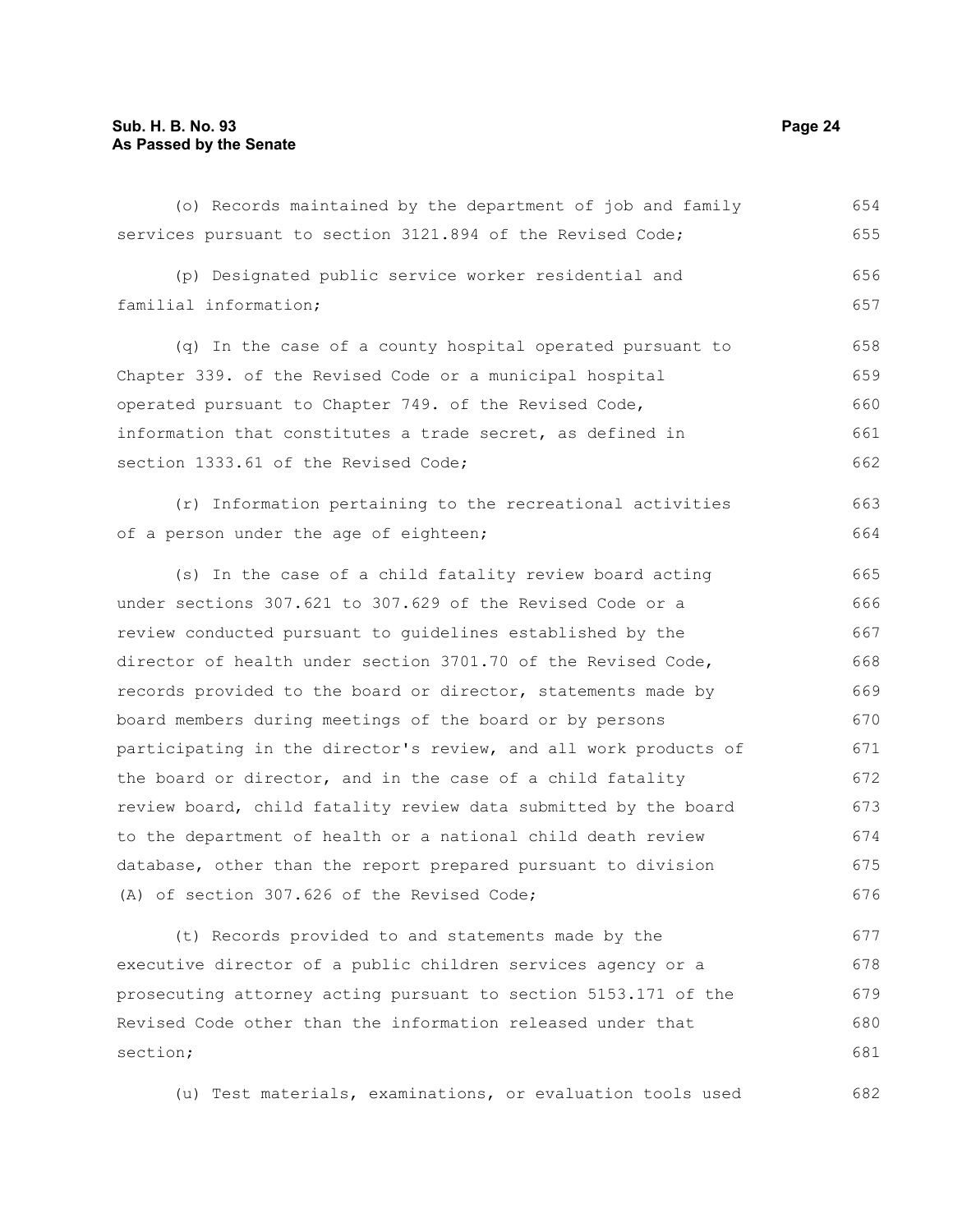#### **Sub. H. B. No. 93 Page 25 As Passed by the Senate**

in an examination for licensure as a nursing home administrator that the board of executives of long-term services and supports administers under section 4751.15 of the Revised Code or contracts under that section with a private or government entity to administer; 683 684 685 686 687

(v) Records the release of which is prohibited by state or federal law;

(w) Proprietary information of or relating to any person that is submitted to or compiled by the Ohio venture capital authority created under section 150.01 of the Revised Code; 690 691 692

(x) Financial statements and data any person submits for any purpose to the Ohio housing finance agency or the controlling board in connection with applying for, receiving, or accounting for financial assistance from the agency, and information that identifies any individual who benefits directly or indirectly from financial assistance from the agency; 693 694 695 696 697 698

(y) Records listed in section 5101.29 of the Revised Code; 699

(z) Discharges recorded with a county recorder under section 317.24 of the Revised Code, as specified in division (B) (2) of that section; 700 701 702

(aa) Usage information including names and addresses of specific residential and commercial customers of a municipally owned or operated public utility; 703 704 705

(bb) Records described in division (C) of section 187.04 of the Revised Code that are not designated to be made available to the public as provided in that division; 706 707 708

(cc) Information and records that are made confidential, privileged, and not subject to disclosure under divisions (B) 709 710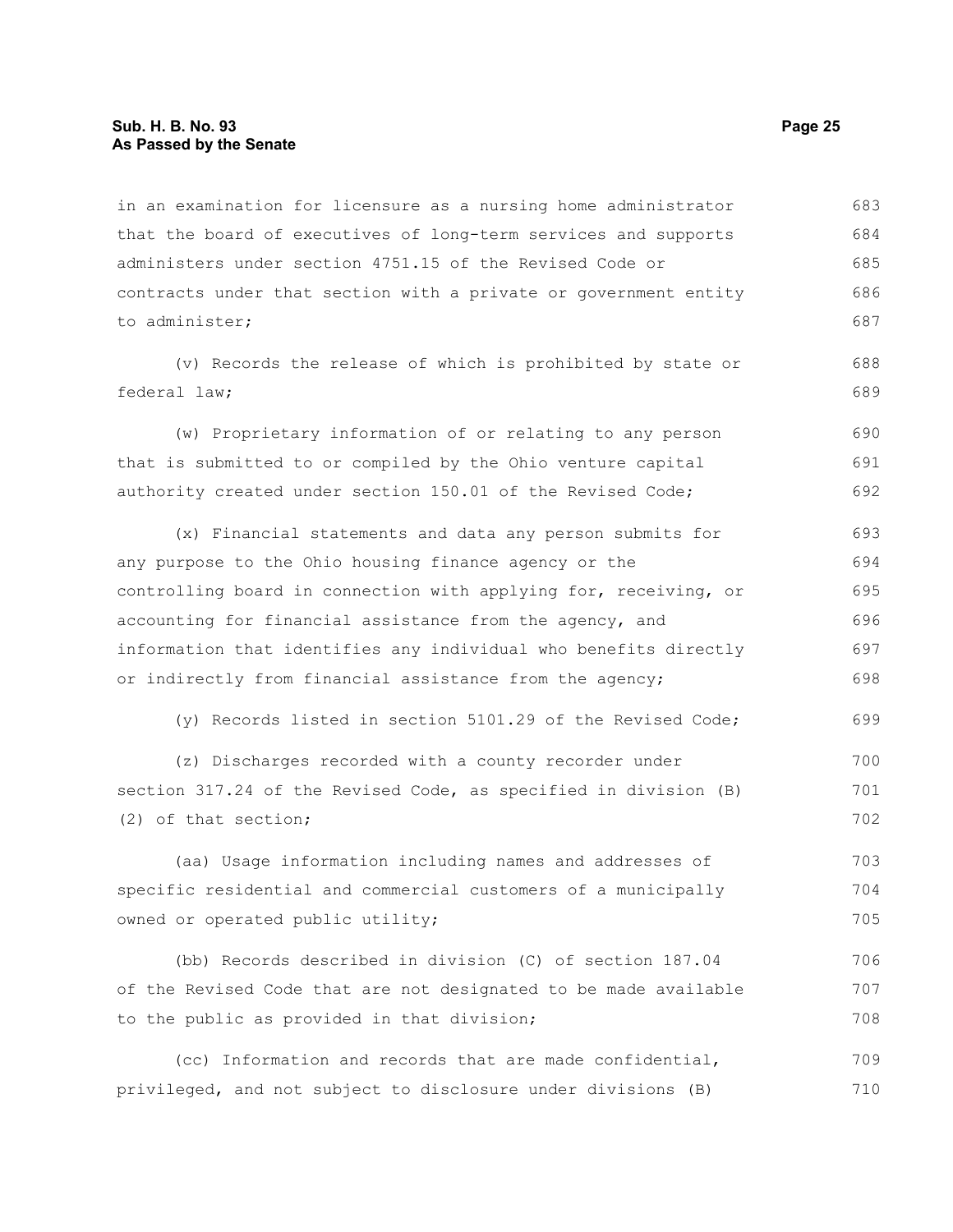| and (C) of section 2949.221 of the Revised Code;                             | 711 |
|------------------------------------------------------------------------------|-----|
| (dd) Personal information, as defined in section 149.45 of                   | 712 |
| the Revised Code;                                                            | 713 |
| (ee) The confidential name, address, and other personally                    | 714 |
| identifiable information of a program participant in the address             | 715 |
| confidentiality program established under sections 111.41 to                 | 716 |
| 111.47 of the Revised Code, including the contents of any                    | 717 |
| application for absent voter's ballots, absent voter's ballot                | 718 |
| identification envelope statement of voter, or provisional                   | 719 |
| ballot affirmation completed by a program participant who has a              | 720 |
| confidential voter registration record <sub>7</sub> and; records or portions | 721 |
| of records pertaining to that program that identify the number               | 722 |
| of program participants that reside within a precinct, ward,                 | 723 |
| township, municipal corporation, county, or any other geographic             | 724 |
| area smaller than the state; and any real property                           | 725 |
| confidentiality notice filed under section 111.431 of the                    | 726 |
| <u>Revised Code and the information described in division (C) of </u>        | 727 |
| that section. As used in this division, "confidential address"               | 728 |
| and "program participant" have the meaning defined in section                | 729 |
| 111.41 of the Revised Code.                                                  | 730 |
|                                                                              |     |

(ff) Orders for active military service of an individual serving or with previous service in the armed forces of the United States, including a reserve component, or the Ohio organized militia, except that, such order becomes a public record on the day that is fifteen years after the published date or effective date of the call to order; 731 732 733 734 735 736

(gg) The name, address, contact information, or other personal information of an individual who is less than eighteen years of age that is included in any record related to a traffic accident involving a school vehicle in which the individual was 737 738 739 740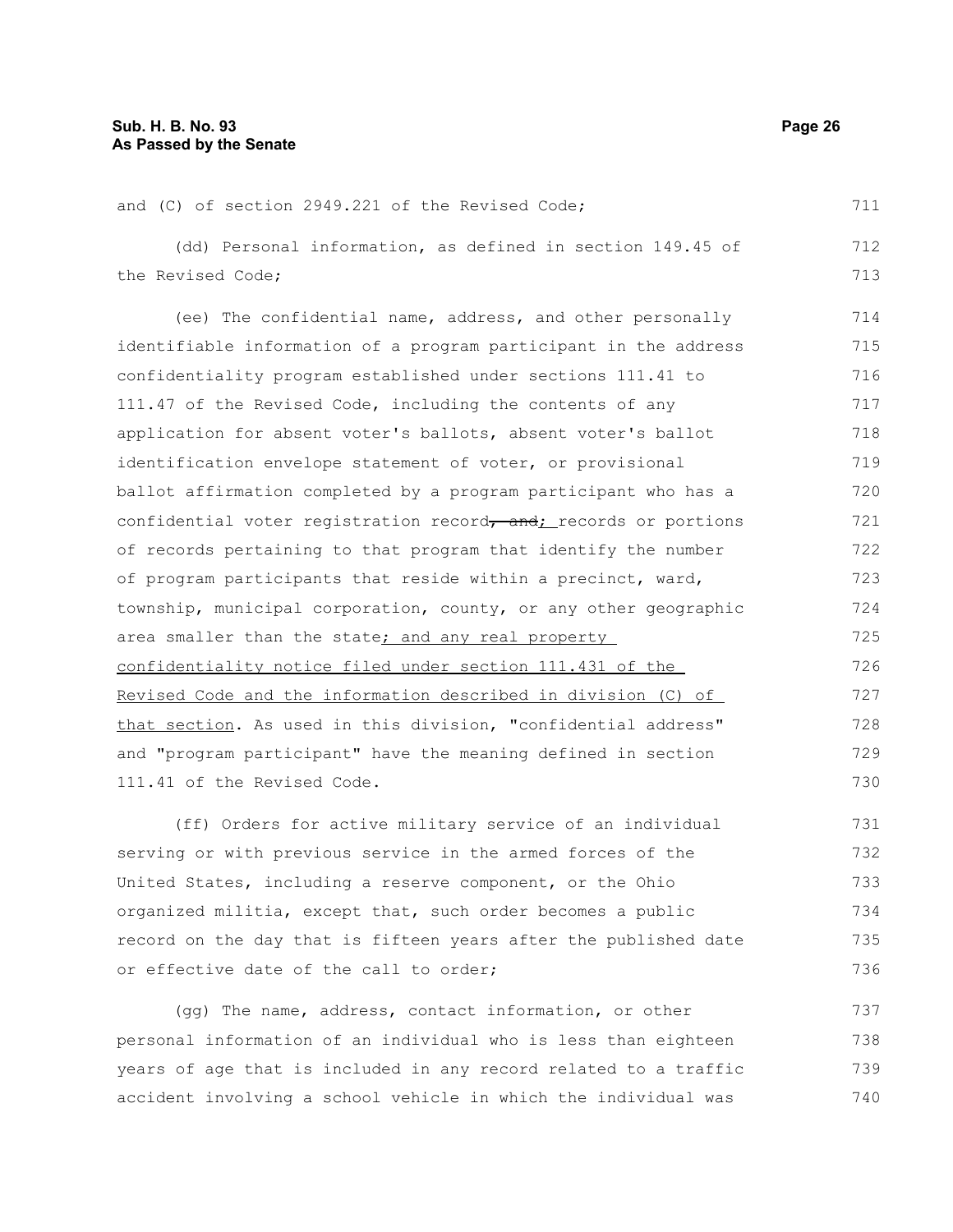an occupant at the time of the accident; (hh) Protected health information, as defined in 45 C.F.R. 160.103, that is in a claim for payment for a health care product, service, or procedure, as well as any other health claims data in another document that reveals the identity of an individual who is the subject of the data or could be used to reveal that individual's identity; (ii) Any depiction by photograph, film, videotape, or printed or digital image under either of the following circumstances: (i) The depiction is that of a victim of an offense the release of which would be, to a reasonable person of ordinary sensibilities, an offensive and objectionable intrusion into the victim's expectation of bodily privacy and integrity. (ii) The depiction captures or depicts the victim of a sexually oriented offense, as defined in section 2950.01 of the Revised Code, at the actual occurrence of that offense. (jj) Restricted portions of a body-worn camera or dashboard camera recording; (kk) In the case of a fetal-infant mortality review board acting under sections 3707.70 to 3707.77 of the Revised Code, records, documents, reports, or other information presented to the board or a person abstracting such materials on the board's behalf, statements made by review board members during board meetings, all work products of the board, and data submitted by 741 742 743 744 745 746 747 748 749 750 751 752 753 754 755 756 757 758 759 760 761 762 763 764 765

the board to the department of health or a national infant death review database, other than the report prepared pursuant to section 3707.77 of the Revised Code. 766 767 768

(ll) Records, documents, reports, or other information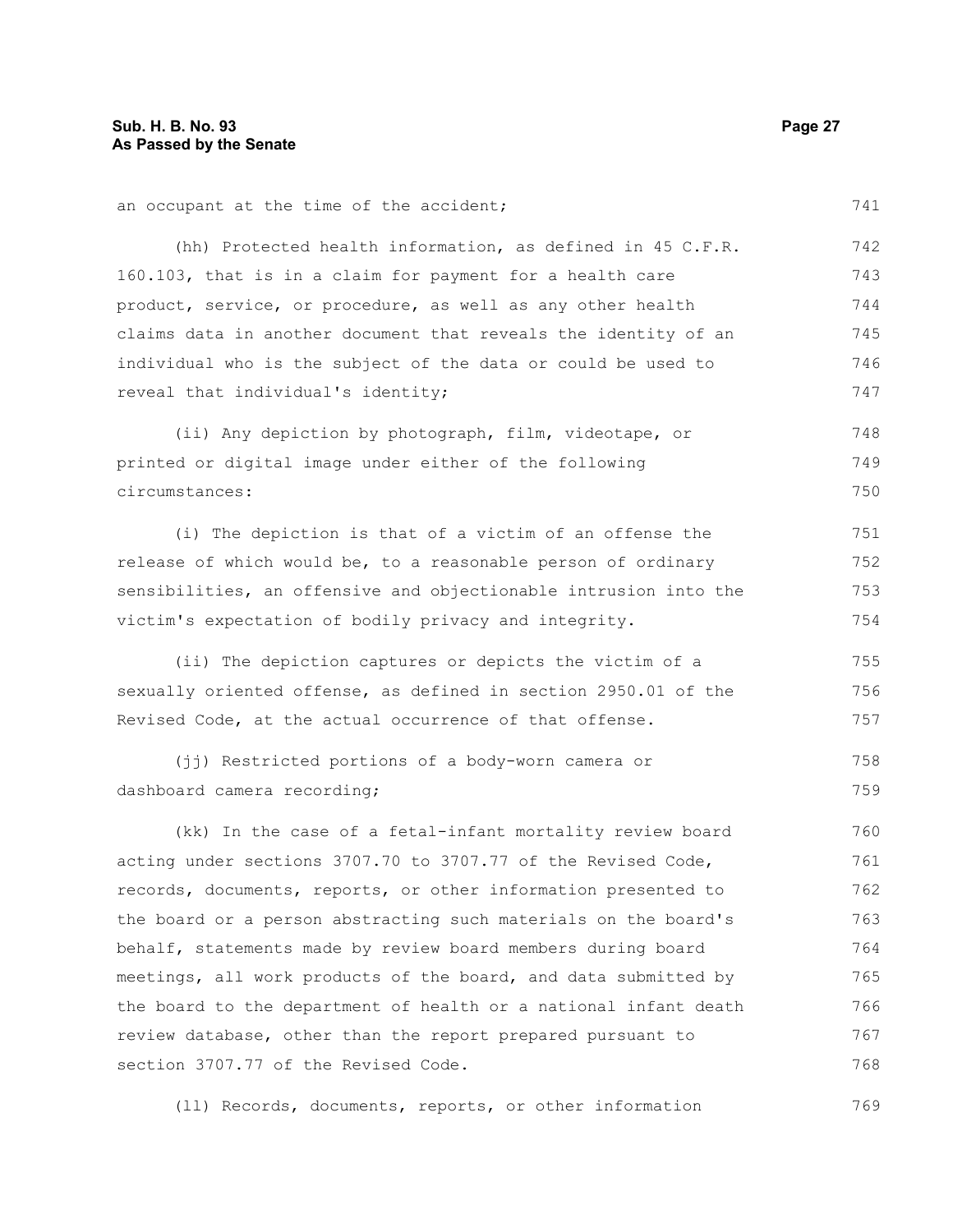#### **Sub. H. B. No. 93 Page 28 As Passed by the Senate**

presented to the pregnancy-associated mortality review board established under section 3738.01 of the Revised Code, statements made by board members during board meetings, all work products of the board, and data submitted by the board to the department of health, other than the biennial reports prepared under section 3738.08 of the Revised Code; 770 771 772 773 774 775

(mm) Telephone numbers for a victim, as defined in section 2930.01 of the Revised Code, a witness to a crime, or a party to a motor vehicle accident subject to the requirements of section 5502.11 of the Revised Code that are listed on any law enforcement record or report, other than when requested by an insurer or insurance agent investigating an insurance claim resulting from a motor vehicle accident. 776 777 778 779 780 781 782

A record that is not a public record under division (A)(1) of this section and that, under law, is permanently retained becomes a public record on the day that is seventy-five years after the day on which the record was created, except for any record protected by the attorney-client privilege, a trial preparation record as defined in this section, a statement prohibiting the release of identifying information signed under section 3107.083 of the Revised Code, a denial of release form filed pursuant to section 3107.46 of the Revised Code, or any record that is exempt from release or disclosure under section 149.433 of the Revised Code. If the record is a birth certificate and a biological parent's name redaction request form has been accepted under section 3107.391 of the Revised Code, the name of that parent shall be redacted from the birth certificate before it is released under this paragraph. If any other section of the Revised Code establishes a time period for disclosure of a record that conflicts with the time period specified in this section, the time period in the other section 783 784 785 786 787 788 789 790 791 792 793 794 795 796 797 798 799 800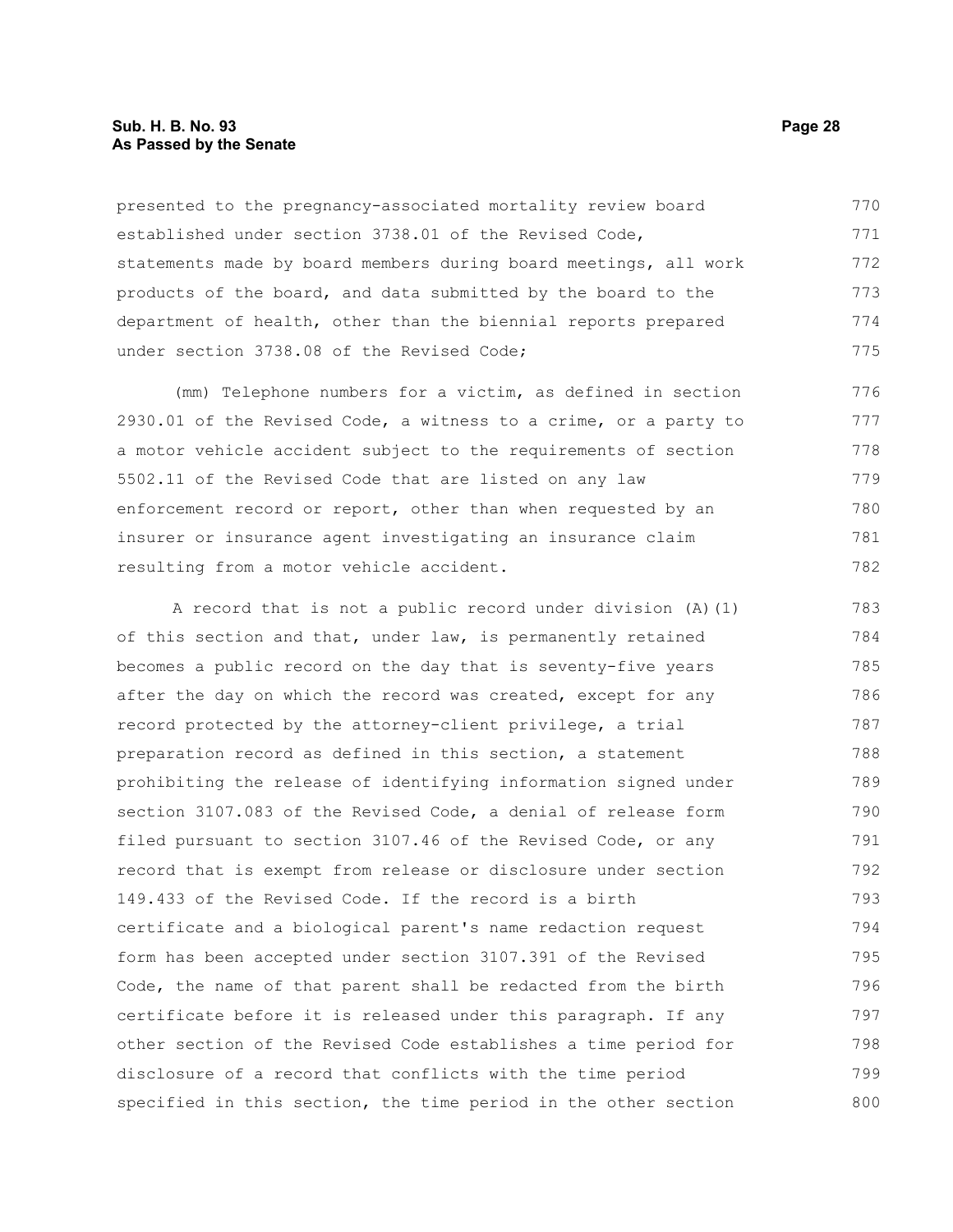| prevails.                                                        | 801 |
|------------------------------------------------------------------|-----|
| (2) "Confidential law enforcement investigatory record"          | 802 |
| means any record that pertains to a law enforcement matter of a  | 803 |
| criminal, quasi-criminal, civil, or administrative nature, but   | 804 |
| only to the extent that the release of the record would create a | 805 |
| high probability of disclosure of any of the following:          | 806 |
| (a) The identity of a suspect who has not been charged           | 807 |
| with the offense to which the record pertains, or of an          | 808 |
| information source or witness to whom confidentiality has been   | 809 |
| reasonably promised;                                             | 810 |
| (b) Information provided by an information source or             | 811 |
| witness to whom confidentiality has been reasonably promised,    | 812 |
| which information would reasonably tend to disclose the source's | 813 |
| or witness's identity;                                           | 814 |
| (c) Specific confidential investigatory techniques or            | 815 |
| procedures or specific investigatory work product;               | 816 |
| (d) Information that would endanger the life or physical         | 817 |
| safety of law enforcement personnel, a crime victim, a witness,  | 818 |
| or a confidential information source.                            | 819 |
| (3) "Medical record" means any document or combination of        | 820 |
| documents, except births, deaths, and the fact of admission to   | 821 |
| or discharge from a hospital, that pertains to the medical       | 822 |
| history, diagnosis, prognosis, or medical condition of a patient | 823 |
| and that is generated and maintained in the process of medical   | 824 |
| treatment.                                                       | 825 |

(4) "Trial preparation record" means any record that contains information that is specifically compiled in reasonable anticipation of, or in defense of, a civil or criminal action or proceeding, including the independent thought processes and 826 827 828 829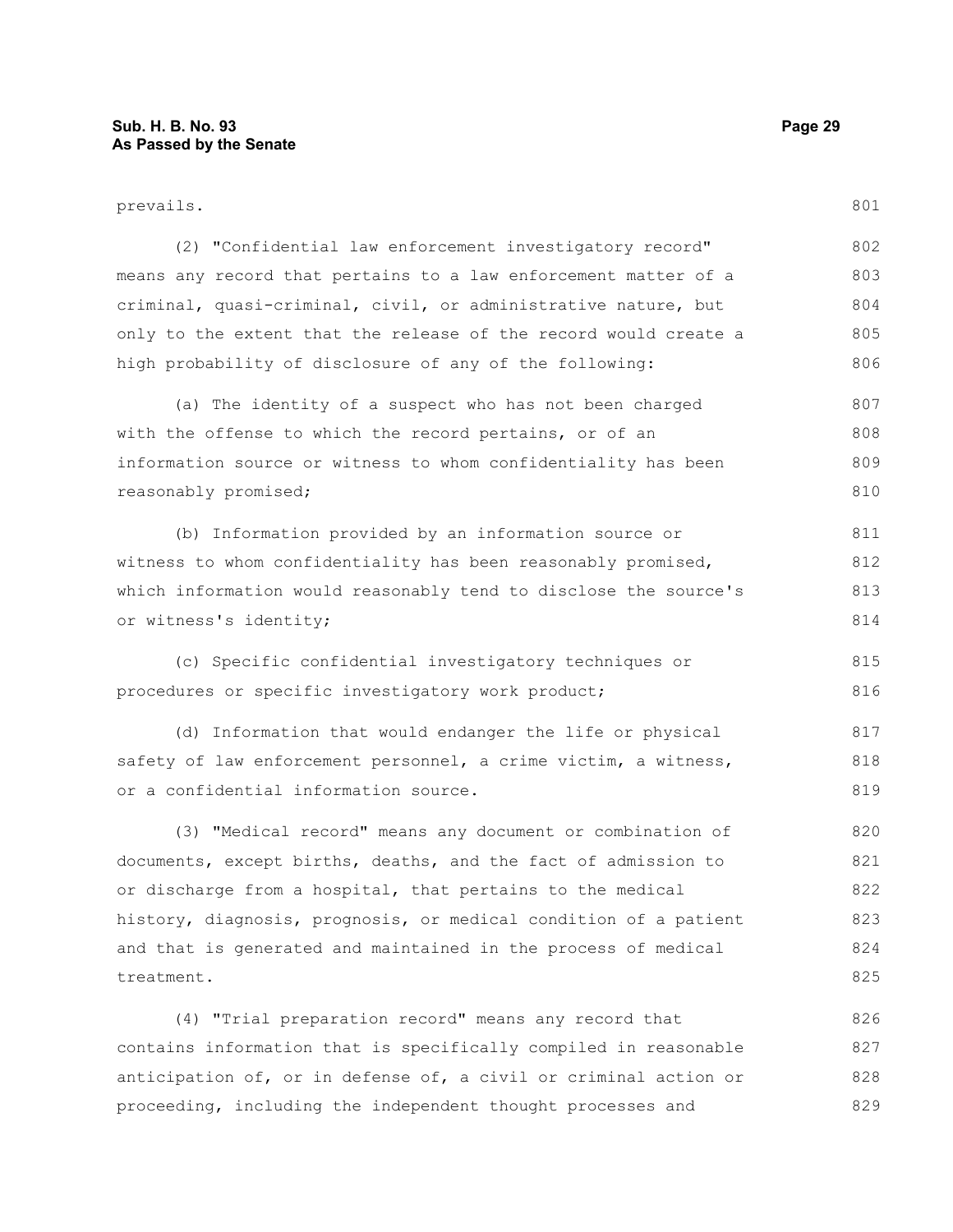personal trial preparation of an attorney.

(5) "Intellectual property record" means a record, other than a financial or administrative record, that is produced or collected by or for faculty or staff of a state institution of higher learning in the conduct of or as a result of study or research on an educational, commercial, scientific, artistic, technical, or scholarly issue, regardless of whether the study or research was sponsored by the institution alone or in conjunction with a governmental body or private concern, and that has not been publicly released, published, or patented. 831 832 833 835 836 837 838 839

(6) "Donor profile record" means all records about donors or potential donors to a public institution of higher education except the names and reported addresses of the actual donors and the date, amount, and conditions of the actual donation. 840 841 842 843

(7) "Designated public service worker" means a peace officer, parole officer, probation officer, bailiff, prosecuting attorney, assistant prosecuting attorney, correctional employee, county or multicounty corrections officer, community-based correctional facility employee, youth services employee, firefighter, EMT, medical director or member of a cooperating physician advisory board of an emergency medical service organization, state board of pharmacy employee, investigator of the bureau of criminal identification and investigation, judge, magistrate, or federal law enforcement officer. 844 845 846 847 848 849 850 851 852 853

(8) "Designated public service worker residential and familial information" means any information that discloses any of the following about a designated public service worker: 854 855 856

(a) The address of the actual personal residence of a designated public service worker, except for the following 857 858

830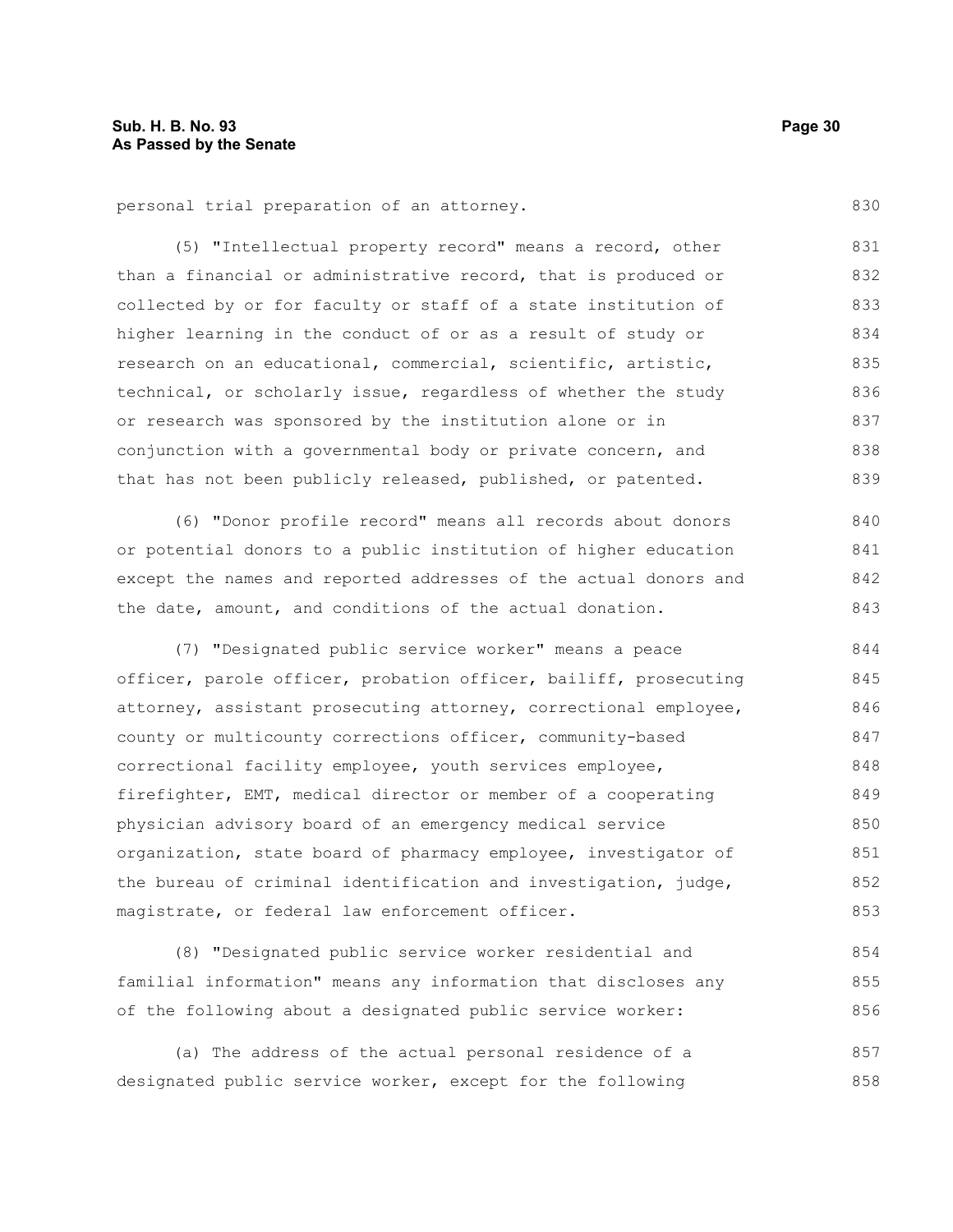| information:                                                     | 859 |
|------------------------------------------------------------------|-----|
| (i) The address of the actual personal residence of a            | 860 |
| prosecuting attorney or judge; and                               | 861 |
| (ii) The state or political subdivision in which a               | 862 |
| designated public service worker resides.                        | 863 |
| (b) Information compiled from referral to or participation       | 864 |
| in an employee assistance program;                               | 865 |
| (c) The social security number, the residential telephone        | 866 |
| number, any bank account, debit card, charge card, or credit     | 867 |
| card number, or the emergency telephone number of, or any        | 868 |
| medical information pertaining to, a designated public service   | 869 |
| worker;                                                          | 870 |
| (d) The name of any beneficiary of employment benefits,          | 871 |
| including, but not limited to, life insurance benefits, provided | 872 |
| to a designated public service worker by the designated public   | 873 |
| service worker's employer;                                       | 874 |
| (e) The identity and amount of any charitable or                 | 875 |
| employment benefit deduction made by the designated public       | 876 |
| service worker's employer from the designated public service     | 877 |
| worker's compensation, unless the amount of the deduction is     | 878 |
| required by state or federal law;                                | 879 |
| (f) The name, the residential address, the name of the           | 880 |
| employer, the address of the employer, the social security       | 881 |
| number, the residential telephone number, any bank account,      | 882 |

debit card, charge card, or credit card number, or the emergency telephone number of the spouse, a former spouse, or any child of a designated public service worker; 883 884 885

(g) A photograph of a peace officer who holds a position 886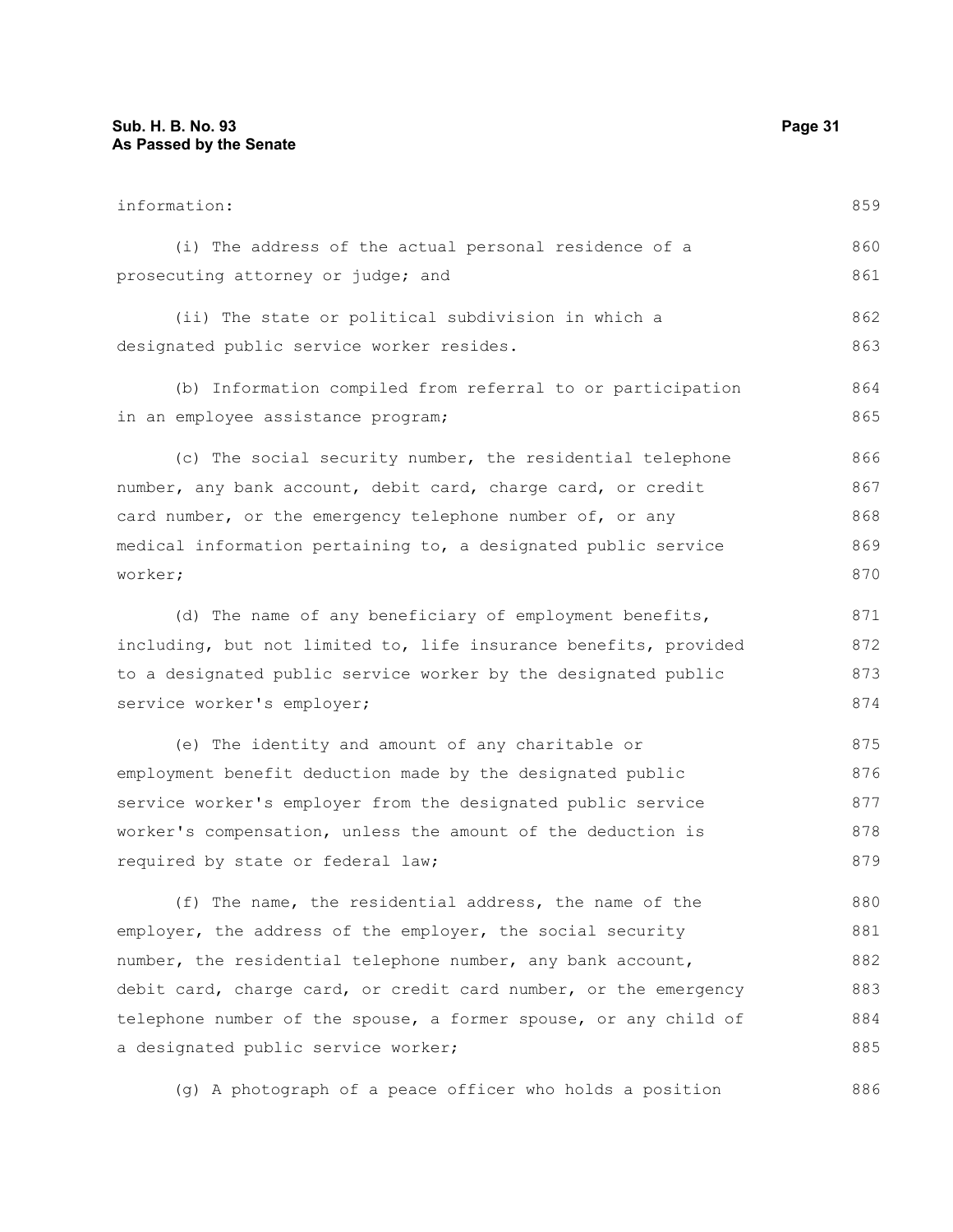or has an assignment that may include undercover or plain clothes positions or assignments as determined by the peace officer's appointing authority. 887 888 889

(9) As used in divisions (A)(7) and (15) to (17) of this section: 890 891

"Peace officer" has the meaning defined in section 109.71 of the Revised Code and also includes the superintendent and troopers of the state highway patrol; it does not include the sheriff of a county or a supervisory employee who, in the absence of the sheriff, is authorized to stand in for, exercise the authority of, and perform the duties of the sheriff. 892 893 894 895 896 897

"Correctional employee" means any employee of the department of rehabilitation and correction who in the course of performing the employee's job duties has or has had contact with inmates and persons under supervision. 898 899 900 901

"County or multicounty corrections officer" means any corrections officer employed by any county or multicounty correctional facility. 902 903 904

"Youth services employee" means any employee of the department of youth services who in the course of performing the employee's job duties has or has had contact with children committed to the custody of the department of youth services. 905 906 907 908

"Firefighter" means any regular, paid or volunteer, member of a lawfully constituted fire department of a municipal corporation, township, fire district, or village. 909 910 911

"EMT" means EMTs-basic, EMTs-I, and paramedics that provide emergency medical services for a public emergency medical service organization. "Emergency medical service organization," "EMT-basic," "EMT-I," and "paramedic" have the 912 913 914 915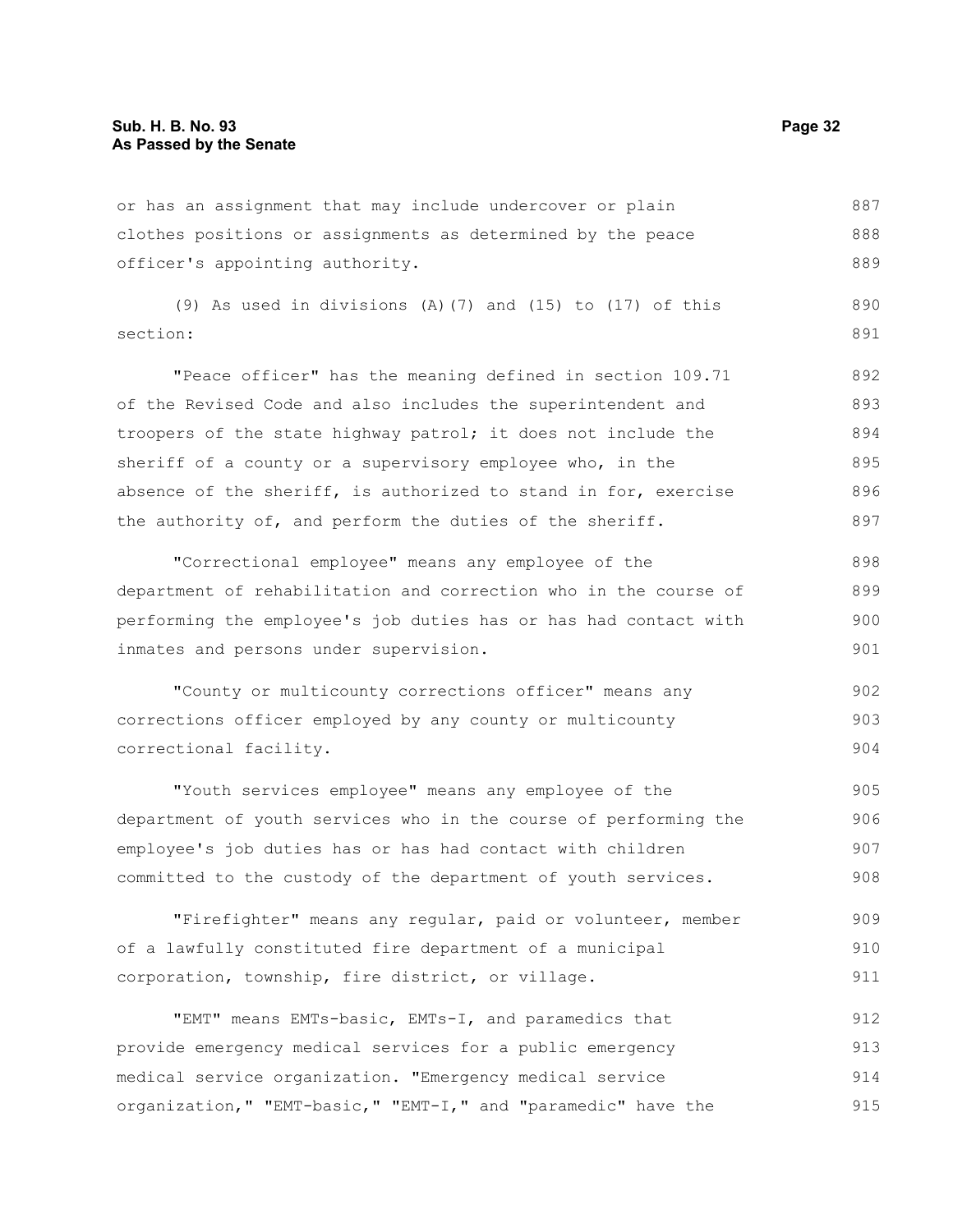| meanings defined in section 4765.01 of the Revised Code.         | 916 |
|------------------------------------------------------------------|-----|
| "Investigator of the bureau of criminal identification and       | 917 |
| investigation" has the meaning defined in section 2903.11 of the | 918 |
| Revised Code.                                                    | 919 |
| "Federal law enforcement officer" has the meaning defined        | 920 |
| in section 9.88 of the Revised Code.                             | 921 |
| (10) "Information pertaining to the recreational                 | 922 |
| activities of a person under the age of eighteen" means          | 923 |
| information that is kept in the ordinary course of business by a | 924 |
| public office, that pertains to the recreational activities of a | 925 |
| person under the age of eighteen years, and that discloses any   | 926 |
| of the following:                                                | 927 |
| (a) The address or telephone number of a person under the        | 928 |
| age of eighteen or the address or telephone number of that       | 929 |
| person's parent, quardian, custodian, or emergency contact       | 930 |
| person;                                                          | 931 |
| (b) The social security number, birth date, or                   | 932 |
| photographic image of a person under the age of eighteen;        | 933 |
| (c) Any medical record, history, or information pertaining       | 934 |
| to a person under the age of eighteen;                           | 935 |
| (d) Any additional information sought or required about a        | 936 |
| person under the age of eighteen for the purpose of allowing     | 937 |
| that person to participate in any recreational activity          | 938 |
| conducted or sponsored by a public office or to use or obtain    | 939 |
| admission privileges to any recreational facility owned or       | 940 |
| operated by a public office.                                     | 941 |
| (11) "Community control sanction" has the meaning defined        | 942 |
| in section 2929.01 of the Revised Code.                          | 943 |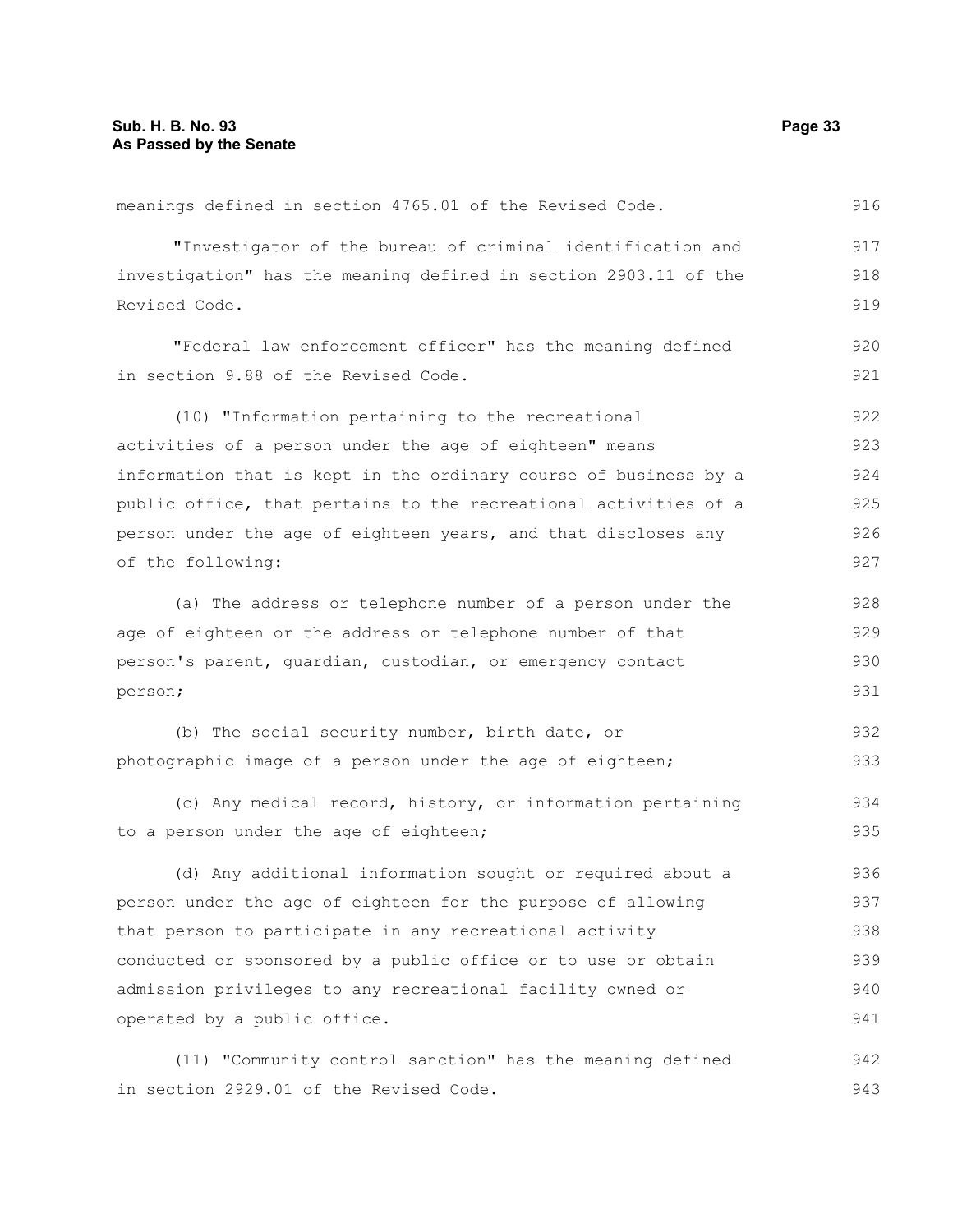(12) "Post-release control sanction" has the meaning defined in section 2967.01 of the Revised Code. 944 945

(13) "Redaction" means obscuring or deleting any information that is exempt from the duty to permit public inspection or copying from an item that otherwise meets the definition of a "record" in section 149.011 of the Revised Code. 946 947 948 949

(14) "Designee," "elected official," and "future official" have the meanings defined in section 109.43 of the Revised Code. 950 951

(15) "Body-worn camera" means a visual and audio recording device worn on the person of a peace officer while the peace officer is engaged in the performance of the peace officer's duties. 952 953 954 955

(16) "Dashboard camera" means a visual and audio recording device mounted on a peace officer's vehicle or vessel that is used while the peace officer is engaged in the performance of the peace officer's duties. 956 957 958 959

(17) "Restricted portions of a body-worn camera or dashboard camera recording" means any visual or audio portion of a body-worn camera or dashboard camera recording that shows, communicates, or discloses any of the following: 960 961 962 963

(a) The image or identity of a child or information that could lead to the identification of a child who is a primary subject of the recording when the law enforcement agency knows or has reason to know the person is a child based on the law enforcement agency's records or the content of the recording; 964 965 966 967 968

(b) The death of a person or a deceased person's body, unless the death was caused by a peace officer or, subject to division (H)(1) of this section, the consent of the decedent's executor or administrator has been obtained; 969 970 971 972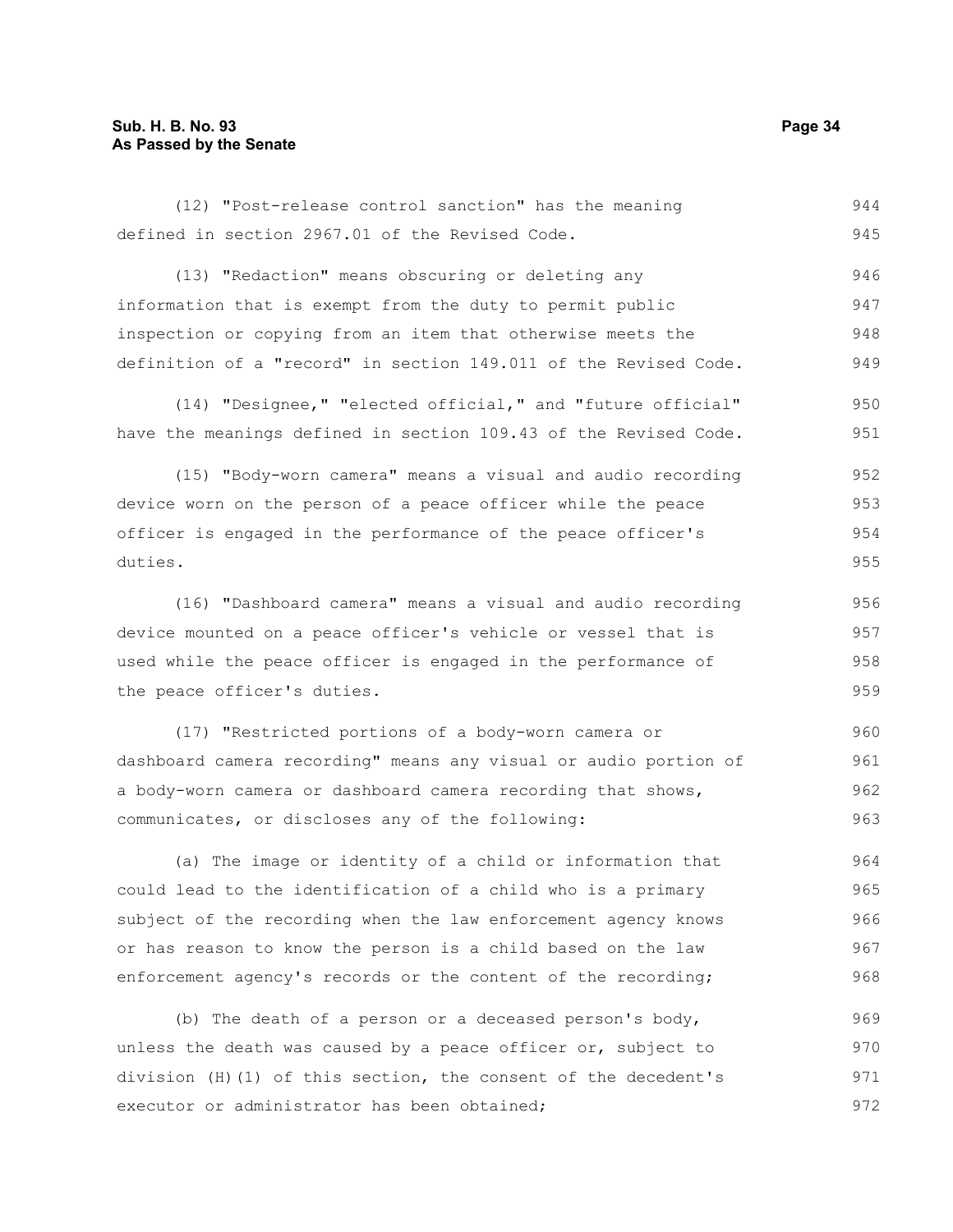#### **Sub. H. B. No. 93 Page 35 As Passed by the Senate**

(c) The death of a peace officer, firefighter, paramedic, or other first responder, occurring while the decedent was engaged in the performance of official duties, unless, subject to division (H)(1) of this section, the consent of the decedent's executor or administrator has been obtained; 973 974 975 976 977

(d) Grievous bodily harm, unless the injury was effected by a peace officer or, subject to division (H)(1) of this section, the consent of the injured person or the injured person's guardian has been obtained; 978 979 980 981

(e) An act of severe violence against a person that results in serious physical harm to the person, unless the act and injury was effected by a peace officer or, subject to division (H)(1) of this section, the consent of the injured person or the injured person's guardian has been obtained; 982 983 984 985 986

(f) Grievous bodily harm to a peace officer, firefighter, paramedic, or other first responder, occurring while the injured person was engaged in the performance of official duties, unless, subject to division (H)(1) of this section, the consent of the injured person or the injured person's guardian has been obtained; 987 988 989 990 991 992

(g) An act of severe violence resulting in serious physical harm against a peace officer, firefighter, paramedic, or other first responder, occurring while the injured person was engaged in the performance of official duties, unless, subject to division (H)(1) of this section, the consent of the injured person or the injured person's guardian has been obtained; 993 994 995 996 997 998

(h) A person's nude body, unless, subject to division (H) (1) of this section, the person's consent has been obtained; 999 1000

(i) Protected health information, the identity of a person 1001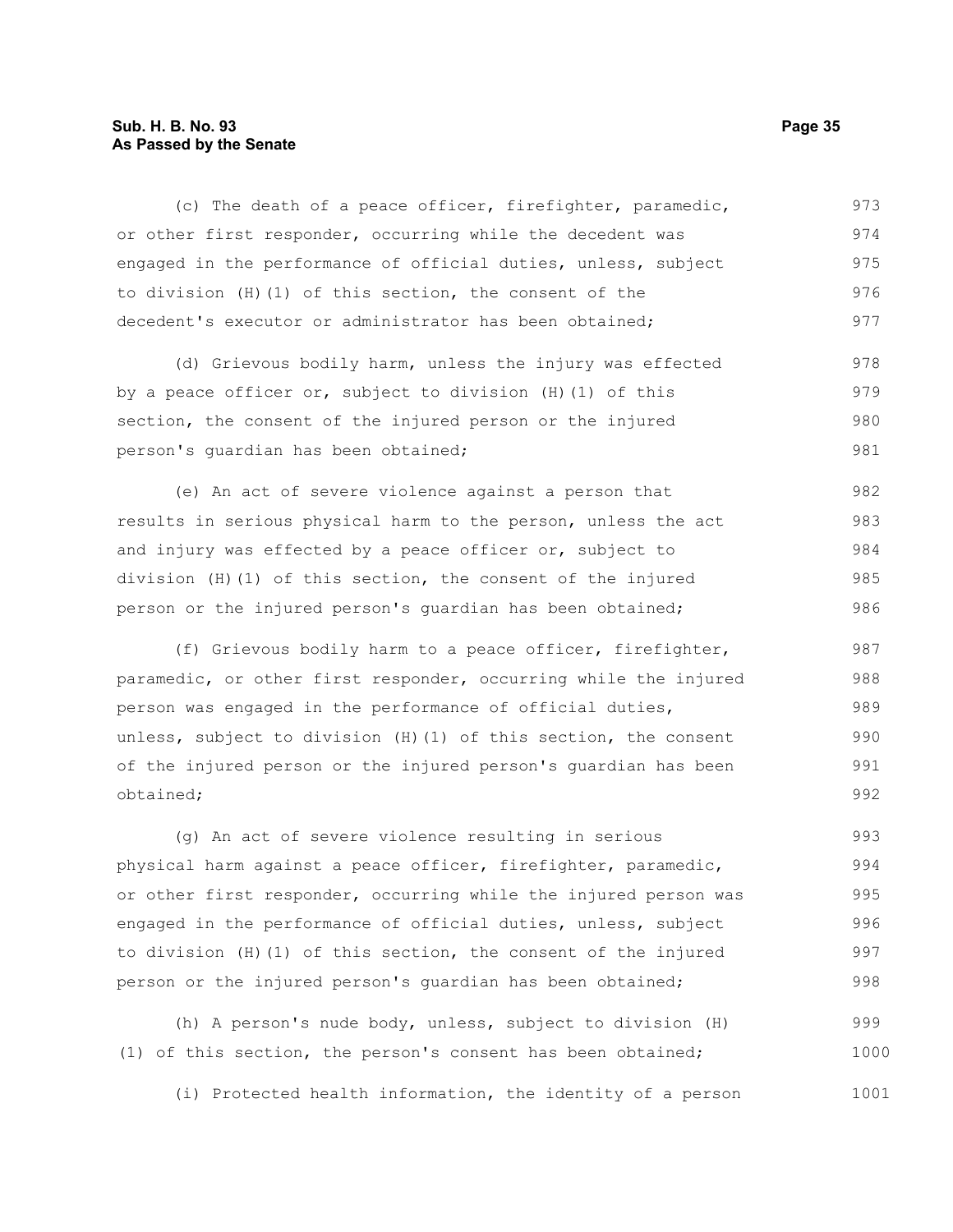in a health care facility who is not the subject of a law enforcement encounter, or any other information in a health care facility that could identify a person who is not the subject of a law enforcement encounter; 1002 1003 1004 1005

(j) Information that could identify the alleged victim of a sex offense, menacing by stalking, or domestic violence; 1006 1007

(k) Information, that does not constitute a confidential law enforcement investigatory record, that could identify a person who provides sensitive or confidential information to a law enforcement agency when the disclosure of the person's identity or the information provided could reasonably be expected to threaten or endanger the safety or property of the person or another person; 1008 1009 1010 1011 1012 1013 1014

(l) Personal information of a person who is not arrested, cited, charged, or issued a written warning by a peace officer; 1015 1016

(m) Proprietary police contingency plans or tactics that are intended to prevent crime and maintain public order and safety; 1017 1018 1019

(n) A personal conversation unrelated to work between peace officers or between a peace officer and an employee of a law enforcement agency; 1020 1021 1022

(o) A conversation between a peace officer and a member of the public that does not concern law enforcement activities; 1023 1024

(p) The interior of a residence, unless the interior of a residence is the location of an adversarial encounter with, or a use of force by, a peace officer; 1025 1026 1027

(q) Any portion of the interior of a private business that is not open to the public, unless an adversarial encounter with, 1028 1029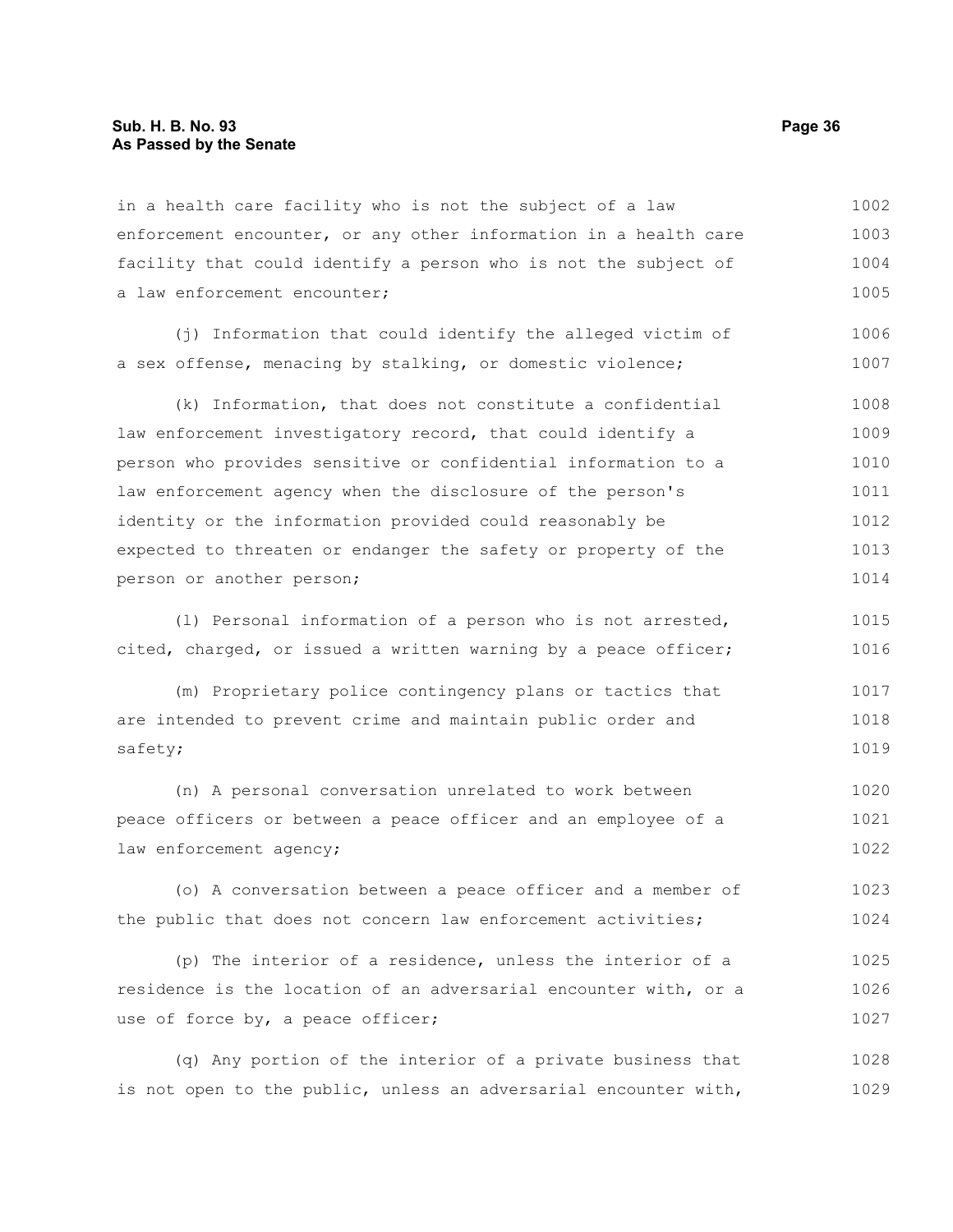| or a use of force by, a peace officer occurs in that location.   | 1030 |
|------------------------------------------------------------------|------|
| As used in division (A) (17) of this section:                    | 1031 |
| "Grievous bodily harm" has the same meaning as in section        | 1032 |
| 5924.120 of the Revised Code.                                    | 1033 |
| "Health care facility" has the same meaning as in section        | 1034 |
| 1337.11 of the Revised Code.                                     | 1035 |
| "Protected health information" has the same meaning as in        | 1036 |
| 45 C.F.R. 160.103.                                               | 1037 |
| "Law enforcement agency" has the same meaning as in              | 1038 |
| section 2925.61 of the Revised Code.                             | 1039 |
| "Personal information" means any government-issued               | 1040 |
| identification number, date of birth, address, financial         | 1041 |
| information, or criminal justice information from the law        | 1042 |
| enforcement automated data system or similar databases.          | 1043 |
| "Sex offense" has the same meaning as in section 2907.10         | 1044 |
| of the Revised Code.                                             | 1045 |
| "Firefighter," "paramedic," and "first responder" have the       | 1046 |
| same meanings as in section 4765.01 of the Revised Code.         | 1047 |
| (18) "Insurer" and "insurance agent" have the same               | 1048 |
| meanings as in section 3905.01 of the Revised Code.              | 1049 |
| (B) (1) Upon request and subject to division (B) (8) of this     | 1050 |
| section, all public records responsive to the request shall be   | 1051 |
| promptly prepared and made available for inspection to any       | 1052 |
| person at all reasonable times during regular business hours.    | 1053 |
| Subject to division (B) (8) of this section, upon request by any | 1054 |
| person, a public office or person responsible for public records | 1055 |
| shall make copies of the requested public record available to    | 1056 |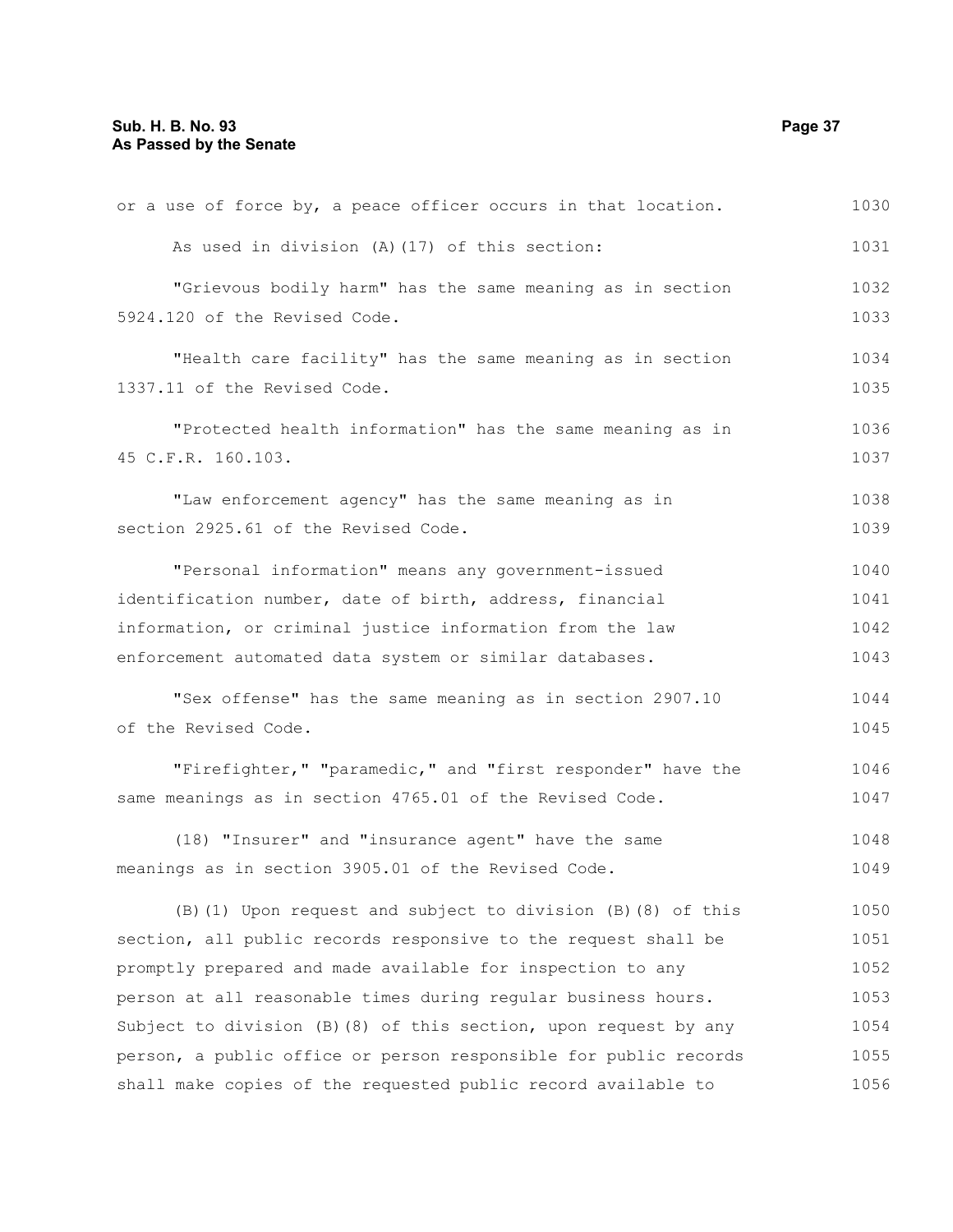### **Sub. H. B. No. 93 Page 38 As Passed by the Senate**

the requester at cost and within a reasonable period of time. If a public record contains information that is exempt from the duty to permit public inspection or to copy the public record, the public office or the person responsible for the public record shall make available all of the information within the public record that is not exempt. When making that public record available for public inspection or copying that public record, the public office or the person responsible for the public record shall notify the requester of any redaction or make the redaction plainly visible. A redaction shall be deemed a denial of a request to inspect or copy the redacted information, except if federal or state law authorizes or requires a public office to make the redaction. 1057 1058 1059 1060 1061 1062 1063 1064 1065 1066 1067 1068 1069

(2) To facilitate broader access to public records, a public office or the person responsible for public records shall organize and maintain public records in a manner that they can be made available for inspection or copying in accordance with division (B) of this section. A public office also shall have available a copy of its current records retention schedule at a location readily available to the public. If a requester makes an ambiguous or overly broad request or has difficulty in making a request for copies or inspection of public records under this section such that the public office or the person responsible for the requested public record cannot reasonably identify what public records are being requested, the public office or the person responsible for the requested public record may deny the request but shall provide the requester with an opportunity to revise the request by informing the requester of the manner in which records are maintained by the public office and accessed in the ordinary course of the public office's or person's duties. 1070 1071 1072 1073 1074 1075 1076 1077 1078 1079 1080 1081 1082 1083 1084 1085 1086 1087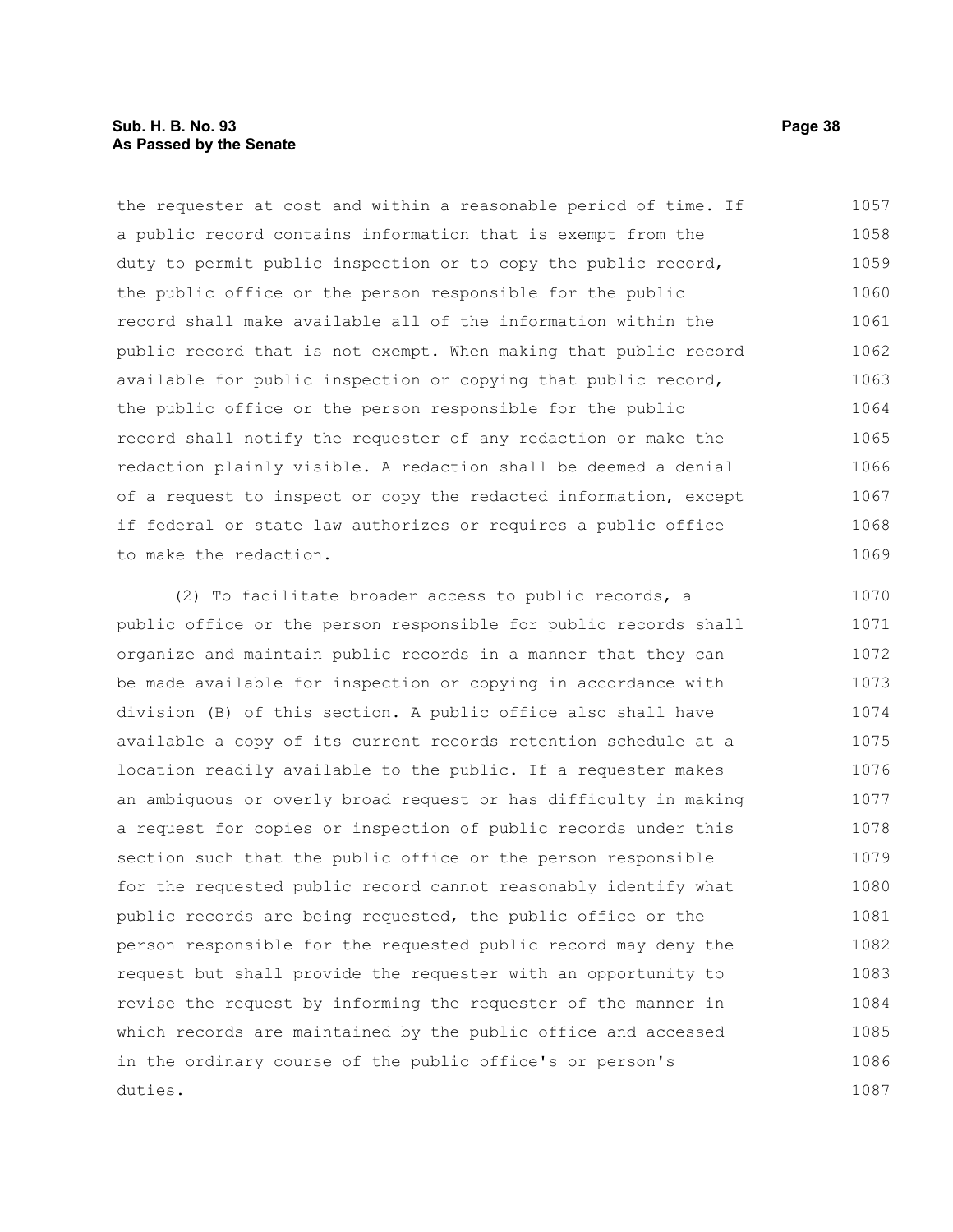### **Sub. H. B. No. 93 Page 39 As Passed by the Senate**

(3) If a request is ultimately denied, in part or in whole, the public office or the person responsible for the requested public record shall provide the requester with an explanation, including legal authority, setting forth why the request was denied. If the initial request was provided in writing, the explanation also shall be provided to the requester in writing. The explanation shall not preclude the public office or the person responsible for the requested public record from relying upon additional reasons or legal authority in defending an action commenced under division (C) of this section. 1088 1089 1090 1091 1092 1093 1094 1095 1096 1097

(4) Unless specifically required or authorized by state or federal law or in accordance with division (B) of this section, no public office or person responsible for public records may limit or condition the availability of public records by requiring disclosure of the requester's identity or the intended use of the requested public record. Any requirement that the requester disclose the requester's identity or the intended use of the requested public record constitutes a denial of the request. 1098 1099 1100 1101 1102 1103 1104 1105 1106

(5) A public office or person responsible for public records may ask a requester to make the request in writing, may ask for the requester's identity, and may inquire about the intended use of the information requested, but may do so only after disclosing to the requester that a written request is not mandatory, that the requester may decline to reveal the requester's identity or the intended use, and when a written request or disclosure of the identity or intended use would benefit the requester by enhancing the ability of the public office or person responsible for public records to identify, locate, or deliver the public records sought by the requester. 1107 1108 1109 1110 1111 1112 1113 1114 1115 1116 1117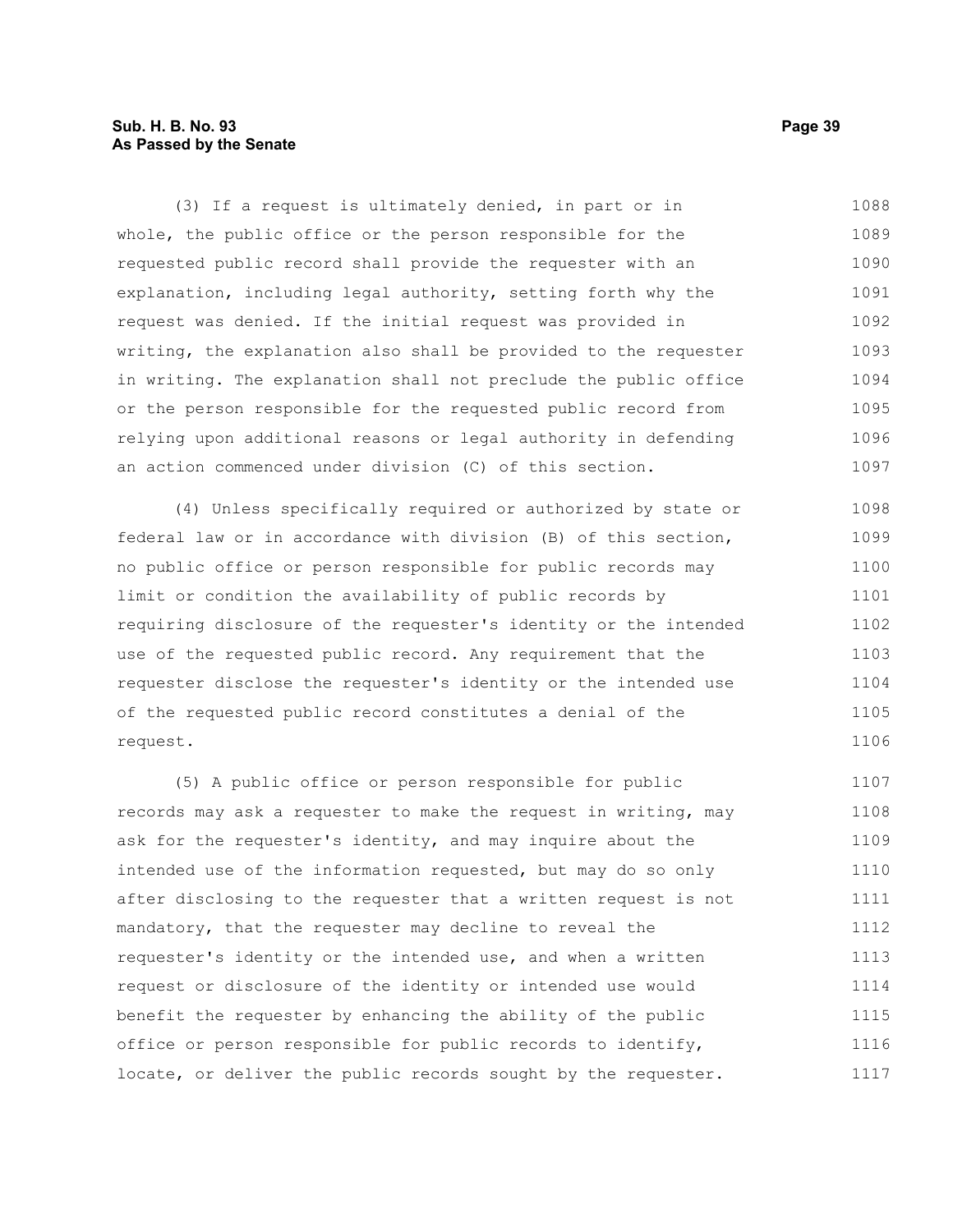### **Sub. H. B. No. 93 Page 40 As Passed by the Senate**

(6) If any person requests a copy of a public record in accordance with division (B) of this section, the public office or person responsible for the public record may require that person to pay in advance the cost involved in providing the copy of the public record in accordance with the choice made by the person requesting the copy under this division. The public office or the person responsible for the public record shall permit that person to choose to have the public record duplicated upon paper, upon the same medium upon which the public office or person responsible for the public record keeps it, or upon any other medium upon which the public office or person responsible for the public record determines that it reasonably can be duplicated as an integral part of the normal operations of the public office or person responsible for the public record. When the person requesting the copy makes a choice under this division, the public office or person responsible for the public record shall provide a copy of it in accordance with the choice made by that person. Nothing in this section requires a public office or person responsible for the public record to allow the person requesting a copy of the public record to make the copies of the public record. 1118 1119 1120 1121 1122 1123 1124 1125 1126 1127 1128 1129 1130 1131 1132 1133 1134 1135 1136 1137 1138

(7)(a) Upon a request made in accordance with division (B) of this section and subject to division (B)(6) of this section, a public office or person responsible for public records shall transmit a copy of a public record to any person by United States mail or by any other means of delivery or transmission within a reasonable period of time after receiving the request for the copy. The public office or person responsible for the public record may require the person making the request to pay in advance the cost of postage if the copy is transmitted by United States mail or the cost of delivery if the copy is 1139 1140 1141 1142 1143 1144 1145 1146 1147 1148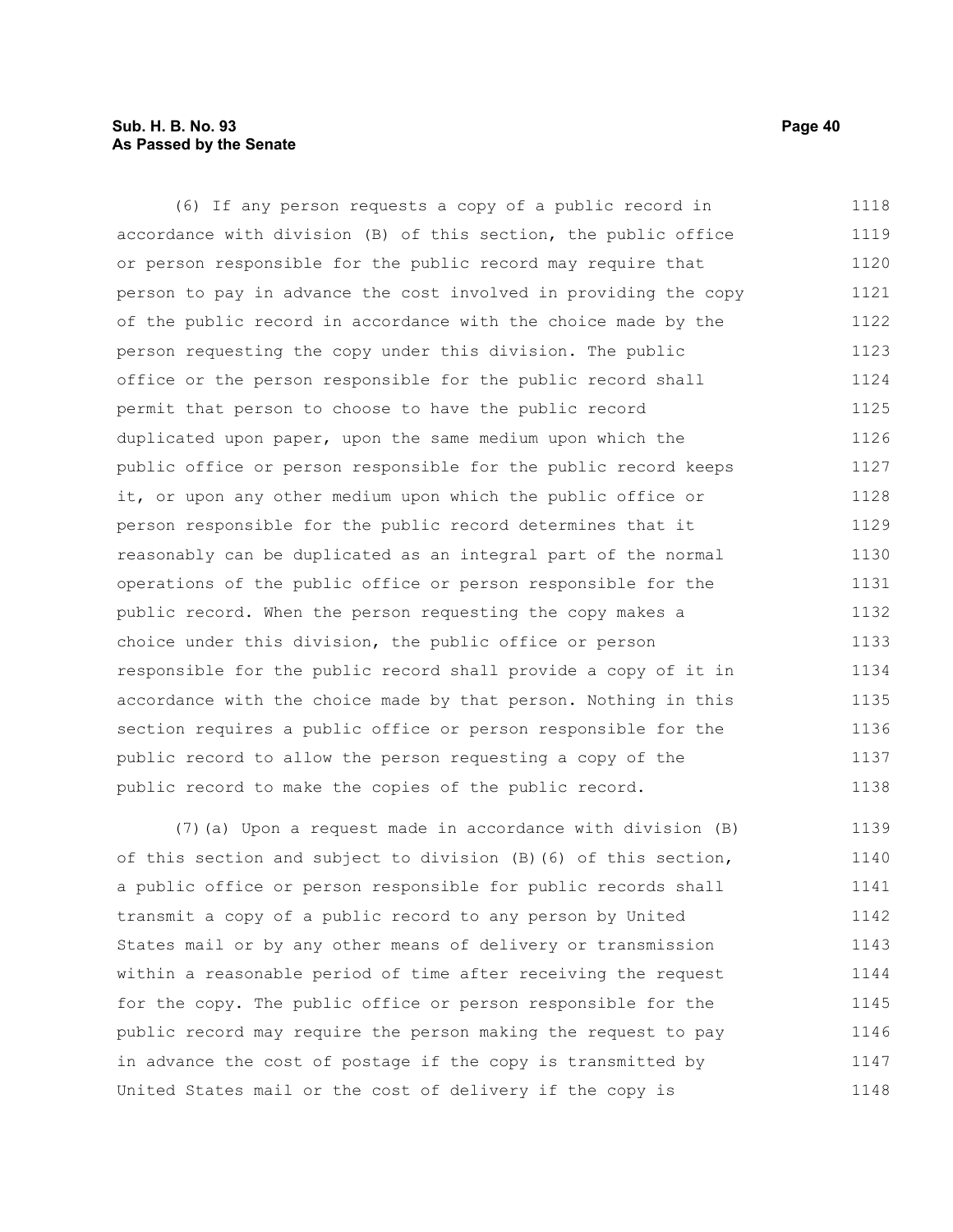transmitted other than by United States mail, and to pay in advance the costs incurred for other supplies used in the mailing, delivery, or transmission. 1149 1150 1151

(b) Any public office may adopt a policy and procedures that it will follow in transmitting, within a reasonable period of time after receiving a request, copies of public records by United States mail or by any other means of delivery or transmission pursuant to division (B)(7) of this section. A public office that adopts a policy and procedures under division (B)(7) of this section shall comply with them in performing its duties under that division. 1152 1153 1154 1155 1156 1157 1158 1159

(c) In any policy and procedures adopted under division (B)(7) of this section:

(i) A public office may limit the number of records requested by a person that the office will physically deliver by United States mail or by another delivery service to ten per month, unless the person certifies to the office in writing that the person does not intend to use or forward the requested records, or the information contained in them, for commercial purposes; 1162 1163 1164 1165 1166 1167 1168

(ii) A public office that chooses to provide some or all of its public records on a web site that is fully accessible to and searchable by members of the public at all times, other than during acts of God outside the public office's control or maintenance, and that charges no fee to search, access, download, or otherwise receive records provided on the web site, may limit to ten per month the number of records requested by a person that the office will deliver in a digital format, unless the requested records are not provided on the web site and unless the person certifies to the office in writing that the 1169 1170 1171 1172 1173 1174 1175 1176 1177 1178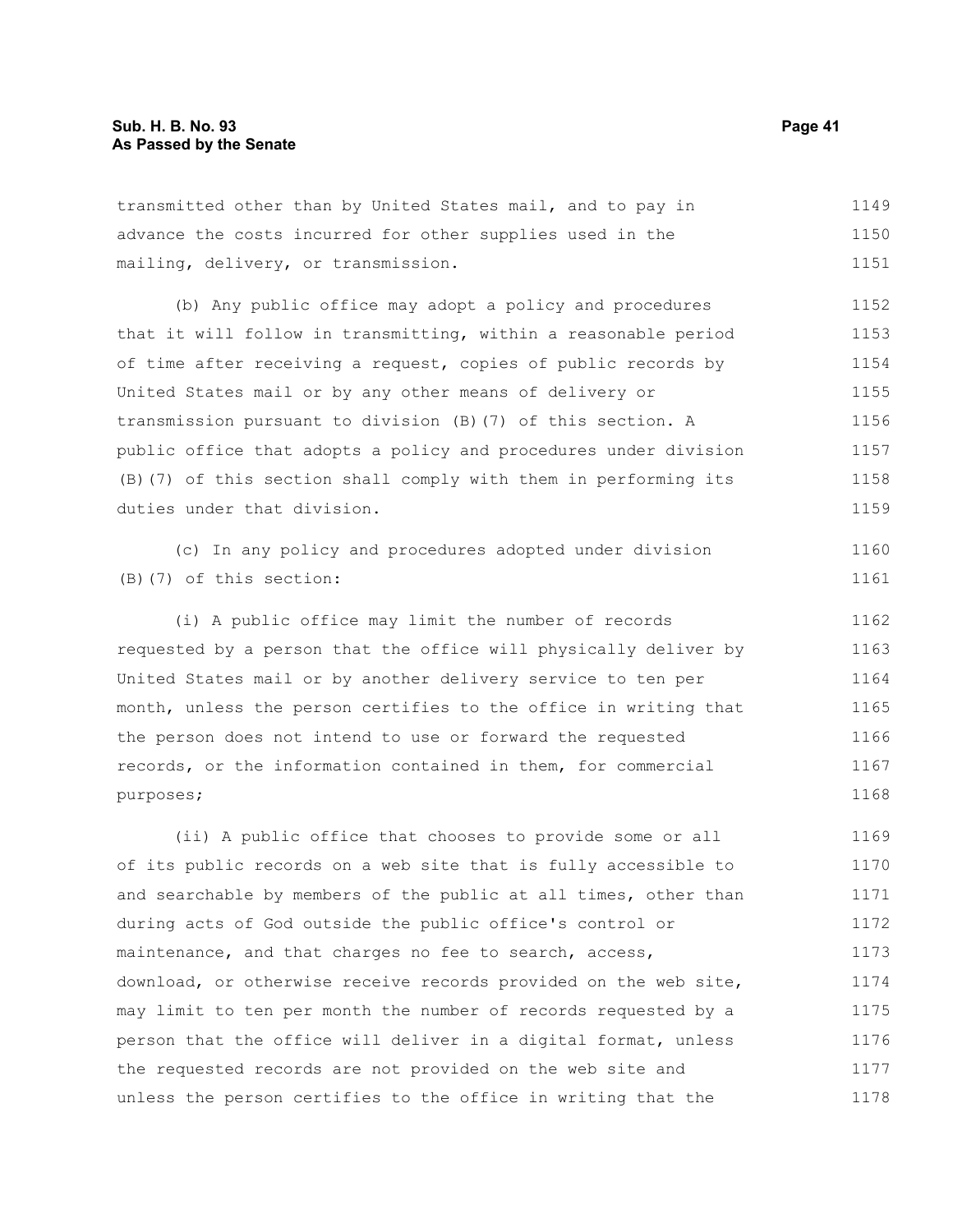#### **Sub. H. B. No. 93 Page 42 As Passed by the Senate**

person does not intend to use or forward the requested records, or the information contained in them, for commercial purposes. 1179 1180

(iii) For purposes of division (B)(7) of this section, "commercial" shall be narrowly construed and does not include reporting or gathering news, reporting or gathering information to assist citizen oversight or understanding of the operation or activities of government, or nonprofit educational research. 1181 1182 1183 1184 1185

(8) A public office or person responsible for public records is not required to permit a person who is incarcerated pursuant to a criminal conviction or a juvenile adjudication to inspect or to obtain a copy of any public record concerning a criminal investigation or prosecution or concerning what would be a criminal investigation or prosecution if the subject of the investigation or prosecution were an adult, unless the request to inspect or to obtain a copy of the record is for the purpose of acquiring information that is subject to release as a public record under this section and the judge who imposed the sentence or made the adjudication with respect to the person, or the judge's successor in office, finds that the information sought in the public record is necessary to support what appears to be a justiciable claim of the person. 1186 1187 1188 1189 1190 1191 1192 1193 1194 1195 1196 1197 1198 1199

(9)(a) Upon written request made and signed by a journalist, a public office, or person responsible for public records, having custody of the records of the agency employing a specified designated public service worker shall disclose to the journalist the address of the actual personal residence of the designated public service worker and, if the designated public service worker's spouse, former spouse, or child is employed by a public office, the name and address of the employer of the designated public service worker's spouse, former spouse, or 1200 1201 1202 1203 1204 1205 1206 1207 1208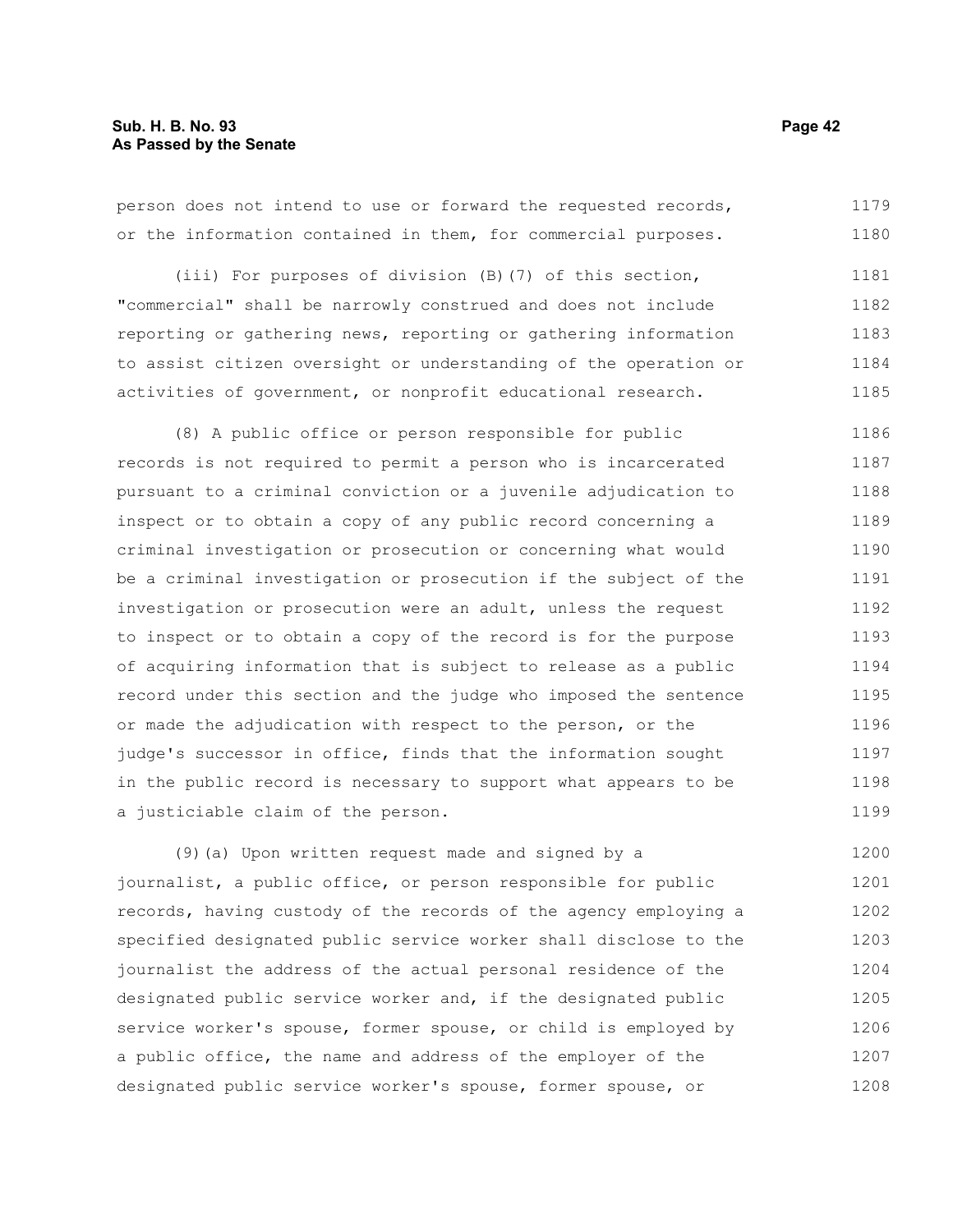child. The request shall include the journalist's name and title and the name and address of the journalist's employer and shall state that disclosure of the information sought would be in the public interest. 1209 1210 1211 1212

(b) Division (B)(9)(a) of this section also applies to journalist requests for:

(i) Customer information maintained by a municipally owned or operated public utility, other than social security numbers and any private financial information such as credit reports, payment methods, credit card numbers, and bank account information; 1215 1216 1217 1218 1219

(ii) Information about minors involved in a school vehicle accident as provided in division (A)(1)(gg) of this section, other than personal information as defined in section 149.45 of the Revised Code. 1220 1221 1222 1223

(c) As used in division (B)(9) of this section, "journalist" means a person engaged in, connected with, or employed by any news medium, including a newspaper, magazine, press association, news agency, or wire service, a radio or television station, or a similar medium, for the purpose of gathering, processing, transmitting, compiling, editing, or disseminating information for the general public. 1224 1225 1226 1227 1228 1229 1230

(10) Upon a request made by a victim, victim's attorney, or victim's representative, as that term is used in section 2930.02 of the Revised Code, a public office or person responsible for public records shall transmit a copy of a depiction of the victim as described in division (A)(1)(ii) of this section to the victim, victim's attorney, or victim's representative. 1231 1232 1233 1234 1235 1236 1237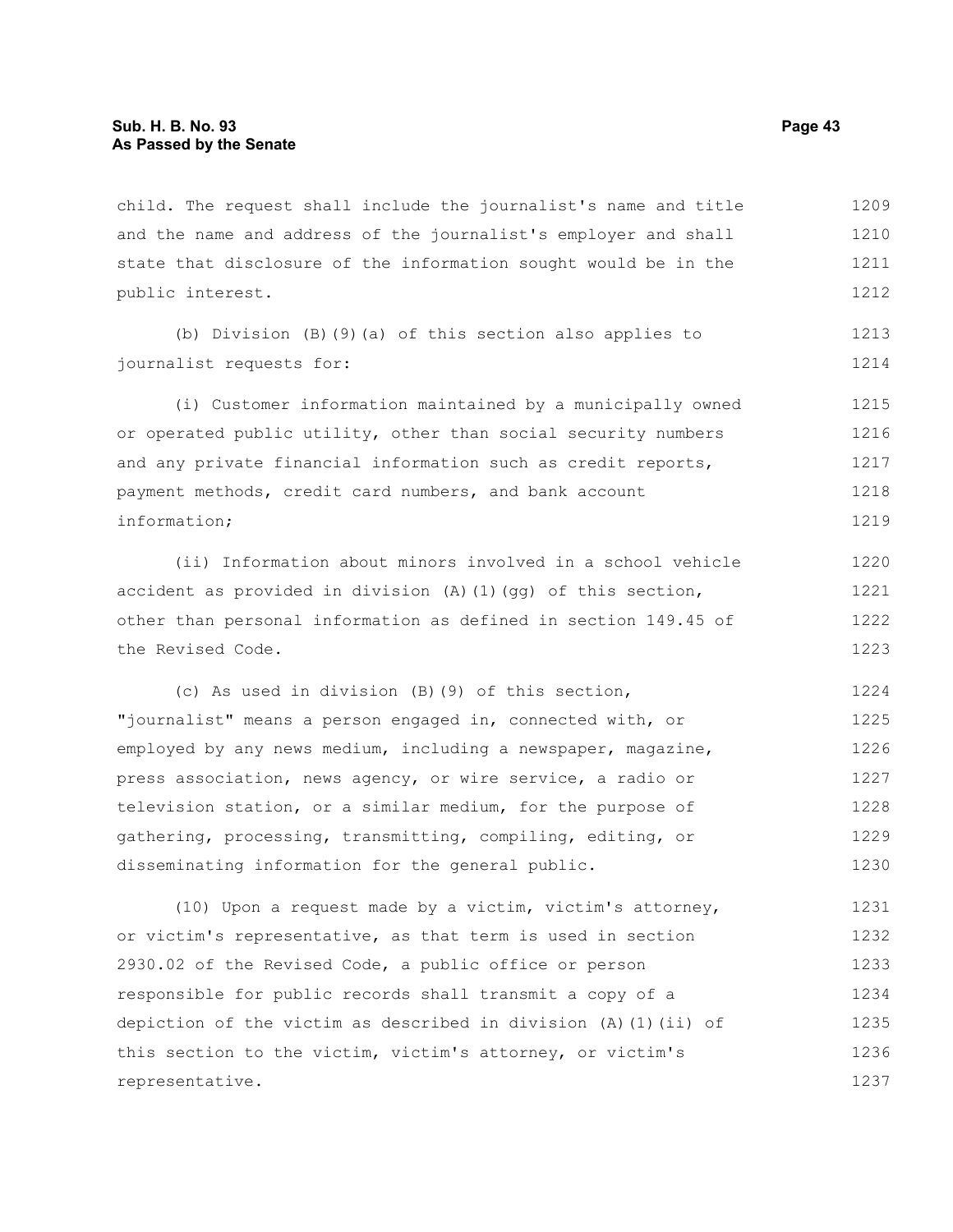### **Sub. H. B. No. 93 Page 44 As Passed by the Senate**

(C)(1) If a person allegedly is aggrieved by the failure of a public office or the person responsible for public records to promptly prepare a public record and to make it available to the person for inspection in accordance with division (B) of this section or by any other failure of a public office or the person responsible for public records to comply with an obligation in accordance with division (B) of this section, the person allegedly aggrieved may do only one of the following, and not both: 1238 1239 1240 1241 1242 1243 1244 1245 1246

(a) File a complaint with the clerk of the court of claims or the clerk of the court of common pleas under section 2743.75 of the Revised Code; 1247 1248 1249

(b) Commence a mandamus action to obtain a judgment that orders the public office or the person responsible for the public record to comply with division (B) of this section, that awards court costs and reasonable attorney's fees to the person that instituted the mandamus action, and, if applicable, that includes an order fixing statutory damages under division (C)(2) of this section. The mandamus action may be commenced in the court of common pleas of the county in which division (B) of this section allegedly was not complied with, in the supreme court pursuant to its original jurisdiction under Section 2 of Article IV, Ohio Constitution, or in the court of appeals for the appellate district in which division (B) of this section allegedly was not complied with pursuant to its original jurisdiction under Section 3 of Article IV, Ohio Constitution. 1250 1251 1252 1253 1254 1255 1256 1257 1258 1259 1260 1261 1262 1263

(2) If a requester transmits a written request by hand delivery, electronic submission, or certified mail to inspect or receive copies of any public record in a manner that fairly describes the public record or class of public records to the 1264 1265 1266 1267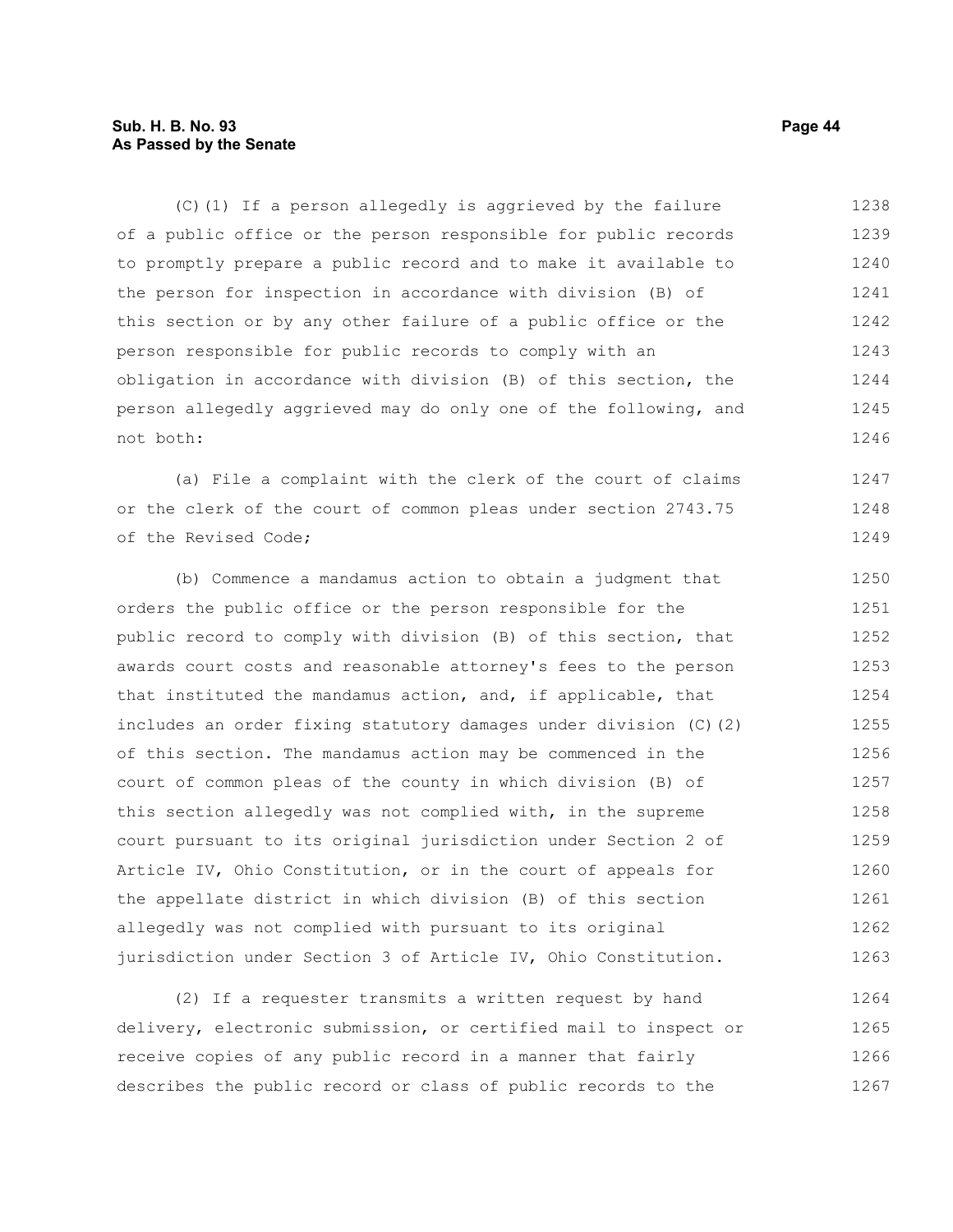#### **Sub. H. B. No. 93 Page 45 As Passed by the Senate**

public office or person responsible for the requested public records, except as otherwise provided in this section, the requester shall be entitled to recover the amount of statutory damages set forth in this division if a court determines that the public office or the person responsible for public records failed to comply with an obligation in accordance with division (B) of this section. 1268 1269 1270 1271 1272 1273 1274

The amount of statutory damages shall be fixed at one hundred dollars for each business day during which the public office or person responsible for the requested public records failed to comply with an obligation in accordance with division (B) of this section, beginning with the day on which the requester files a mandamus action to recover statutory damages, up to a maximum of one thousand dollars. The award of statutory damages shall not be construed as a penalty, but as compensation for injury arising from lost use of the requested information. The existence of this injury shall be conclusively presumed. The award of statutory damages shall be in addition to all other remedies authorized by this section. 1275 1276 1277 1278 1279 1280 1281 1282 1283 1284 1285 1286

The court may reduce an award of statutory damages or not award statutory damages if the court determines both of the following: 1287 1288 1289

(a) That, based on the ordinary application of statutory law and case law as it existed at the time of the conduct or threatened conduct of the public office or person responsible for the requested public records that allegedly constitutes a failure to comply with an obligation in accordance with division (B) of this section and that was the basis of the mandamus action, a well-informed public office or person responsible for the requested public records reasonably would believe that the 1290 1291 1292 1293 1294 1295 1296 1297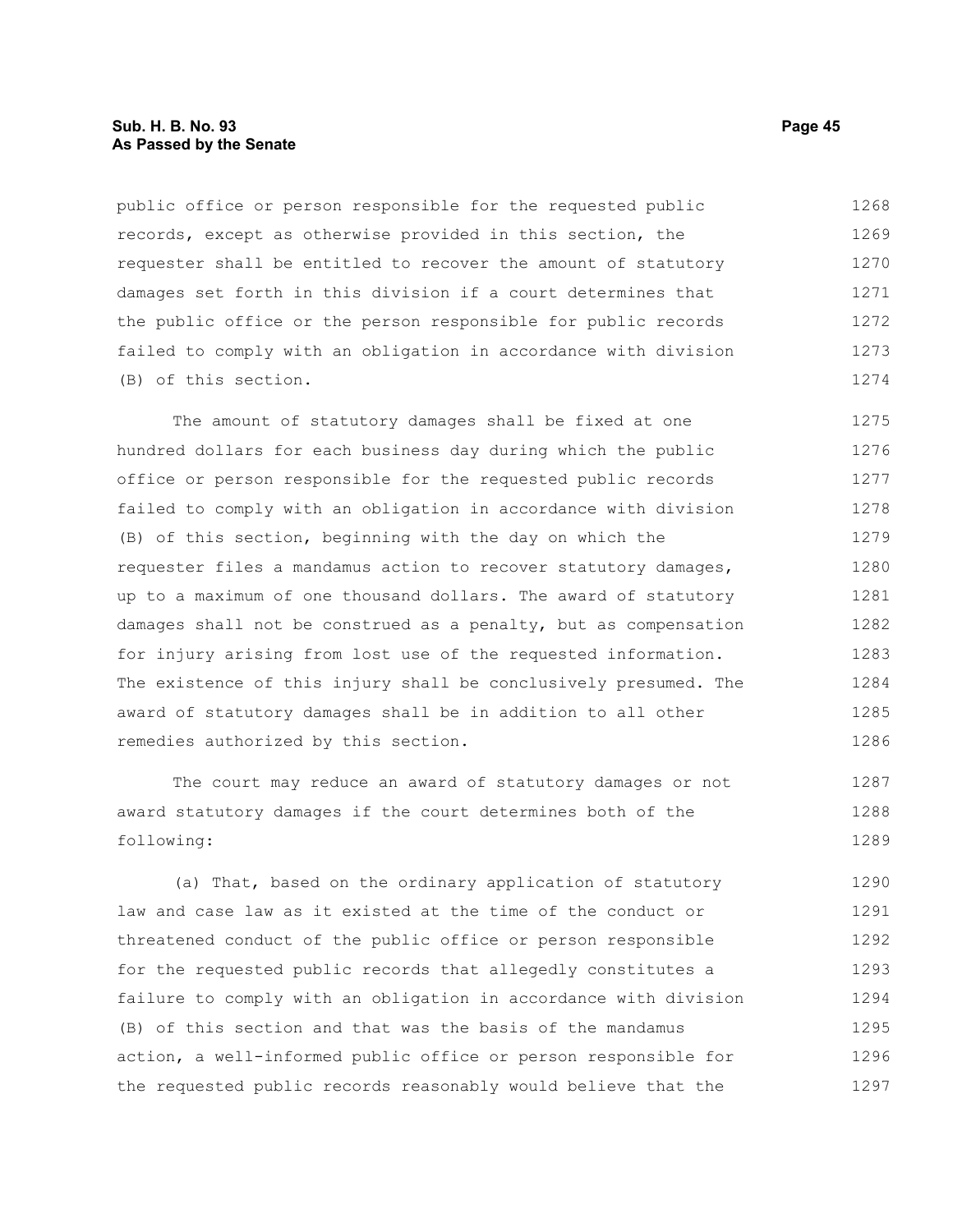conduct or threatened conduct of the public office or person responsible for the requested public records did not constitute a failure to comply with an obligation in accordance with division (B) of this section; 1298 1299 1300 1301

(b) That a well-informed public office or person responsible for the requested public records reasonably would believe that the conduct or threatened conduct of the public office or person responsible for the requested public records would serve the public policy that underlies the authority that is asserted as permitting that conduct or threatened conduct. 1302 1303 1304 1305 1306 1307

(3) In a mandamus action filed under division (C)(1) of this section, the following apply: 1308 1309

(a)(i) If the court orders the public office or the person responsible for the public record to comply with division (B) of this section, the court shall determine and award to the relator all court costs, which shall be construed as remedial and not punitive. 1310 1311 1312 1313 1314

(ii) If the court makes a determination described in division (C)(3)(b)(iii) of this section, the court shall determine and award to the relator all court costs, which shall be construed as remedial and not punitive. 1315 1316 1317 1318

(b) If the court renders a judgment that orders the public office or the person responsible for the public record to comply with division (B) of this section or if the court determines any of the following, the court may award reasonable attorney's fees to the relator, subject to division (C)(4) of this section: 1319 1320 1321 1322 1323

(i) The public office or the person responsible for the public records failed to respond affirmatively or negatively to the public records request in accordance with the time allowed 1324 1325 1326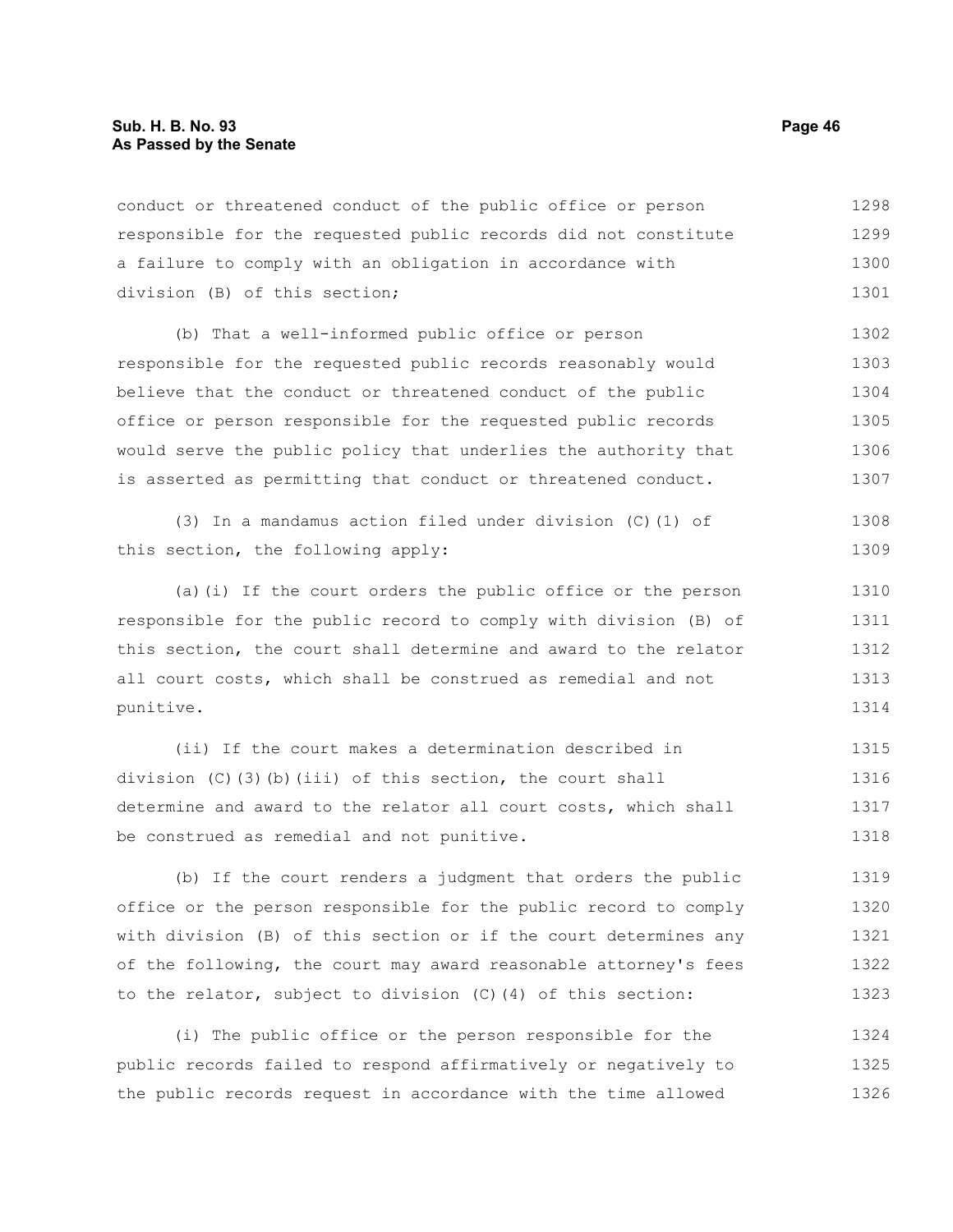under division (B) of this section.

(ii) The public office or the person responsible for the public records promised to permit the relator to inspect or receive copies of the public records requested within a specified period of time but failed to fulfill that promise within that specified period of time. 1328 1329 1330 1331 1332

(iii) The public office or the person responsible for the public records acted in bad faith when the office or person voluntarily made the public records available to the relator for the first time after the relator commenced the mandamus action, but before the court issued any order concluding whether or not the public office or person was required to comply with division (B) of this section. No discovery may be conducted on the issue of the alleged bad faith of the public office or person responsible for the public records. This division shall not be construed as creating a presumption that the public office or the person responsible for the public records acted in bad faith when the office or person voluntarily made the public records available to the relator for the first time after the relator commenced the mandamus action, but before the court issued any order described in this division. 1333 1334 1335 1336 1337 1338 1339 1340 1341 1342 1343 1344 1345 1346 1347

(c) The court shall not award attorney's fees to the relator if the court determines both of the following: 1348 1349

(i) That, based on the ordinary application of statutory law and case law as it existed at the time of the conduct or threatened conduct of the public office or person responsible for the requested public records that allegedly constitutes a failure to comply with an obligation in accordance with division (B) of this section and that was the basis of the mandamus action, a well-informed public office or person responsible for 1350 1351 1352 1353 1354 1355 1356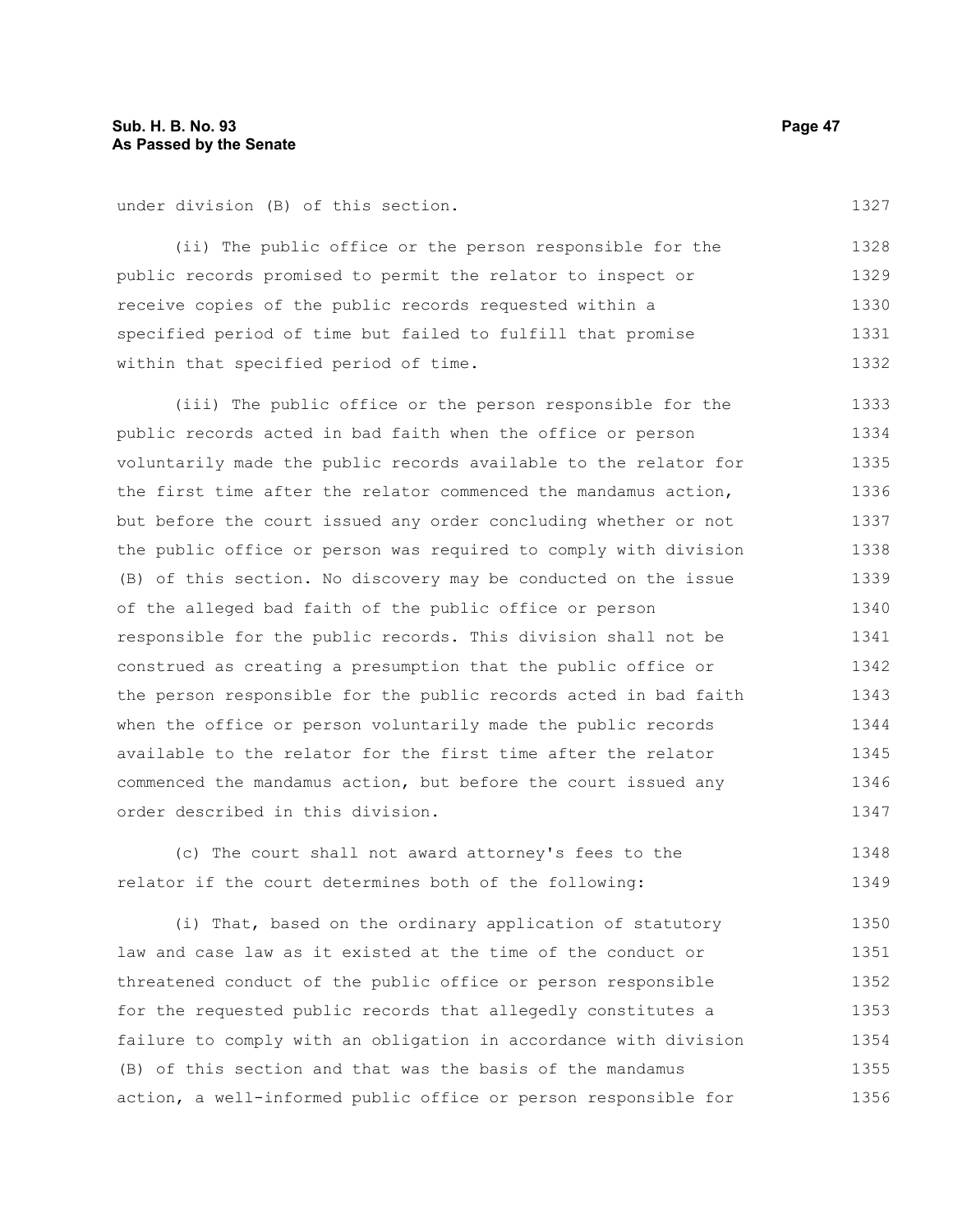#### **Sub. H. B. No. 93 Page 48 As Passed by the Senate**

the requested public records reasonably would believe that the conduct or threatened conduct of the public office or person responsible for the requested public records did not constitute a failure to comply with an obligation in accordance with division (B) of this section; 1357 1358 1359 1360 1361

(ii) That a well-informed public office or person responsible for the requested public records reasonably would believe that the conduct or threatened conduct of the public office or person responsible for the requested public records would serve the public policy that underlies the authority that is asserted as permitting that conduct or threatened conduct. 1362 1363 1364 1365 1366 1367

```
(4) All of the following apply to any award of reasonable
attorney's fees awarded under division (C)(3)(b) of this
section: 
                                                                            1368
                                                                            1369
                                                                            1370
```
(a) The fees shall be construed as remedial and not punitive. 1371 1372

(b) The fees awarded shall not exceed the total of the reasonable attorney's fees incurred before the public record was made available to the relator and the fees described in division (C)(4)(c) of this section. 1373 1374 1375 1376

(c) Reasonable attorney's fees shall include reasonable fees incurred to produce proof of the reasonableness and amount of the fees and to otherwise litigate entitlement to the fees. 1377 1378 1379

(d) The court may reduce the amount of fees awarded if the court determines that, given the factual circumstances involved with the specific public records request, an alternative means should have been pursued to more effectively and efficiently resolve the dispute that was subject to the mandamus action filed under division (C)(1) of this section. 1380 1381 1382 1383 1384 1385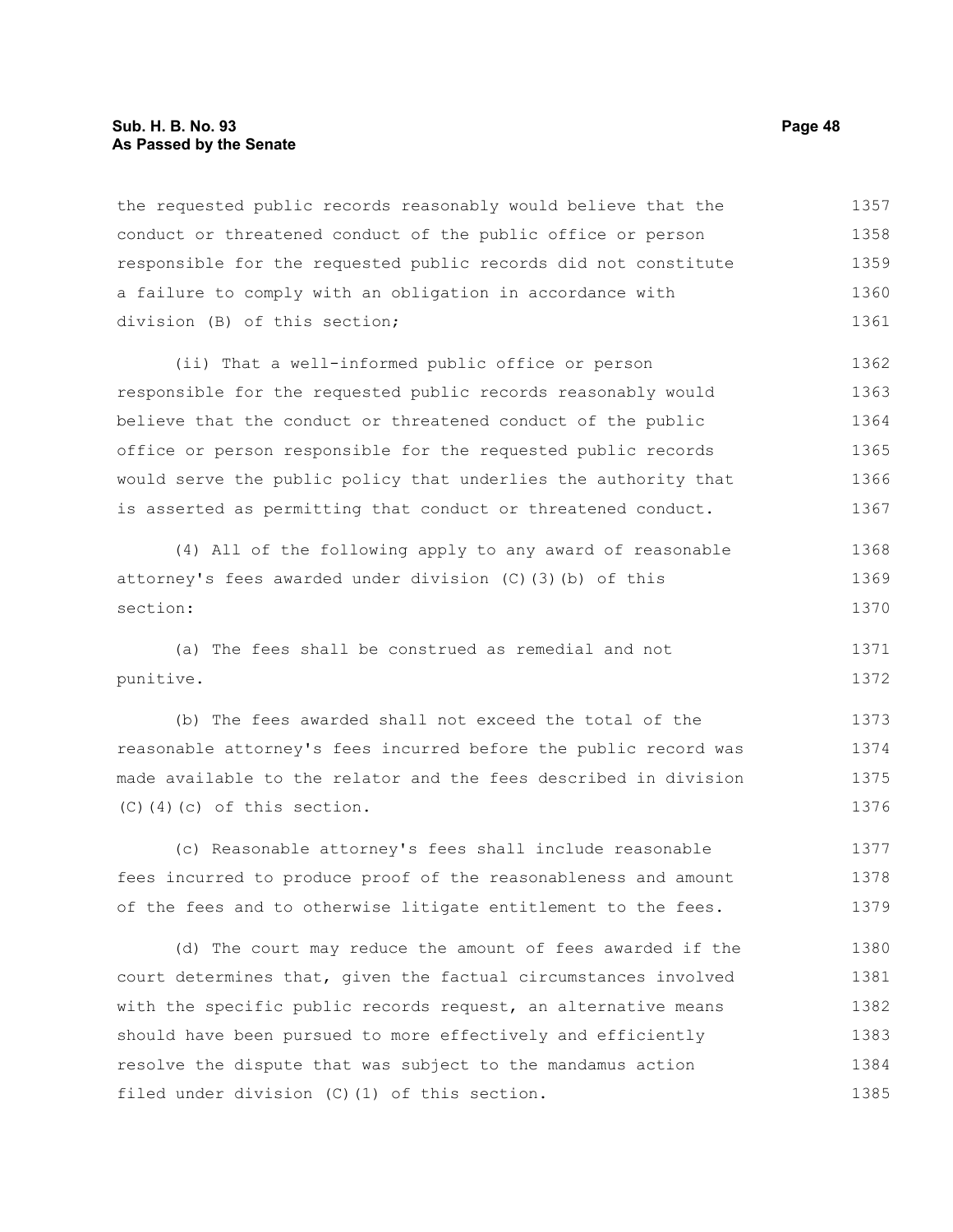### **Sub. H. B. No. 93 Page 49 As Passed by the Senate**

(5) If the court does not issue a writ of mandamus under division (C) of this section and the court determines at that time that the bringing of the mandamus action was frivolous conduct as defined in division (A) of section 2323.51 of the Revised Code, the court may award to the public office all court costs, expenses, and reasonable attorney's fees, as determined by the court. 1386 1387 1388 1389 1390 1391 1392

(D) Chapter 1347. of the Revised Code does not limit the provisions of this section. 1393 1394

(E)(1) To ensure that all employees of public offices are appropriately educated about a public office's obligations under division (B) of this section, all elected officials or their appropriate designees shall attend training approved by the attorney general as provided in section 109.43 of the Revised Code. A future official may satisfy the requirements of this division by attending the training before taking office, provided that the future official may not send a designee in the future official's place. 1395 1396 1397 1398 1399 1400 1401 1402 1403

(2) All public offices shall adopt a public records policy in compliance with this section for responding to public records requests. In adopting a public records policy under this division, a public office may obtain guidance from the model public records policy developed and provided to the public office by the attorney general under section 109.43 of the Revised Code. Except as otherwise provided in this section, the policy may not limit the number of public records that the public office will make available to a single person, may not limit the number of public records that it will make available during a fixed period of time, and may not establish a fixed period of time before it will respond to a request for 1404 1405 1406 1407 1408 1409 1410 1411 1412 1413 1414 1415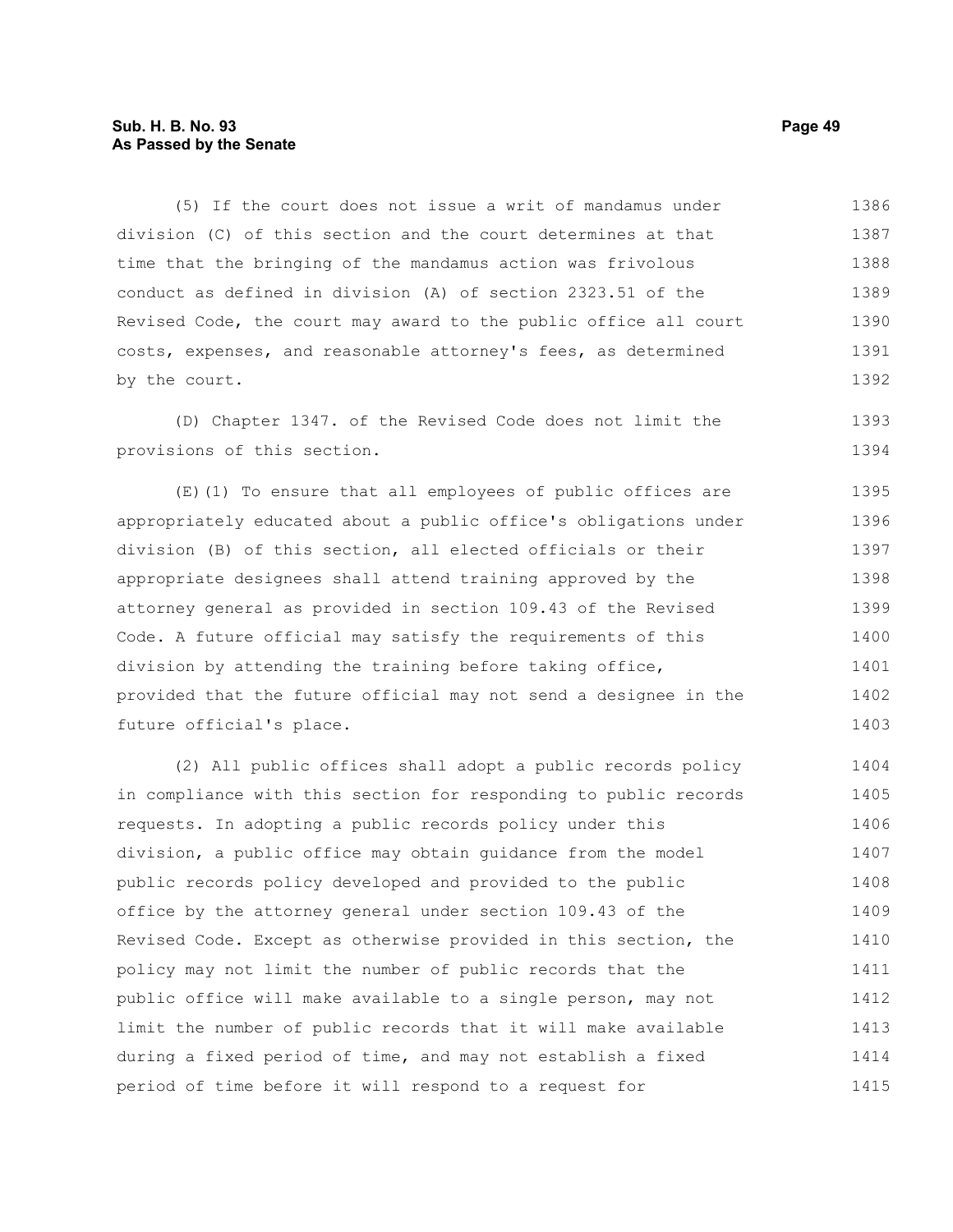inspection or copying of public records, unless that period is less than eight hours. 1416 1417

The public office shall distribute the public records policy adopted by the public office under this division to the employee of the public office who is the records custodian or records manager or otherwise has custody of the records of that office. The public office shall require that employee to acknowledge receipt of the copy of the public records policy. The public office shall create a poster that describes its public records policy and shall post the poster in a conspicuous place in the public office and in all locations where the public office has branch offices. The public office may post its public records policy on the internet web site of the public office if the public office maintains an internet web site. A public office that has established a manual or handbook of its general policies and procedures for all employees of the public office shall include the public records policy of the public office in the manual or handbook. 1418 1419 1420 1421 1422 1423 1424 1425 1426 1427 1428 1429 1430 1431 1432 1433

(F)(1) The bureau of motor vehicles may adopt rules pursuant to Chapter 119. of the Revised Code to reasonably limit the number of bulk commercial special extraction requests made by a person for the same records or for updated records during a calendar year. The rules may include provisions for charges to be made for bulk commercial special extraction requests for the actual cost of the bureau, plus special extraction costs, plus ten per cent. The bureau may charge for expenses for redacting information, the release of which is prohibited by law. 1434 1435 1436 1437 1438 1439 1440 1441 1442

(2) As used in division (F)(1) of this section:

(a) "Actual cost" means the cost of depleted supplies, records storage media costs, actual mailing and alternative 1444 1445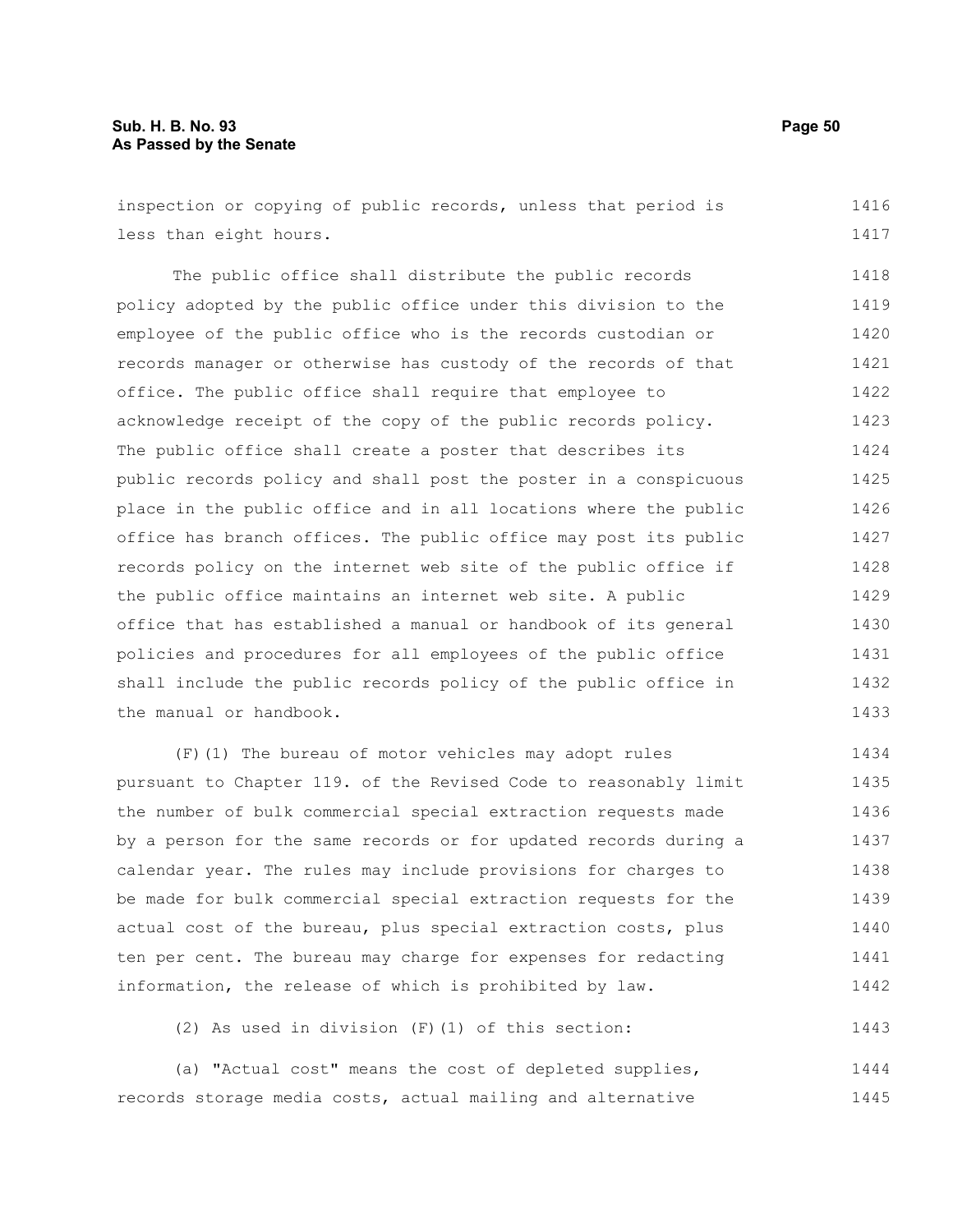delivery costs, or other transmitting costs, and any direct equipment operating and maintenance costs, including actual costs paid to private contractors for copying services. 1446 1447 1448

(b) "Bulk commercial special extraction request" means a request for copies of a record for information in a format other than the format already available, or information that cannot be extracted without examination of all items in a records series, class of records, or database by a person who intends to use or forward the copies for surveys, marketing, solicitation, or resale for commercial purposes. "Bulk commercial special extraction request" does not include a request by a person who gives assurance to the bureau that the person making the request does not intend to use or forward the requested copies for surveys, marketing, solicitation, or resale for commercial purposes. 1449 1450 1451 1452 1453 1454 1455 1456 1457 1458 1459 1460

(c) "Commercial" means profit-seeking production, buying, or selling of any good, service, or other product. 1461 1462

(d) "Special extraction costs" means the cost of the time spent by the lowest paid employee competent to perform the task, the actual amount paid to outside private contractors employed by the bureau, or the actual cost incurred to create computer programs to make the special extraction. "Special extraction costs" include any charges paid to a public agency for computer or records services. 1463 1464 1465 1466 1467 1468 1469

(3) For purposes of divisions (F)(1) and (2) of this section, "surveys, marketing, solicitation, or resale for commercial purposes" shall be narrowly construed and does not include reporting or gathering news, reporting or gathering information to assist citizen oversight or understanding of the operation or activities of government, or nonprofit educational 1470 1471 1472 1473 1474 1475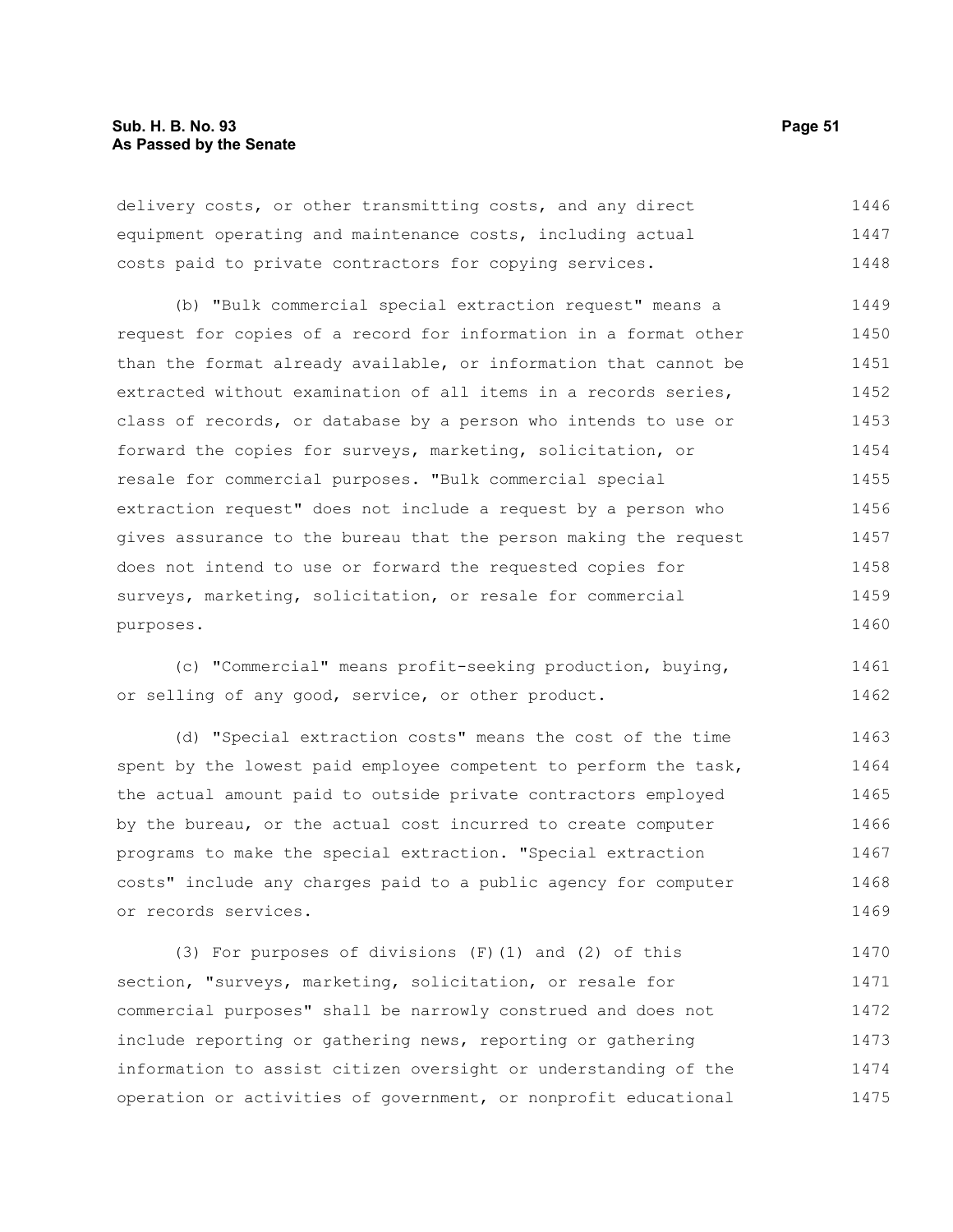1476

1492 1493

| (G) A request by a defendant, counsel of a defendant, or         | 1477 |
|------------------------------------------------------------------|------|
| any agent of a defendant in a criminal action that public        | 1478 |
| records related to that action be made available under this      | 1479 |
| section shall be considered a demand for discovery pursuant to   | 1480 |
| the Criminal Rules, except to the extent that the Criminal Rules | 1481 |
| plainly indicate a contrary intent. The defendant, counsel of    | 1482 |
| the defendant, or agent of the defendant making a request under  | 1483 |
| this division shall serve a copy of the request on the           | 1484 |
| prosecuting attorney, director of law, or other chief legal      | 1485 |
| officer responsible for prosecuting the action.                  | 1486 |

(H)(1) Any portion of a body-worn camera or dashboard camera recording described in divisions (A)(17)(b) to (h) of this section may be released by consent of the subject of the recording or a representative of that person, as specified in those divisions, only if either of the following applies: 1487 1488 1489 1490 1491

(a) The recording will not be used in connection with any probable or pending criminal proceedings;

(b) The recording has been used in connection with a criminal proceeding that was dismissed or for which a judgment has been entered pursuant to Rule 32 of the Rules of Criminal Procedure, and will not be used again in connection with any probable or pending criminal proceedings. 1494 1495 1496 1497 1498

(2) If a public office denies a request to release a restricted portion of a body-worn camera or dashboard camera recording, as defined in division (A)(17) of this section, any person may file a mandamus action pursuant to this section or a complaint with the clerk of the court of claims pursuant to section 2743.75 of the Revised Code, requesting the court to 1499 1500 1501 1502 1503 1504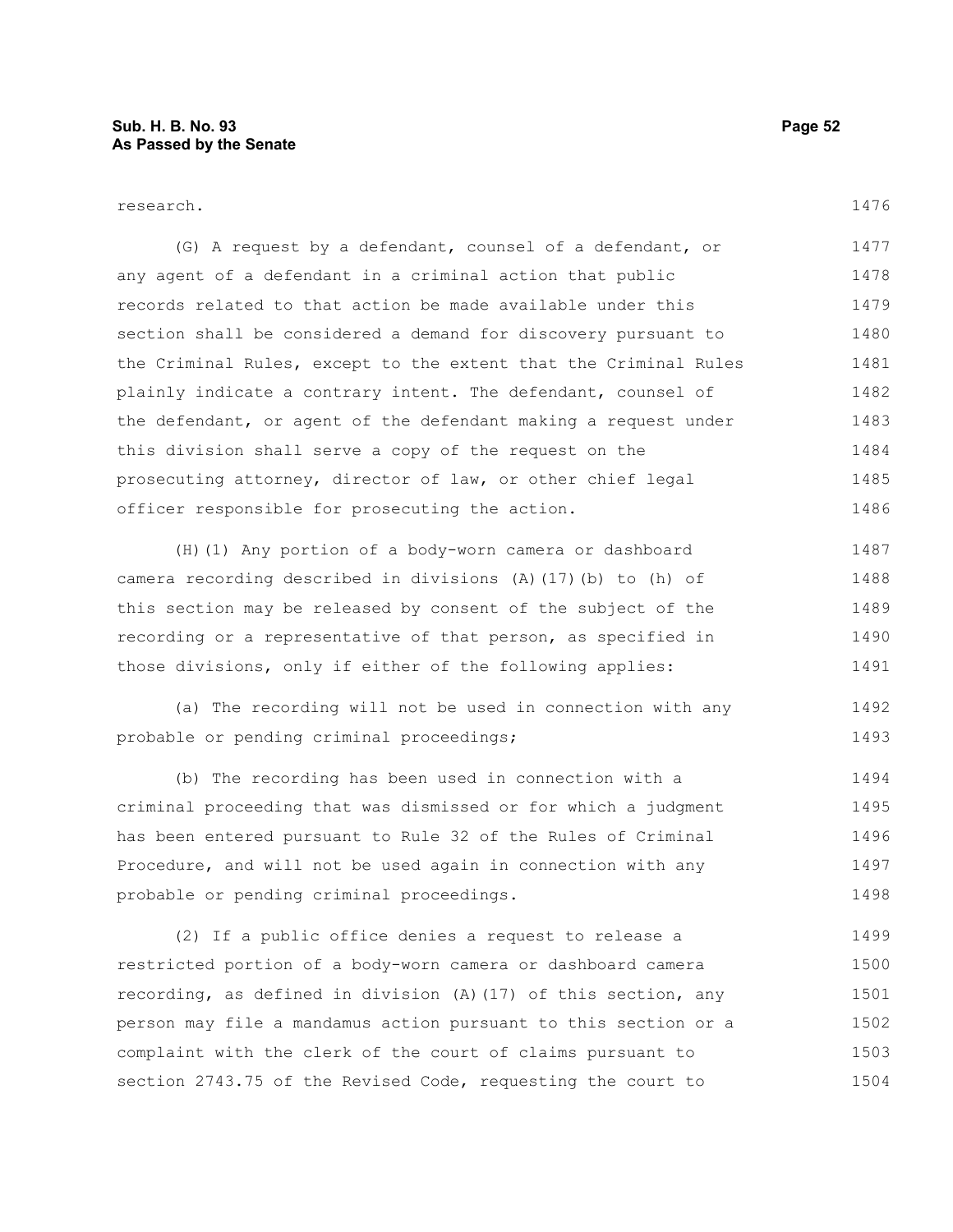#### **Sub. H. B. No. 93 Page 53 As Passed by the Senate**

order the release of all or portions of the recording. If the court considering the request determines that the filing articulates by clear and convincing evidence that the public interest in the recording substantially outweighs privacy interests and other interests asserted to deny release, the court shall order the public office to release the recording. 1505 1506 1507 1508 1509 1510

**Sec. 315.25.** (A) The county engineer shall make and keep, in a book provided for that purpose, an accurate record of all surveys made by him the engineer or his the engineer's deputies for the purpose of locating any land or road lines, or fixing any corner or monument by which it may be determined, whether official or otherwise. Such surveys shall include corners, distances, azimuths, angles, calculations, plats, and a description of the monuments set up, with such references thereto as will aid in finding the names of the parties for whom the surveys are made, and the date of making such surveys. Such book shall be kept as a public record by the engineer at-his the engineer's office, and it shall be at all proper times open to inspection and examination by all persons interested therein. Any other surveys made in the county by competent surveyors, certified by such surveyor to be correct and deemed worthy of preservation, may, by order of the board of county commissioners, be recorded by the engineer. 1511 1512 1513 1514 1515 1516 1517 1518 1519 1520 1521 1522 1523 1524 1525 1526 1527

(B) The county engineer shall keep confidential information that is subject to a real property confidentiality notice under section 111.431 of the Revised Code, in accordance with that section. 1528 1529 1530 1531

**Sec. 317.13.** (A) Except as otherwise provided in division (B) of this section, the county recorder shall record in the official records, in legible handwriting, typewriting, or 1532 1533 1534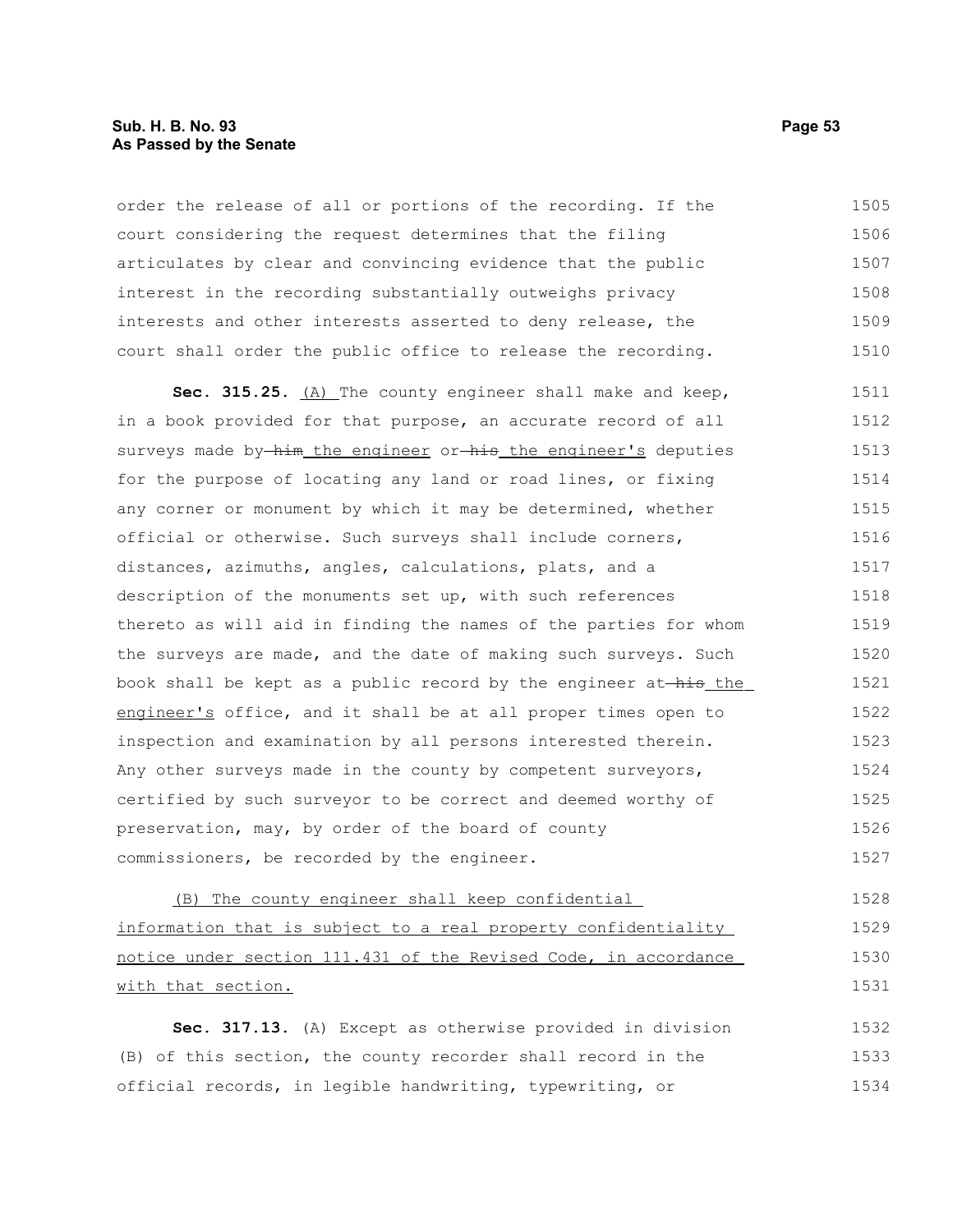#### **Sub. H. B. No. 93 Page 54 As Passed by the Senate**

printing, or by any authorized photographic or electronic process, all deeds, mortgages, plats, or other instruments of writing that are required or authorized by the Revised Code to be recorded and that are presented to the county recorder for that purpose. The county recorder shall record the instruments in regular succession, according to the priority of presentation, and shall enter the file number at the beginning of the record. On the record of each instrument, the county recorder shall record the date and precise time the instrument was presented for record. All records made, prior to July 28, 1949, by means authorized by this section or by section 9.01 of the Revised Code shall be deemed properly made. 1535 1536 1537 1538 1539 1540 1541 1542 1543 1544 1545 1546

(B) The county recorder may refuse to record an instrument of writing presented for recording if the instrument is not required or authorized by the Revised Code to be recorded or the county recorder has reasonable cause to believe the instrument is materially false or fraudulent. This division does not create a duty upon a recorder to inspect, evaluate, or investigate an instrument of writing that is presented for recording. 1547 1548 1549 1550 1551 1552 1553

(C) If a person presents an instrument of writing to the county recorder for recording and the county recorder, pursuant to division (B) of this section, refuses to record the instrument, the person has a cause of action for an order from the court of common pleas in the county that the county recorder serves, to require the county recorder to record the instrument. If the court determines that the instrument is required or authorized by the Revised Code to be recorded and is not materially false or fraudulent, it shall order the county recorder to record the instrument. 1554 1555 1556 1557 1558 1559 1560 1561 1562 1563

(D) The county recorder shall keep confidential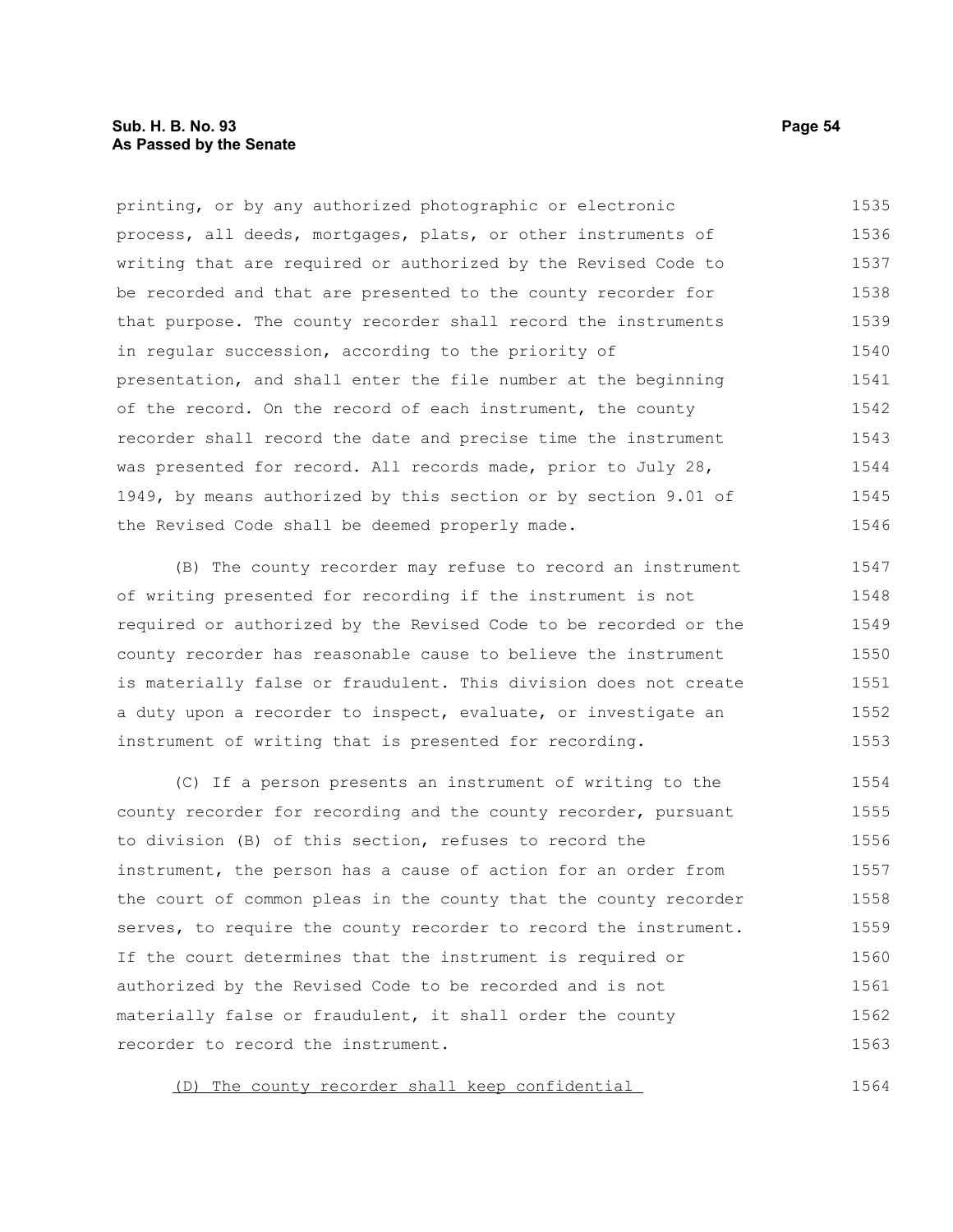| information that is subject to a real property confidentiality   | 1565 |
|------------------------------------------------------------------|------|
| notice under section 111.431 of the Revised Code, in accordance  | 1566 |
| with that section. A copy of the real property confidentiality   | 1567 |
| notice shall accompany subsequent recordings of the property,    | 1568 |
| unless the program participant's certification has been canceled | 1569 |
| under section 111.431 or 111.45 of the Revised Code.             | 1570 |
| Sec. 317.32. The county recorder shall charge and collect        | 1571 |
| the following fees, to include, except as otherwise provided in  | 1572 |
| division (A)(2) of this section, base fees for the recorder's    | 1573 |
| services and housing trust fund fees collected pursuant to       | 1574 |
| section 317.36 of the Revised Code:                              | 1575 |
| (A) (1) Except as otherwise provided in division (A) (2) of      | 1576 |
| this section, for recording and indexing an instrument if the    | 1577 |
| photocopy or any similar process is employed, a base fee of      | 1578 |
| seventeen dollars for the first two pages and a housing trust    | 1579 |
| fund fee of seventeen dollars, and a base fee of four dollars    | 1580 |
| and a housing trust fund fee of four dollars for each subsequent | 1581 |
| page, size eight and one-half inches by fourteen inches, or      | 1582 |
| fraction of a page, including the caption page, of such          | 1583 |
| instrument;                                                      | 1584 |

(2) For recording and indexing an instrument described in division (D) of section 317.08 of the Revised Code if the photocopy or any similar process is employed, a fee of twentyeight dollars for the first two pages to be deposited as specified elsewhere in this division, and a fee of eight dollars to be deposited in the same manner for each subsequent page, size eight and one-half inches by fourteen inches, or fraction of a page, including the caption page, of that instrument. If the county recorder's technology fund has been established under section 317.321 of the Revised Code, of the twenty-eight 1585 1586 1587 1588 1589 1590 1591 1592 1593 1594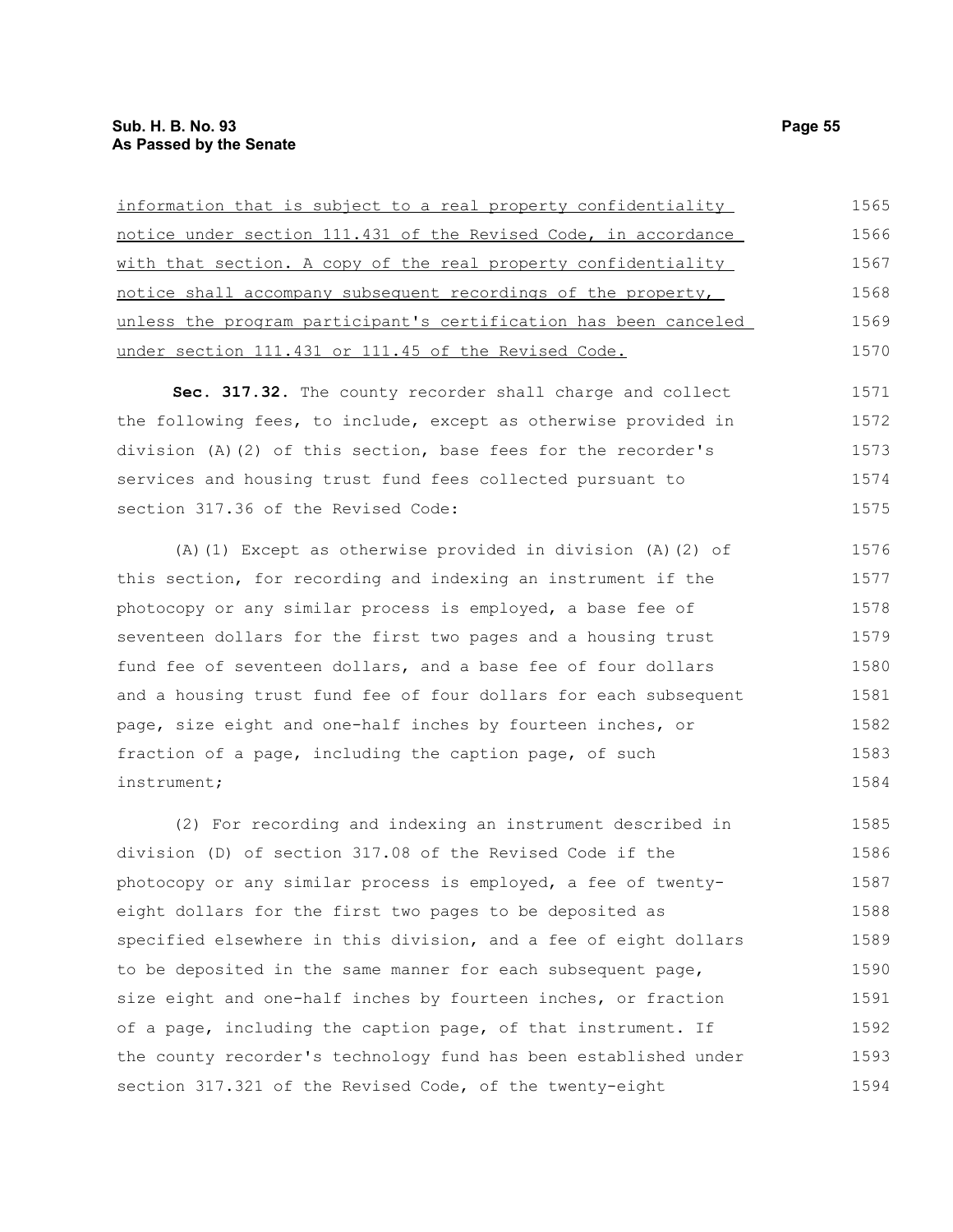#### **Sub. H. B. No. 93 Page 56 As Passed by the Senate**

dollars, fourteen dollars shall be deposited into the county treasury to the credit of the county recorder's technology fund and fourteen dollars shall be deposited into the county treasury to the credit of the county general fund. If the county recorder's technology fund has not been established, the twentyeight dollars shall be deposited into the county treasury to the credit of the county general fund. 1595 1596 1597 1598 1599 1600 1601

(B) For certifying a photocopy-copy or electronic record from the record previously recorded, a base fee of one dollar and a housing trust fund fee of one dollar per page, size eight and one-half inches by fourteen inches, or fraction of a page; for each certification if the recorder's seal is required, except as to instruments issued by the armed forces of the United States, a base fee of fifty cents and a housing trust fund fee of fifty cents; 1602 1603 1604 1605 1606 1607 1608 1609

(C) For entering or indexing any marginal reference by separate recorded instrument, a base fee of two dollars and a housing trust fund fee of two dollars for each marginal reference set out in that instrument, in addition to the fees set forth in division (A)(1) of this section; 1610 1611 1612 1613 1614

(D) For indexing in the real estate mortgage records, pursuant to section 1309.519 of the Revised Code, financing statements covering crops growing or to be grown, timber to be cut, minerals or the like, including oil and gas, accounts subject to section 1309.301 of the Revised Code, or fixture filings made pursuant to section 1309.334 of the Revised Code, a base fee of two dollars and a housing trust fund fee of two dollars for each name indexed: 1615 1616 1617 1618 1619 1620 1621 1622

(E) For filing zoning resolutions, including text and maps, in the office of the recorder as required under sections 1623 1624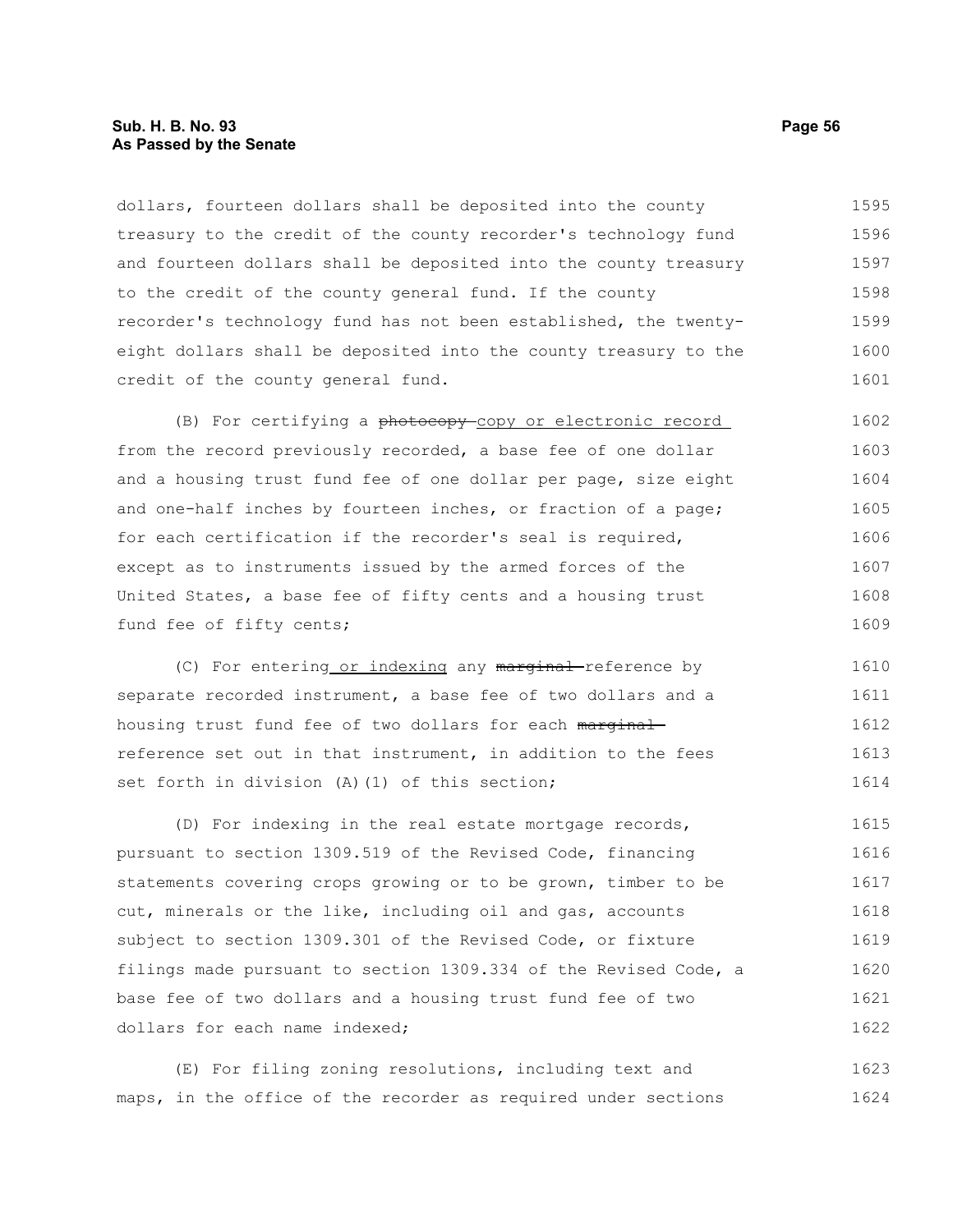#### **Sub. H. B. No. 93 Page 57 As Passed by the Senate**

303.11 and 519.11 of the Revised Code, a base fee of twenty-five dollars and a housing trust fund fee of twenty-five dollars, regardless of the size or length of the resolutions; 1625 1626 1627

(F) For filing zoning amendments, including text and maps, in the office of the recorder as required under sections 303.12 and 519.12 of the Revised Code, a base fee of ten dollars and a housing trust fund fee of ten dollars regardless of the size or length of the amendments; 1628 1629 1630 1631 1632

(G) For photocopying a document, other than at the time of recording and indexing as provided for in division (A)(1) or (2) of this section, a base fee of one dollar and a housing trust fund fee of one dollar per page, size eight and one-half inches by fourteen inches, or fraction thereof; 1633 1634 1635 1636 1637

(H) For local facsimile transmission of a document, a base fee of one dollar and a housing trust fund fee of one dollar per page, size eight and one-half inches by fourteen inches, or fraction thereof; for long distance facsimile transmission of a document, a base fee of two dollars and a housing trust fund fee of two dollars per page, size eight and one-half inches by fourteen inches, or fraction thereof; 1638 1639 1640 1641 1642 1643 1644

(I) For recording a declaration executed pursuant to section 2133.02 of the Revised Code or a durable power of attorney for health care executed pursuant to section 1337.12 of the Revised Code, or both a declaration and a durable power of attorney for health care, a base fee of at least fourteen dollars but not more than twenty dollars and a housing trust fund fee of at least fourteen dollars but not more than twenty dollars. 1645 1646 1647 1648 1649 1650 1651 1652

In any county in which the recorder employs the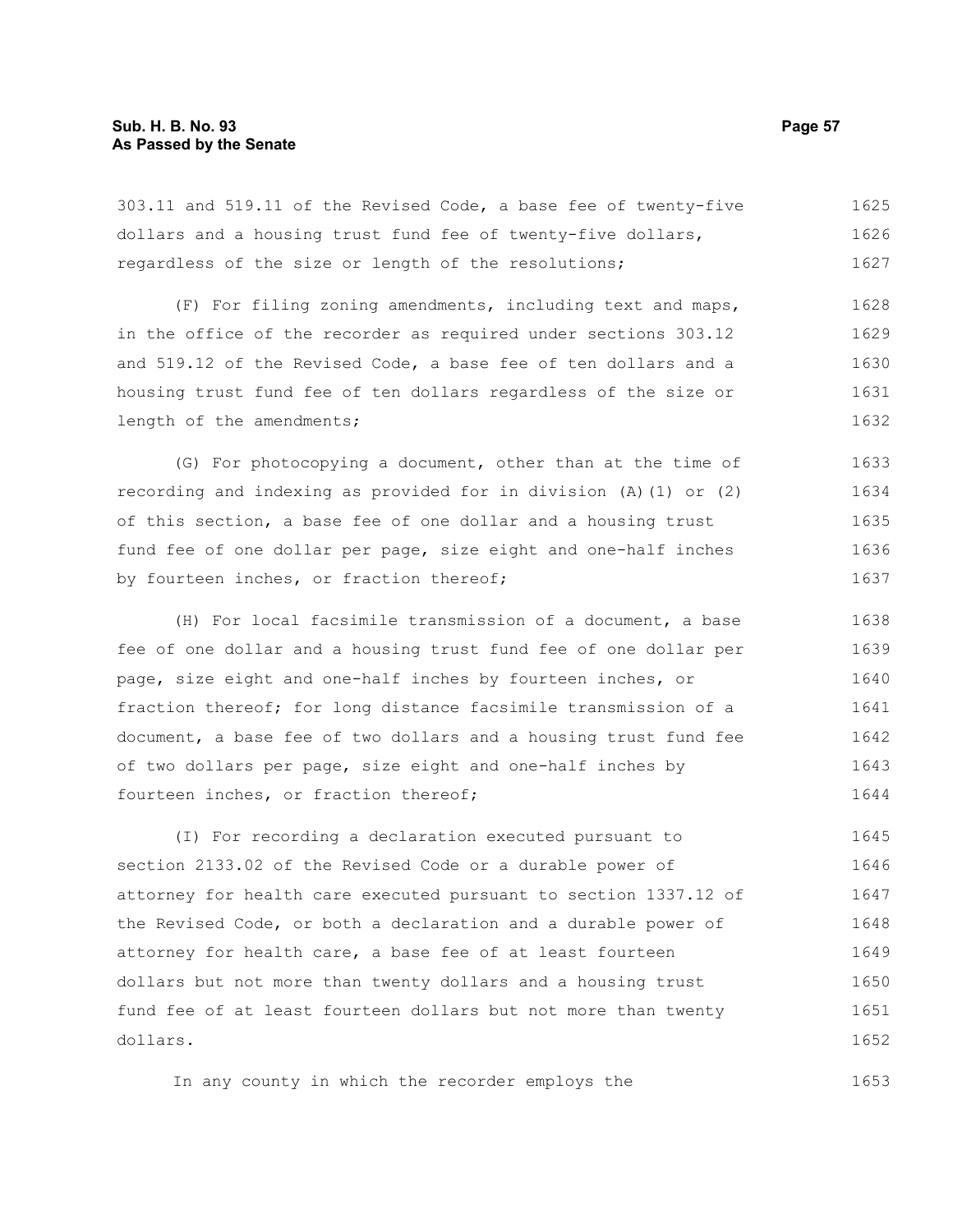### **Sub. H. B. No. 93 Page 58 As Passed by the Senate**

photostatic or any similar process for recording maps, plats, or prints the recorder shall determine, charge, and collect for the recording or rerecording of any map, plat, or print, a base fee of five cents and a housing trust fund fee of five cents per square inch, for each square inch of the map, plat, or print filed for that recording or rerecording, with a minimum base fee of twenty dollars and a minimum housing trust fund fee of twenty dollars; for certifying a copy from the record, a base fee of two cents and a housing trust fund fee of two cents per square inch of the record, with a minimum base fee of two dollars and a minimum housing trust fund fee of two dollars. 1654 1655 1656 1657 1658 1659 1660 1661 1662 1663 1664

The fees provided in this section shall be paid upon the presentation of the instruments for record or upon the application for any certified copy of the record, except that the payment of fees for providing copies of instruments conveying or extinguishing agricultural easements to the office of farmland preservation in the department of agriculture under division (H) of section 5301.691 of the Revised Code shall be governed by that division, and payment of fees for electronic recording may be made by electronic funds transfer, automated clearing house, or other electronic means after presentation. 1665 1666 1667 1668 1669 1670 1671 1672 1673 1674

The fees provided for in this section shall not apply to the recording, indexing, or making of a certified copy or to the filing of any instrument by a county land reutilization corporation<del>, its</del>. 1675 1676 1677 1678

The fees provided for in this section shall not apply to the recording, indexing, or making of a certified copy or to the filing of any instrument by a county land reutilization  $corportation's$  wholly owned subsidiary, or any other electing subdivision as defined in section 5722.01 of the Revised Code\_if\_ 1679 1680 1681 1682 1683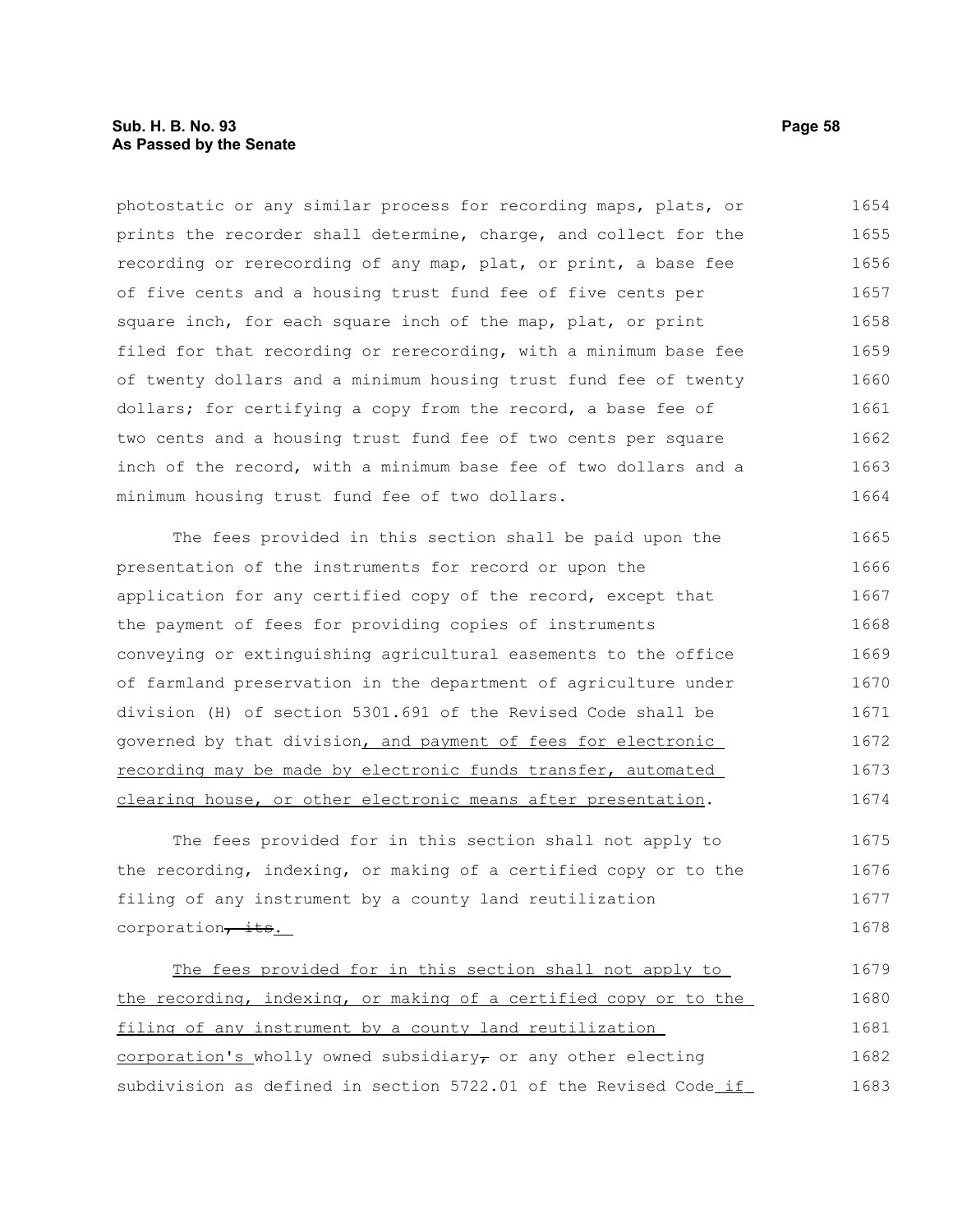the wholly owned subsidiary or the electing subdivision is acting in capacity consistent with the purpose of the land reutilization program. **Sec. 319.28.** (A) Except as otherwise provided in division (B) of this section, on or before the first Monday of August, annually, the county auditor shall compile and make up a general tax list of real and public utility property in the county, either in tabular form and alphabetical order, or, with the consent of the county treasurer, by listing all parcels in a permanent parcel number sequence to which a separate alphabetical index is keyed, containing the names of the several persons, companies, firms, partnerships, associations, and corporations in whose names real property has been listed in each township, municipal corporation, special district, or separate school district, or part of either in the auditor's county, placing separately, in appropriate columns opposite each name, the description of each tract, lot, or parcel of real estate, the value of each tract, lot, or parcel, the value of the improvements thereon, and of the names of the several public utilities whose property, subject to taxation on the general tax list and duplicate, has been apportioned by the department of taxation to the county, and the amount so apportioned to each township, municipal corporation, special district, or separate school district or part of either in the auditor's county, as shown by the certificates of apportionment of public utility property. If the name of the owner of any tract, lot, or parcel of real estate is unknown to the auditor, "unknown" shall be entered in the column of names opposite said tract, lot, or parcel. Such lists shall be prepared in duplicate. On or before the first Monday of September in each year, the auditor shall correct such lists in accordance with the additions and 1684 1685 1686 1687 1688 1689 1690 1691 1692 1693 1694 1695 1696 1697 1698 1699 1700 1701 1702 1703 1704 1705 1706 1707 1708 1709 1710 1711 1712 1713 1714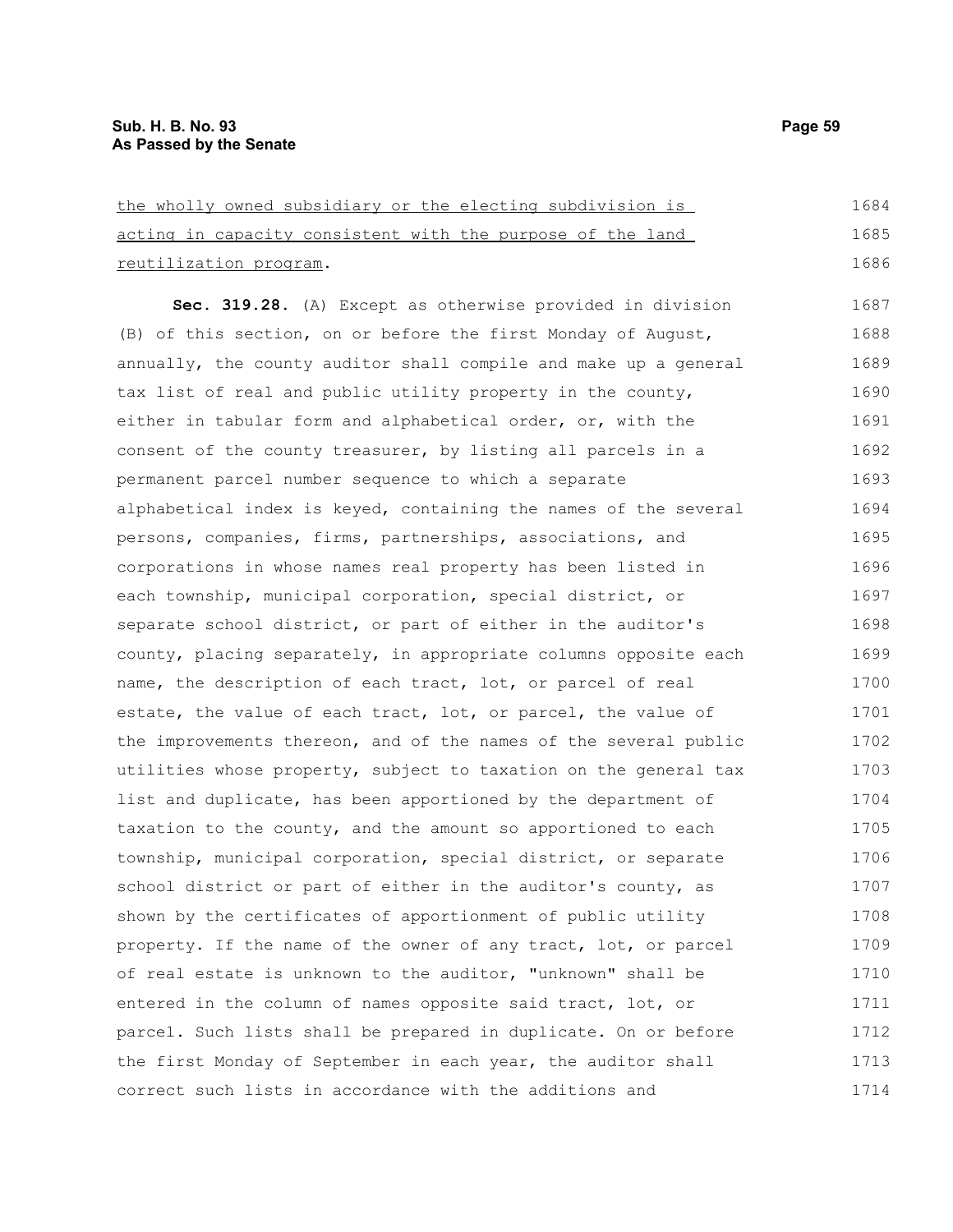#### **Sub. H. B. No. 93 Page 60 As Passed by the Senate**

deductions ordered by the tax commissioner and by the county board of revision, and shall certify and on the first day of October deliver one copy thereof to the county treasurer. The copies prepared by the auditor shall constitute the auditor's general tax list and treasurer's general duplicate of real and public utility property for the current year. 1715 1716 1717 1718 1719 1720

Once a permanent parcel numbering system has been established in any county as provided by the preceding paragraph, such system shall remain in effect until otherwise agreed upon by the county auditor and county treasurer. 1721 1722 1723 1724

(B)(1) An individual, or the spouse of that individual, whose residential and familial information is not a public record under divisions (A)(1)(p) and (A)(7) of section 149.43 of the Revised Code may submit an affidavit to the county auditor requesting the county auditor to remove the name of the individual filing the affidavit from any record made available to the general public on the internet or a publicly accessible database, and from the general tax list and duplicate of real and public utility property, and to instead insert the individual's initials on any such record, and on the general tax list and duplicate of real and public utility property as the name of the individual that appears on the deed. 1725 1726 1727 1728 1729 1730 1731 1732 1733 1734 1735 1736

(2) Upon receiving an affidavit described in division (B) (1) of this section, the county auditor shall act within five business days in accordance with the request to remove the individual's name from any record made available to the general public on the internet or a publicly accessible database, and from the general tax list and duplicate of real and public utility property and insert the individual's initials on any such record and on the general tax list and duplicate of real 1737 1738 1739 1740 1741 1742 1743 1744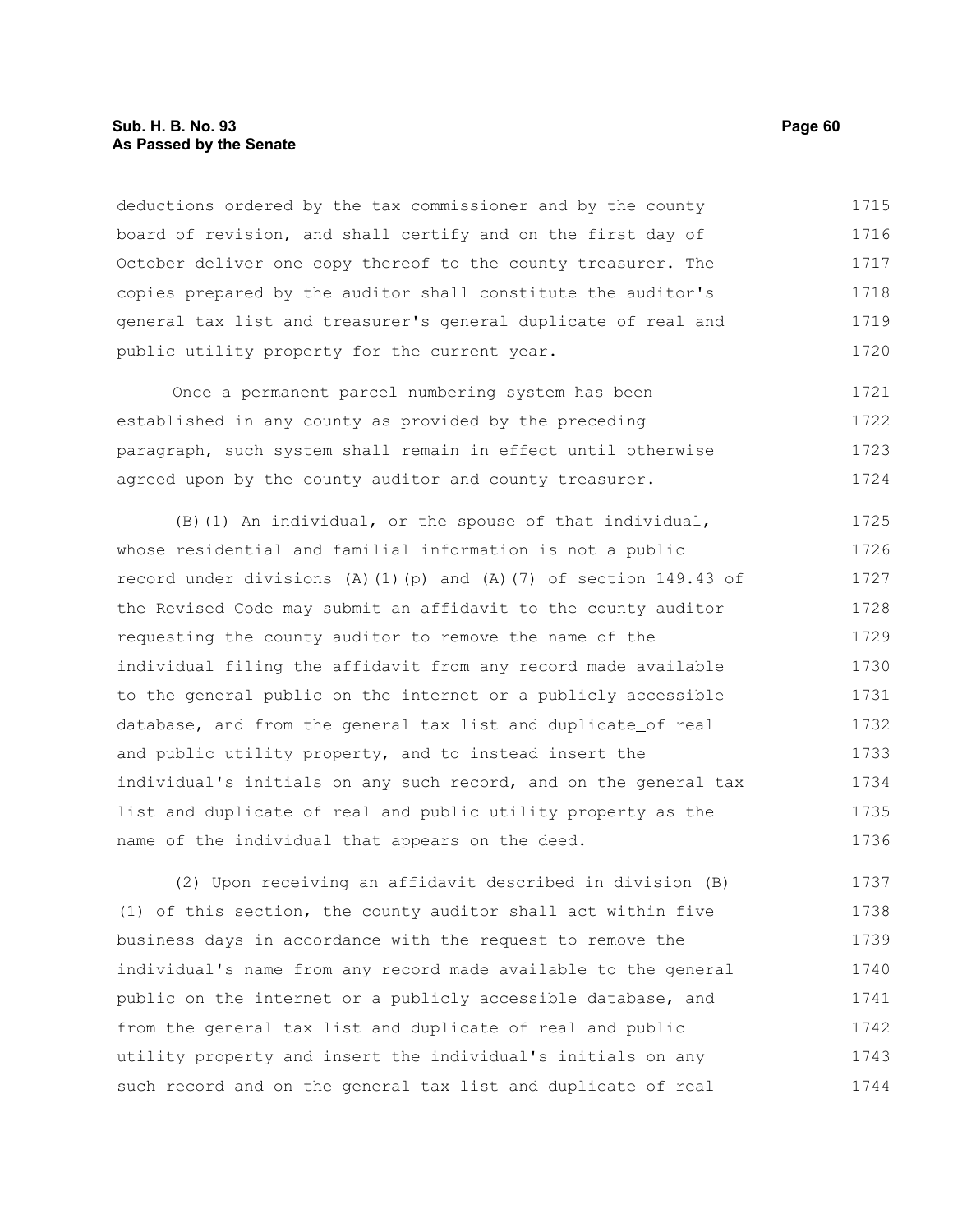and public utility property, if practicable. If the removal and insertion is not practicable, the county auditor shall verbally or in writing within five business days after receiving the affidavit explain to the individual why the removal and insertion is impracticable. (C) The county auditor shall keep confidential information that is subject to a real property confidentiality notice under section 111.431 of the Revised Code, in accordance with that section. **Sec. 321.25.** The county treasurer shall keep confidential information that is subject to a real property confidentiality notice under section 111.431 of the Revised Code, in accordance with that section. **Sec. 2303.12.** (A) The clerk of the court of common pleas shall keep at least four books. They shall be called the appearance docket, trial docket and printed duplicates of the trial docket for the use of the court and the officers thereof, journal, and execution docket. He The clerk shall also keep a record in book form or-he the clerk may prepare a record by using any photostatic, photographic, miniature photographic, film, microfilm, or microphotographic process, electrostatic process, perforated tape, magnetic tape, or other electromagnetic means, electronic data processing, machine readable media, graphic or video display, or any combination thereof, which correctly and accurately copies or reproduces the original document, paper, or instrument in writing. He The clerk shall use materials that comply with the minimum standards of quality for permanent photographic records prescribed by the National Bureau of Standards. He The clerk shall keep an index to the trial docket and to the printed duplicates of the trial 1745 1746 1747 1748 1749 1750 1751 1752 1753 1754 1755 1756 1757 1758 1759 1760 1761 1762 1763 1764 1765 1766 1767 1768 1769 1770 1771 1772 1773 1774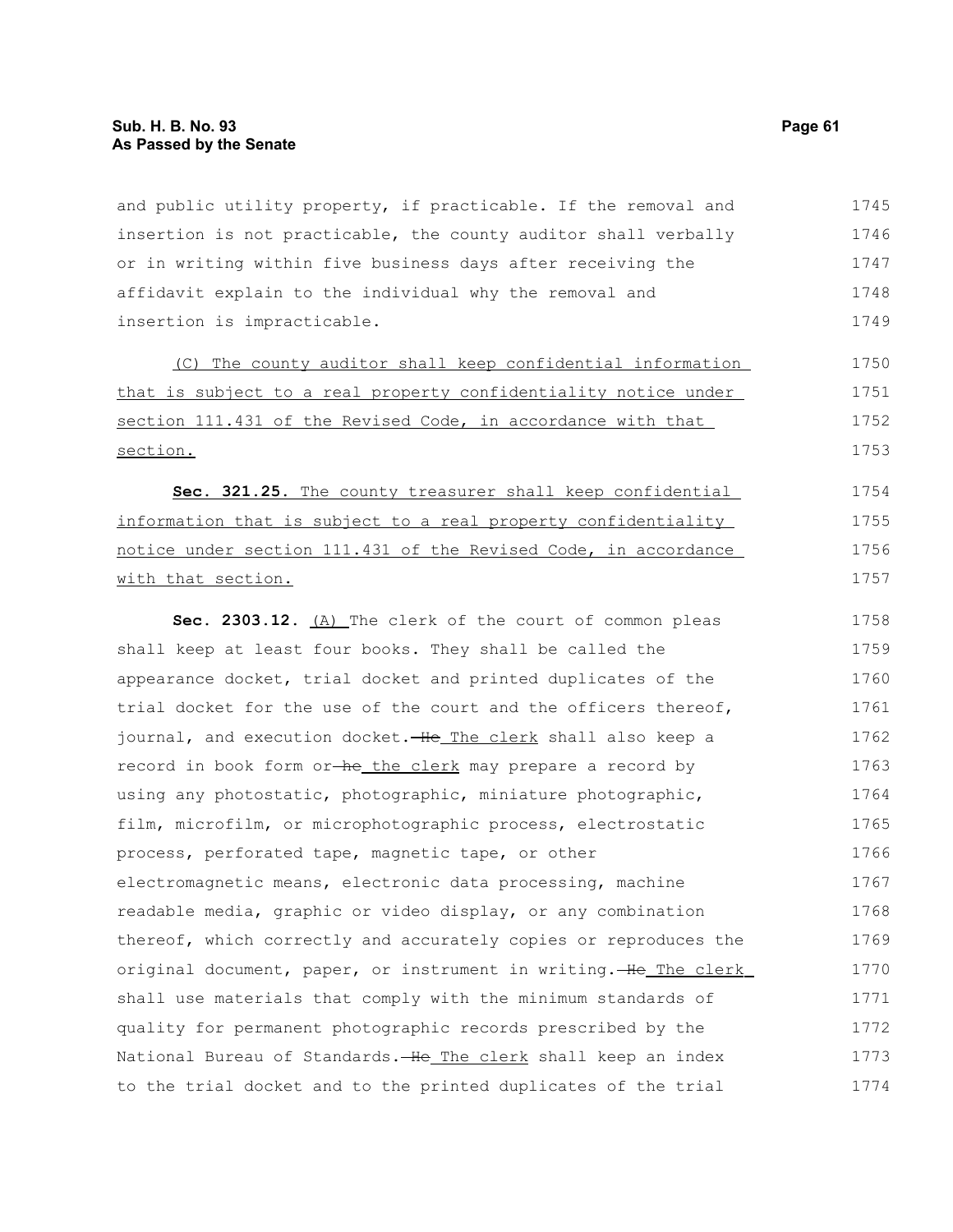#### **Sub. H. B. No. 93 Page 62 As Passed by the Senate**

docket and of the journal direct, and to the appearance docket, record, and execution docket, direct and reverse. All clerks keeping records and information by the methods described in this section shall keep and make readily available to the public the machine and equipment necessary to reproduce the records and information in a readable form. 1775 1776 1777 1778 1779 1780

(B) The clerk of the court of common pleas shall keep confidential information that is subject to a real property confidentiality notice under section 111.431 of the Revised Code, in accordance with that section. 1781 1782 1783 1784

**Sec. 5301.255.** (A) A memorandum of trust that satisfies both of the following may be presented for recordation in the office of the county recorder of any county in which real property that is subject to the trust is located: 1785 1786 1787 1788

(1) The memorandum shall be executed by the trustee of the trust and acknowledged by the trustee of the trust in accordance with section 5301.01 of the Revised Code. 1789 1790 1791

|  |  | (2) The memorandum shall state all of the following:  |  |  |  | 1792 |
|--|--|-------------------------------------------------------|--|--|--|------|
|  |  | (a) The name and address of the trustee of the trust; |  |  |  | 1793 |

(b) The date of execution of the trust; 1794

(c) The powers specified in the trust relative to the acquisition, sale, or encumbering of real property by the trustee or the conveyance of real property by the trustee, and any restrictions upon those powers. 1795 1796 1797 1798

(B) A memorandum of trust that satisfies divisions (A)(1) and (2) of this section also may set forth the substance or actual text of provisions of the trust that are not described in those divisions. 1799 1800 1801 1802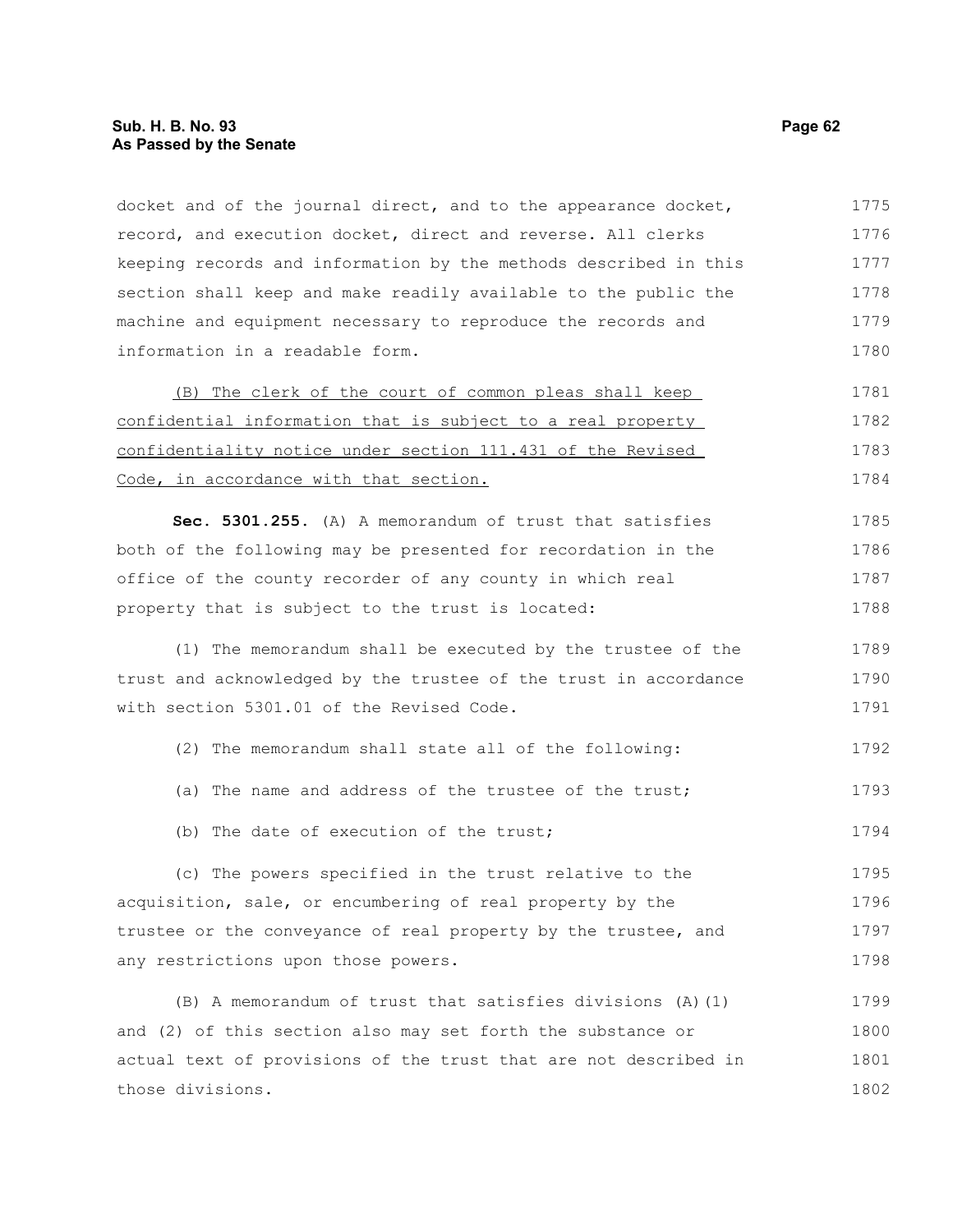(C) A memorandum of trust that satisfies divisions (A)(1) and (2) of this section shall constitute notice only of the information contained in it. 1803 1804 1805

(D) Upon the presentation for recordation of a memorandum of trust that satisfies divisions (A)(1) and (2) of this section and the payment of the requisite fee prescribed in section 317.32 of the Revised Code, a county recorder shall record the memorandum of trust in the official records described in division (A) $(18)(17)$  of section 317.08 of the Revised Code, if the memorandum of trust describes specific real property, or in the official records described in division  $(A)$   $(24)$   $(23)$  of that section, if the memorandum of trust does not describe specific real property. 1806 1807 1808 1809 1810 1811 1812 1813 1814 1815

**Section 2.** That existing sections 111.42, 111.43, 111.45, 111.46, 111.48, 111.99, 149.43, 315.25, 317.13, 317.32, 319.28, 2303.12, and 5301.255 of the Revised Code are hereby repealed. 1816 1817 1818

**Section 3.** That Section 4 of S.B. 258 of the 134th General Assembly is hereby repealed. 1819 1820

**Section 4.** Notwithstanding any contrary provision of the Revised Code, all of the following apply to the primary election to be held on May 3, 2022: 1821 1822 1823

(A) To be eligible to appear as a candidate for nomination, or to receive votes as a write-in candidate, for the office of member of the United States House of Representatives, a person shall file the applicable declaration of candidacy and petition or declaration of intent to be a write-in candidate not later than four p.m. on March 4, 2022, in the manner specified under Title XXXV of the Revised Code. 1824 1825 1826 1827 1828 1829 1830

(B) A declaration of candidacy, declaration of candidacy 1831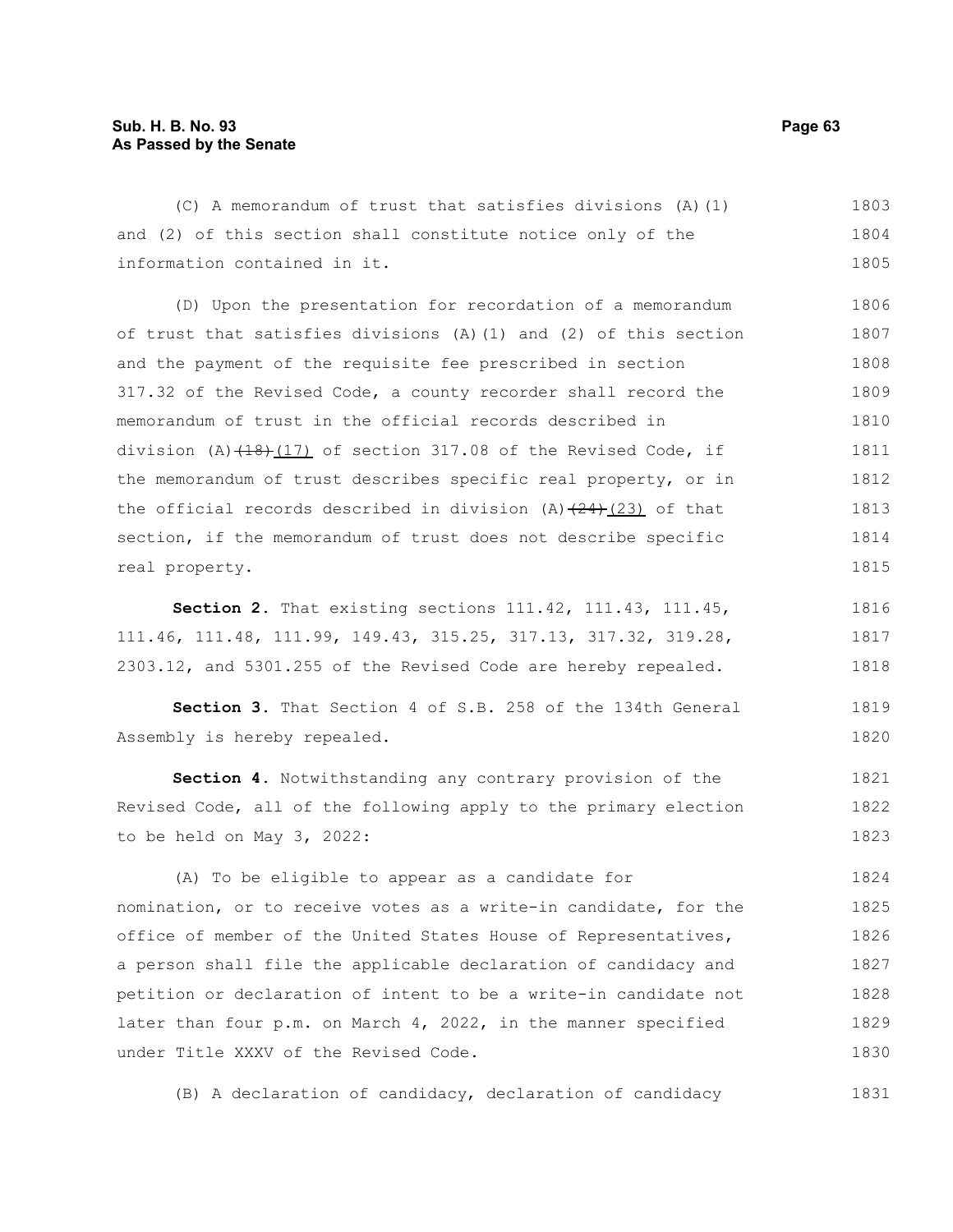and petition, nominating petition, or declaration of intent to be a write-in candidate filed by a person seeking nomination for the office of member of the United States House of Representatives, the Ohio Senate, the Ohio House of Representatives, or the state central committee of a political party shall not be considered invalid on the basis that it does not include the number of the district the filer seeks to represent or that it includes an incorrect district number. If the filer seeks nomination for the office of member of the Ohio Senate, the Ohio House of Representatives, or the state central committee of a political party, the document shall be deemed to include the number of the applicable district in which the filer resides. If the filer seeks nomination for the office of member of the United States House of Representatives, the filer shall notify the election officials in writing of the district the filer seeks to represent. 1832 1833 1834 1835 1836 1837 1838 1839 1840 1841 1842 1843 1844 1845 1846 1847

(C)(1) A declaration of candidacy, declaration of candidacy and petition, nominating petition, or declaration of intent to be a write-in candidate filed by a person seeking nomination for the office of member of the Ohio Senate or the Ohio House of Representatives shall not be considered invalid on the basis that it contains the filer's former residence address that is not located in the district the filer seeks to represent, so long as the filer does all of the following not later than the deadline for the filer to change residence under division (C) of Article XI, Section 9, Ohio Constitution: 1848 1849 1850 1851 1852 1853 1854 1855 1856 1857

(a) Becomes a resident of the district the filer seeks to represent; 1858 1859

(b) Files with the board of elections an addendum to the declaration of candidacy, declaration of candidacy and petition, 1860 1861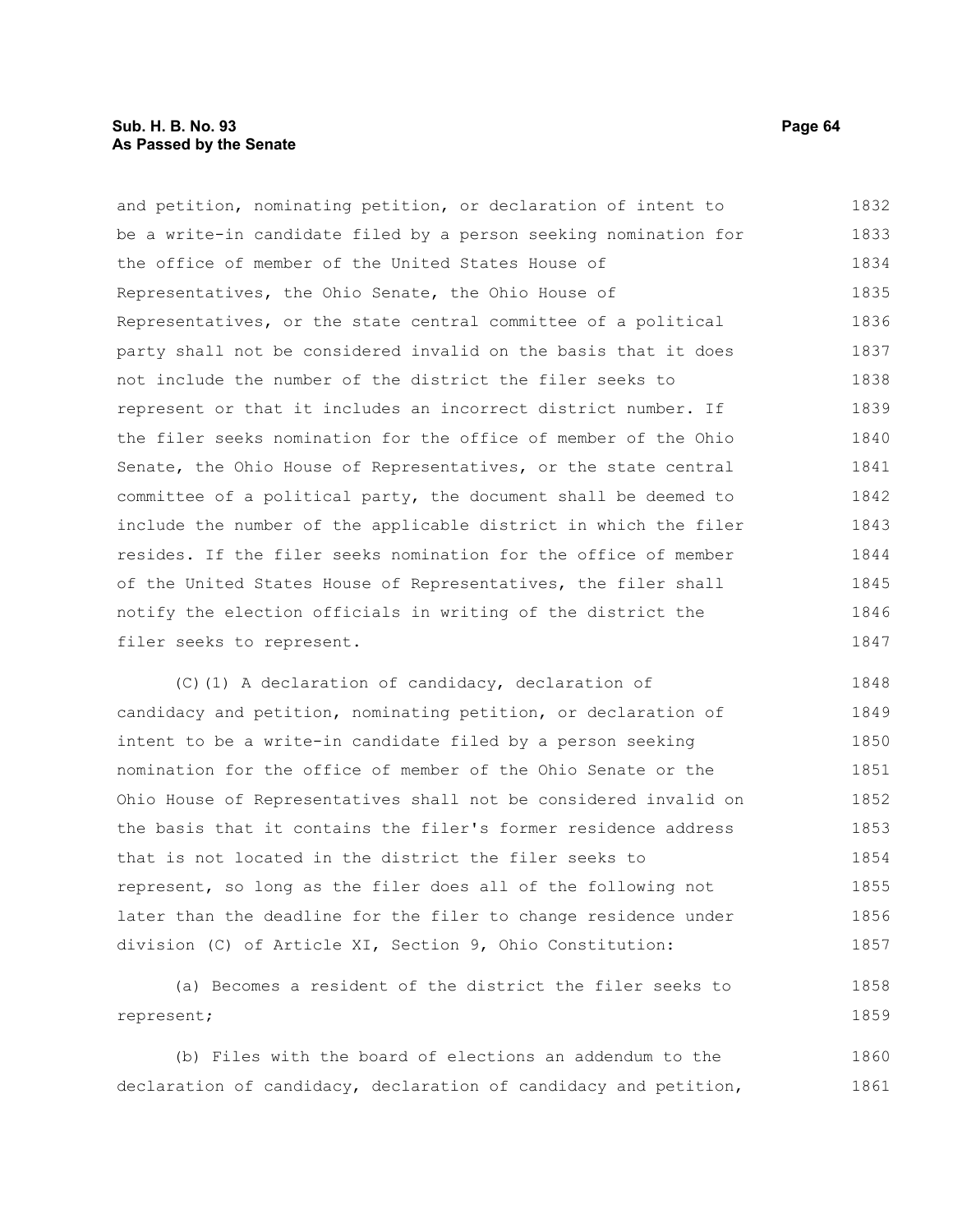| nominating petition, or declaration of intent to be a write-in  | 1862 |  |  |  |  |  |
|-----------------------------------------------------------------|------|--|--|--|--|--|
| candidate that indicates the filer's new residence address;     | 1863 |  |  |  |  |  |
| (c) Submits a notice of change of address for voter             | 1864 |  |  |  |  |  |
| registration purposes.                                          | 1865 |  |  |  |  |  |
| (2) After a filer notifies the board of elections of the        | 1866 |  |  |  |  |  |
| filer's new residence address under division (C)(1) of this     | 1867 |  |  |  |  |  |
| section, the signatures on the filer's petition shall be        | 1868 |  |  |  |  |  |
| verified under this section on the basis of the filer's new     |      |  |  |  |  |  |
| residence address.                                              | 1870 |  |  |  |  |  |
| (D) A signature on a declaration of candidacy and petition      | 1871 |  |  |  |  |  |
| or nominating petition filed by a person seeking nomination for | 1872 |  |  |  |  |  |
| the office of member of the United States House of              | 1873 |  |  |  |  |  |
| Representatives, the Ohio Senate, the Ohio House of             | 1874 |  |  |  |  |  |
| Representatives, or the state central committee of a political  | 1875 |  |  |  |  |  |
| party shall not be considered invalid on the ground that the    | 1876 |  |  |  |  |  |
| signer does not reside in the district the filer seeks to       | 1877 |  |  |  |  |  |
| represent, so long as one of the following applies:             | 1878 |  |  |  |  |  |

(1) The filer seeks nomination for the office of member of the United States House of Representatives and both of the following are true: 1879 1880 1881

(a) The district the filer sought to represent under the congressional district plan described in S.B. 258 of the 134th General Assembly had territory in the county in which the signer resides. The filer shall notify the election officials in writing of the district the filer sought to represent under that act. 1882 1883 1884 1885 1886 1887

(b) The congressional district the filer seeks to represent has territory in the county in which the signer resides. 1888 1889 1890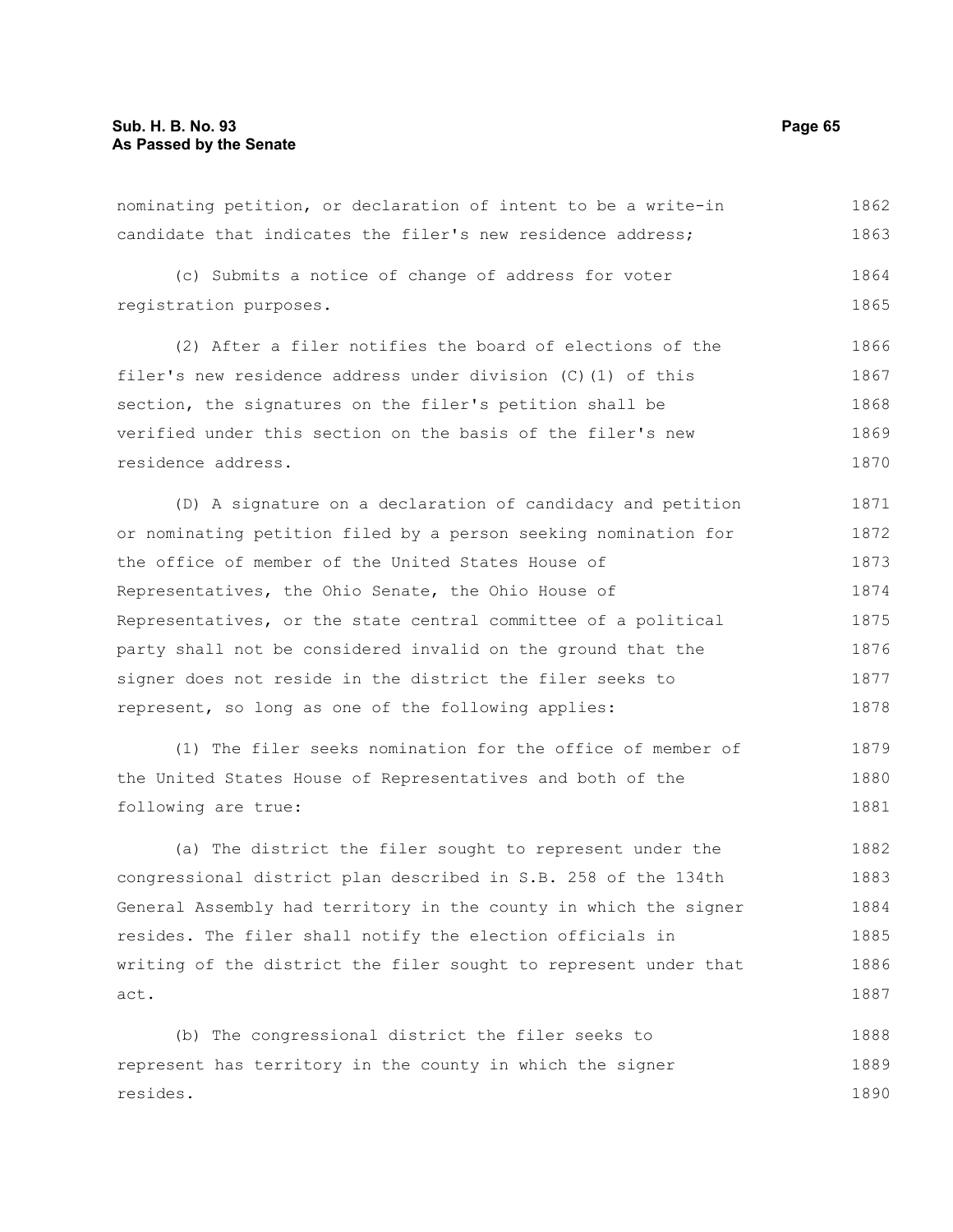### **Sub. H. B. No. 93 Page 66 As Passed by the Senate**

| (2) The filer seeks nomination for the office of member of       | 1891 |
|------------------------------------------------------------------|------|
| the Ohio Senate and both of the following are true:              | 1892 |
| (a) The Senate district in which the filer resided under         | 1893 |
| the General Assembly district plan adopted by the Ohio           | 1894 |
| Redistricting Commission in September 2021 had territory in the  | 1895 |
| county in which the signer resides.                              | 1896 |
| (b) The Senate district the filer seeks to represent has         | 1897 |
| territory in the county in which the signer resides.             | 1898 |
| (3) The filer seeks nomination for the office of member of       | 1899 |
| the Ohio House of Representatives and both of the following are  | 1900 |
| true:                                                            | 1901 |
| (a) The House district in which the filer resided under          | 1902 |
| the General Assembly district plan adopted by the Ohio           | 1903 |
| Redistricting Commission in September 2021 had territory in the  | 1904 |
| county in which the signer resides.                              | 1905 |
| (b) The House district the filer seeks to represent has          | 1906 |
| territory in the county in which the signer resides.             | 1907 |
| (4) The filer seeks nomination for the office of member of       | 1908 |
| the state central committee of a political party to represent a  | 1909 |
| congressional district and both of the following are true:       | 1910 |
| (a) The district in which the filer resided under the            | 1911 |
| congressional district plan described in S.B. 258 of the 134th   | 1912 |
| General Assembly had territory in the county in which the signer | 1913 |
| resides.                                                         | 1914 |
| (b) The congressional district the filer seeks to                | 1915 |
| represent has territory in the county in which the signer        | 1916 |
| resides.                                                         | 1917 |
| (5) The filer seeks nomination for the office of member of       | 1918 |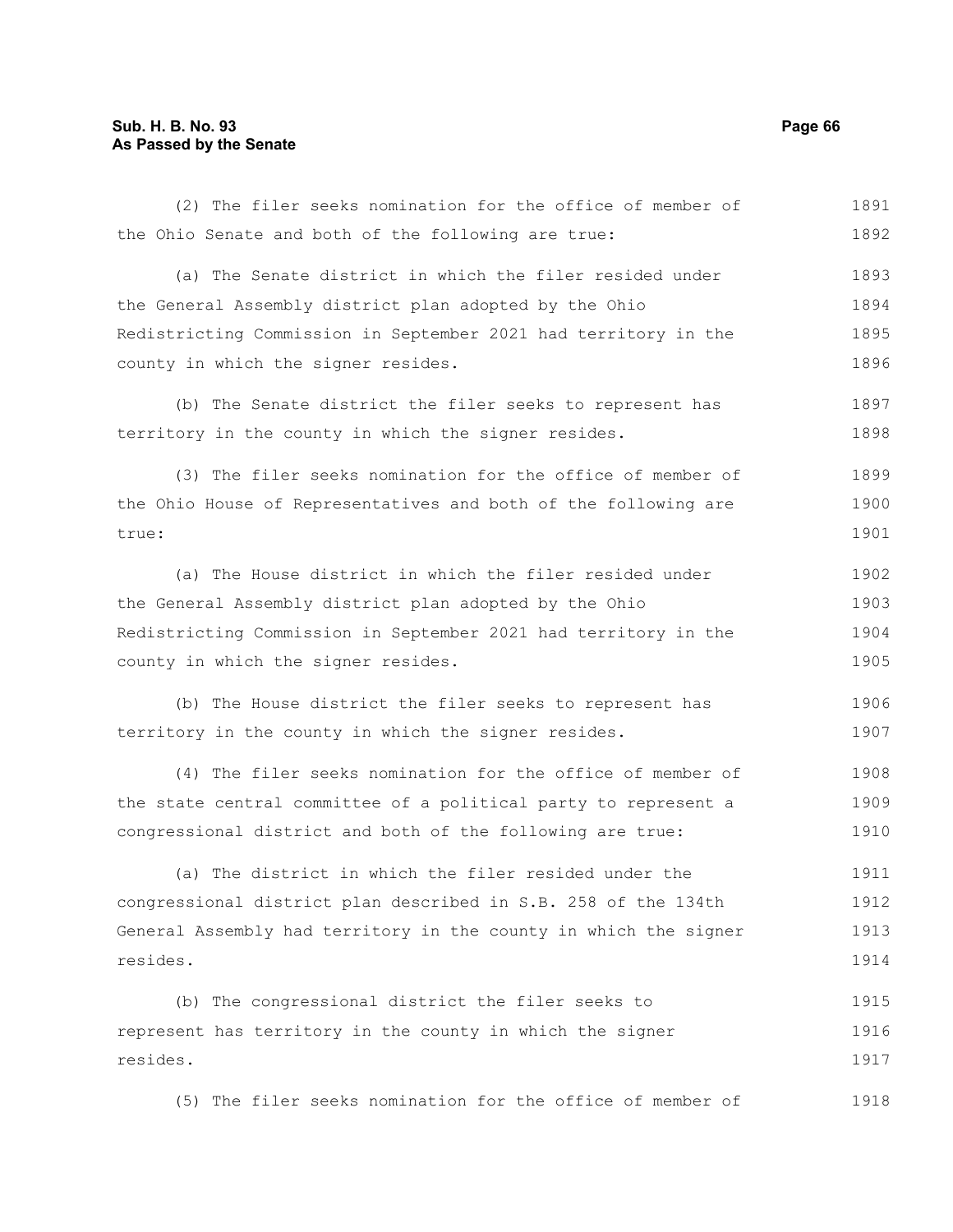| the state central committee of a political party to represent a  | 1919 |
|------------------------------------------------------------------|------|
| Senate district and both of the following are true:              | 1920 |
| (a) The Senate district in which the filer resided under         | 1921 |
| the General Assembly district plan adopted by the Ohio           | 1922 |
| Redistricting Commission in September 2021 had territory in the  | 1923 |
| county in which the signer resides.                              | 1924 |
| (b) The Senate district the filer seeks to represent has         | 1925 |
| territory in the county in which the signer resides.             | 1926 |
| (E) If a person seeking nomination for the office of             | 1927 |
| member of the United States House of Representatives, the Ohio   | 1928 |
| Senate, the Ohio House of Representatives, or the state central  | 1929 |
| committee of a political party files a declaration of candidacy, | 1930 |
| declaration of candidacy and petition, nominating petition, or   | 1931 |
| declaration of intent to be a write-in candidate with a board of | 1932 |
| elections and that board subsequently becomes aware that the     | 1933 |
| filer is seeking to represent a district for which a different   | 1934 |
| board of elections is the appropriate office to process the      | 1935 |
| filing under Chapter 3513. of the Revised Code, the board of     | 1936 |
| elections that originally received the filing promptly shall     | 1937 |
| transfer that filing to the appropriate board of elections.      | 1938 |
| (F) A signature on a declaration of candidacy and petition       | 1939 |
| or nominating petition filed by a person seeking nomination for  | 1940 |
| the office of member of the United States House of               | 1941 |
| Representatives, the Ohio Senate, the Ohio House of              | 1942 |
| Representatives, or the state central committee of a political   | 1943 |
| party shall not be considered invalid on the ground that the     | 1944 |
| signature was signed before a district plan of the applicable    | 1945 |
| type was adopted or enacted or took effect, provided that, in    | 1946 |
| accordance with sections 3513.262 and 3513.263 of the Revised    | 1947 |

Code, a signature on a nominating petition is not valid if it is

the state central committee of a political party to represent a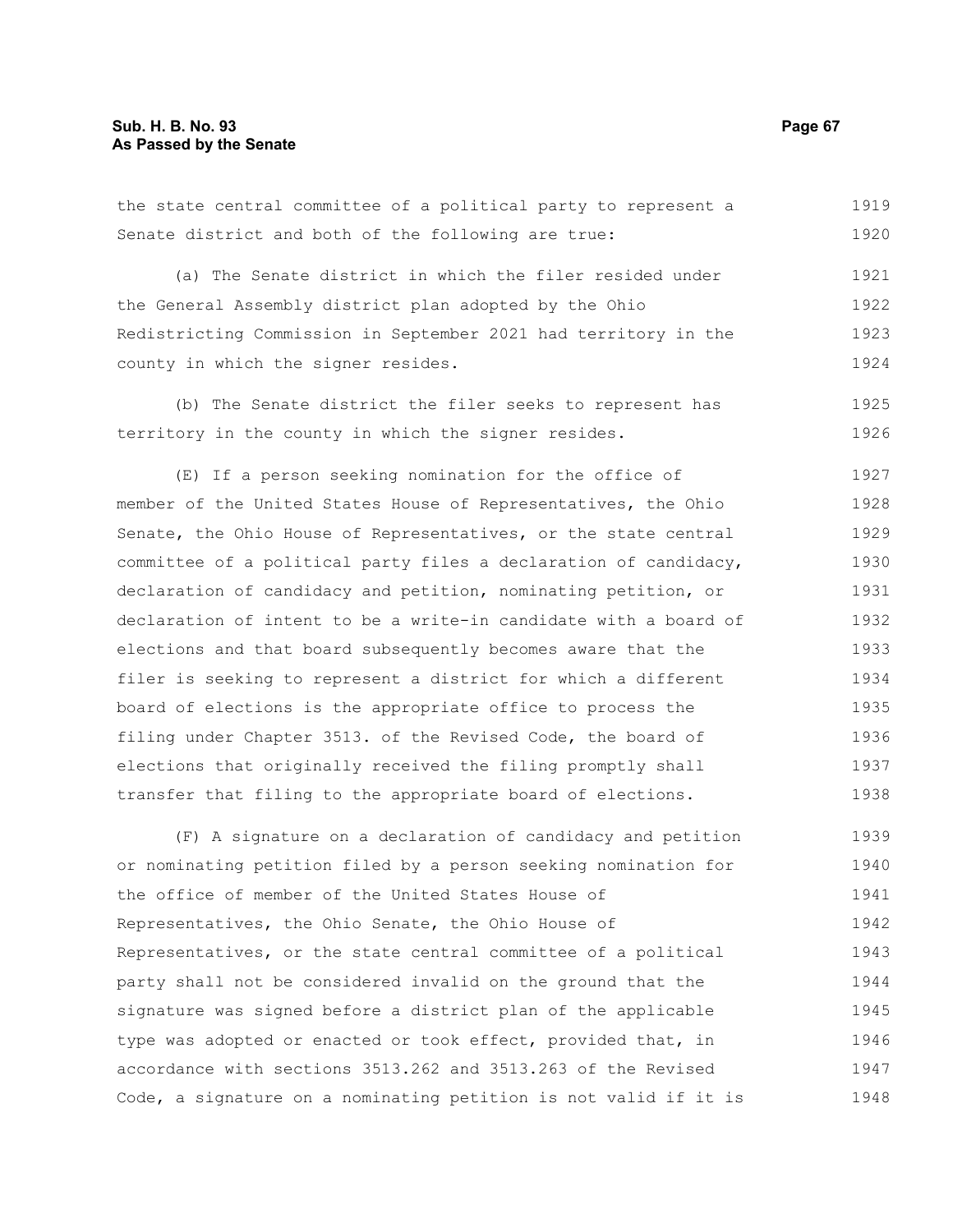dated more than one year before the date the nominating petition is filed. 1949 1950

(G) Except for the following deadlines, the Secretary of State may adjust any deadlines pertaining to the administration of the May 3, 2022, primary election as the Secretary of State determines necessary to accommodate the shorter timeframe to prepare to hold the election on May 3, 2022, and to ensure that ballots are prepared and made available in the times and manner required under Title XXXV of the Revised Code and federal election law: 1951 1952 1953 1954 1955 1956 1957 1958

(1) The deadline to file a declaration of candidacy, declaration of candidacy and petition, or declaration of intent to be a write-in candidate; 1959 1960 1961

(2) The deadline to certify a ballot issue or question to the election officials or to file a petition with the election officials to place a question or issue on the ballot at the May 3, 2022, primary election or a special election on that date; 1962 1963 1964 1965

(3) The deadline for the boards of elections to have uniformed services and overseas absent voter's ballots printed and ready for use, unless the Secretary of State obtains a waiver pursuant to 52 U.S.C. 20302(g) for the May 3, 2022, primary election; 1966 1967 1968 1969 1970

(4) Any deadline that, under the Revised Code, falls on or after April 3, 2022. 1971 1972

**Section 5.** Sections 3 and 4 of this act are hereby declared to be an emergency measure necessary for the immediate preservation of the public peace, health, and safety. The reason for such necessity is to allow candidates and election officials sufficient time to prepare for the 2022 primary election. 1973 1974 1975 1976 1977